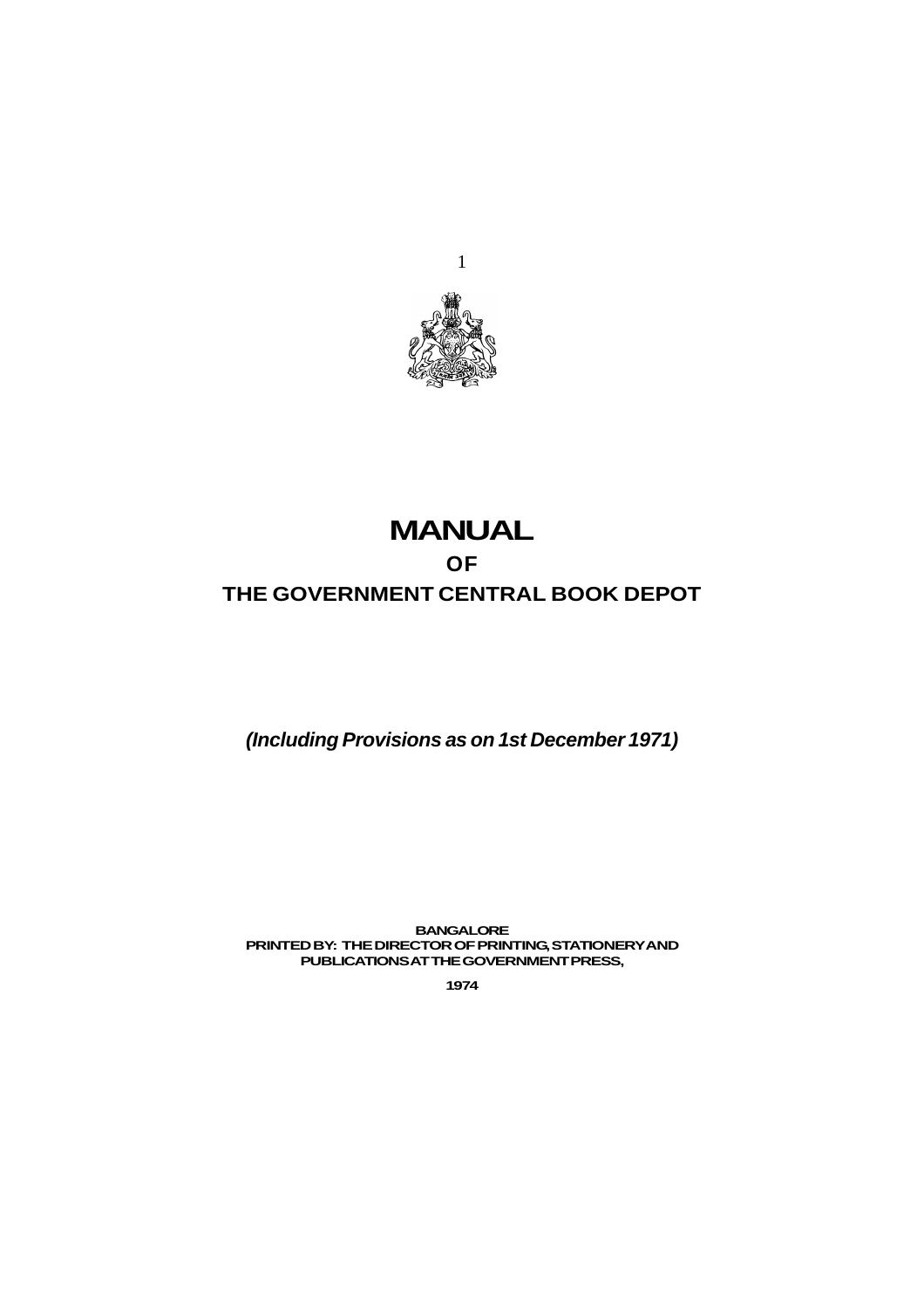# **ORGANISATION**

# *Administrative*

1. The Government Central Book Depot, Bangalore, is an allied office with the Printing Department of the Government of Mysore and is under the administrative control of the Secretary to Government, Education Department, the Director, Government Printing, Stationery and Publications being in immediate charge thereof, as the Head of the Department.

The Depot was originally in charge of the Education Department, under the control of the Director of Public Instruction. In the year 1932 as per G.O. No. E. 3696-99-Edn. 317-31-3, dated 14th March 1932, it has been transferred to the control of the Printing Department and is located at present in the premises of the Government Central Press Buildings at Bangalore. Branch Book Depots at each of the Divisional Headquarters, Dharwar and Gulbarga, have been opened from 1st December 1971 with a view to make the Government publications available to the public within their easy reach. Staff have been sanctioned on permanent basis for these two Branch Book Depots.

(G.O. No. ED 169 MPS 70 dated 17th November 1970 and Office Circular dated 22nd November 1971)

*Powers of the Director and the Assistant Director (Non-Technical) in immediate charge of the Government Central Book Depot.*

2. These have been set forth in the Press Manual and may be referred to: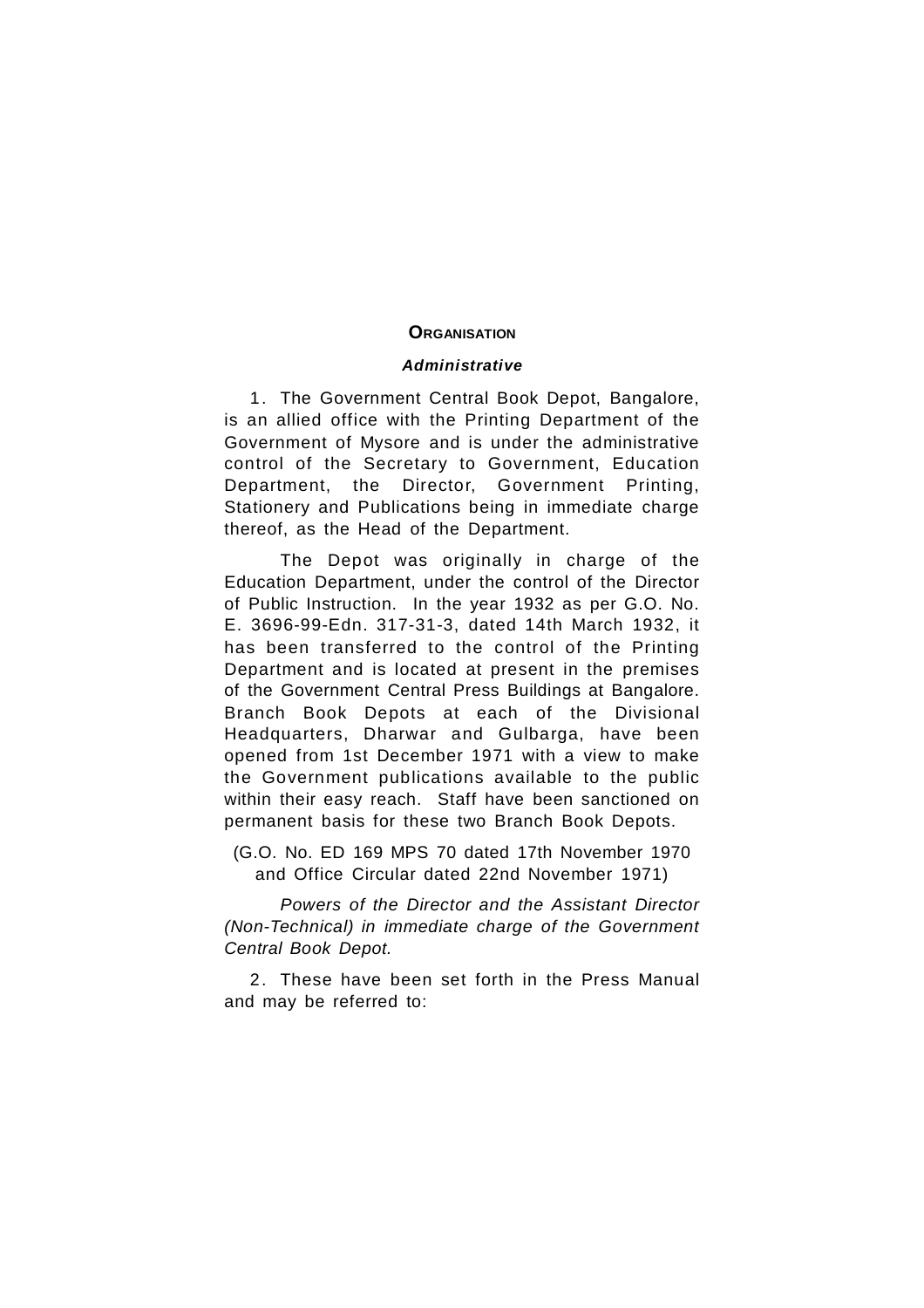# *Immediate charge*

3. One of the Gazetted Assistants of the Printing and Allied Offices (Assistant Director Non-Technical) is in the immediate charge of the Depot. All routine matters will be attended to by the Assistant Director in-charge, important matters being referred to the Director for orders. He will sanction casual leave to the officials of the and is in charge of the cash of the office. He will, arrange disposals for money value received from the public for supply of books and publications without being referred to the Director, all cases involving other financial implications being referred to the Director for orders. All cases of free supplies covered by order must be referred to the Director for orders before giving disposal.

4. For the money value received from the pubic for supply of books and publications and in various types of big and small denominations, e.g., Cash, Postal Orders, Bank Drafts, Money Orders, etc., the general receipts is issued. The Officer incharge shall make a note of all daily receipts of money value in Money Orders Receipt Register maintained by him and the entries in the receipt Register maintained in the Office for the purpose shall be checked daily with reference to the account maintained by him and his dated initials affixed daily. In the case of cash received at the Depot from subscriber to Indian Law Reports also, the usual general receipts shall be issued. The Officer being in charge of the cash will maintain a rough Cash Book and the regular Cash Book maintained in the office shall be checked with reference to registers maintained by the Officer. All types of supplies for which different kinds of Invoices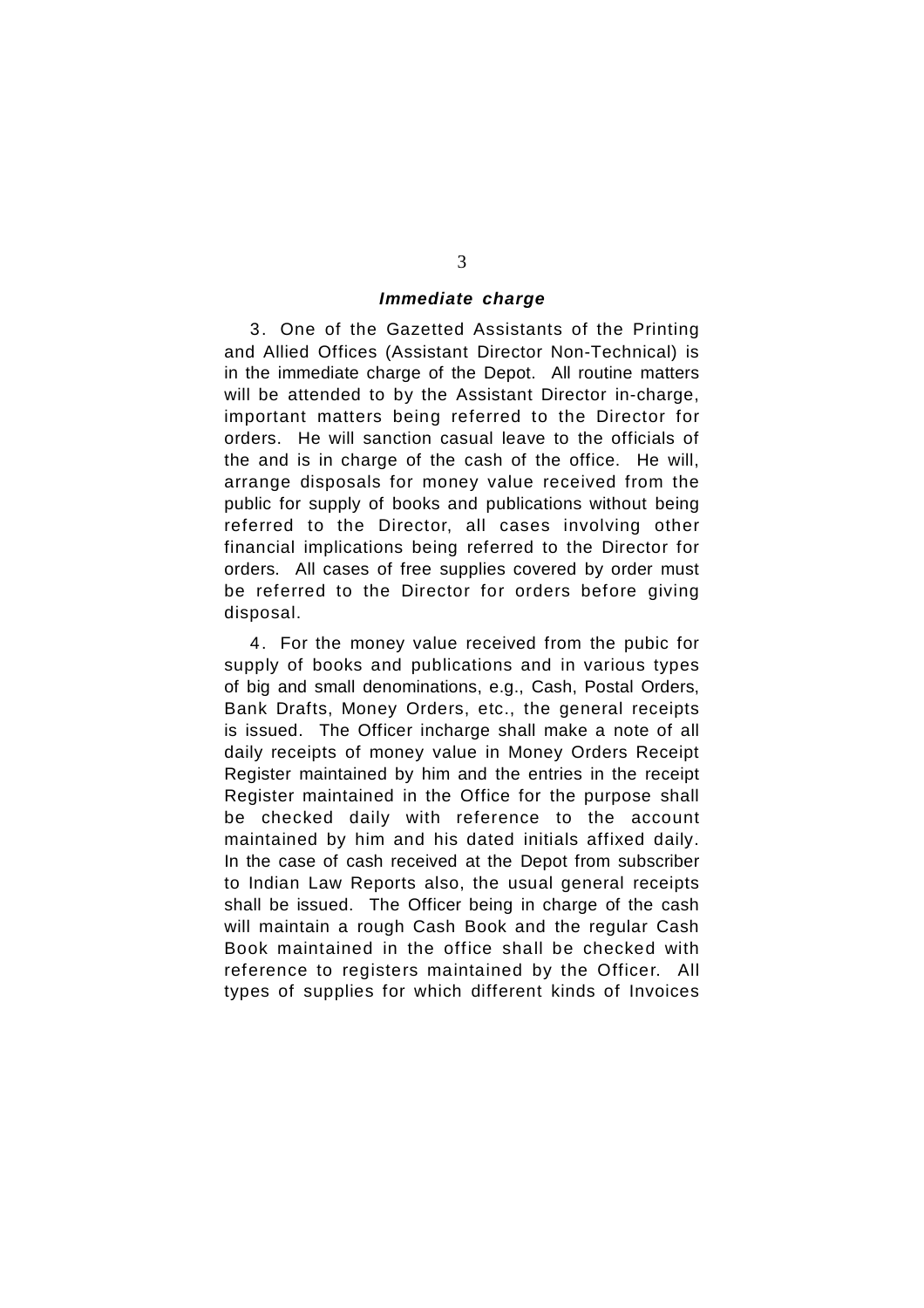are prepared by the different sections in the Depot will be generally checked with regard to money value and signed by the Assistant Director incharge before supplies are made. When supplies are arranged by the Storekeeper in accordance with the different kinds of Invoices, each item has to be checked with reference to number of copies and items in the Invoice

# *The Establishment of the Government Central Book Depot*

5. The Establishment consists of one Superintendent Grade I, one Superintendent Grade II, two First Division Clerks, thirteen Second Division Clerks, one Typist, three peons four Counters, and five Packers and one temporary Second Division Clerk, one temporary Counter and four temporary Packers.

# *Appointments, Postings and Transfers*

6. All cases of fresh appointments, postings, transfers and all other administrative matters other than on routine subjects, shall be dealt with by the Press Office which is the administrative office of the Directorate of Printing, Stationery and Publications.

# **NATURE OF WORK IN GENERAL**

7. The Depot is a Service Department in general working as an agent to the Printing Department in respect of Government publications. In respect of nationalised Educational Text Books, the Government Book Depot is functioning as the Divisional Depot for Bangalore, pending these functions being taken over by the Directorate of Text Books. The publications of other Departments - Government and Quasi Government - are also stocked and sold under the orders of competent authority. For purpose of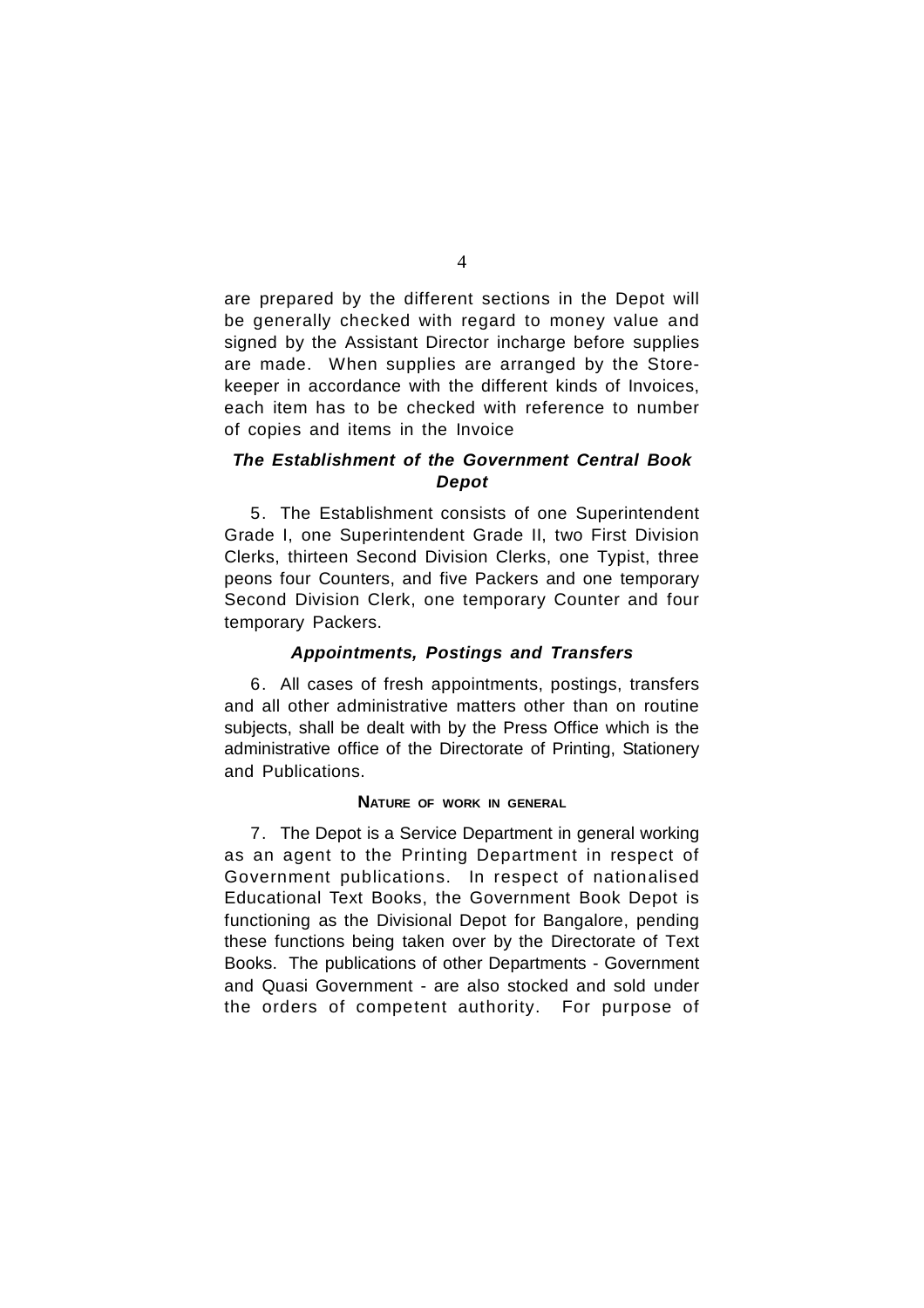convenience the publications stocked in the Depot are classed as follows:-

- I. Section Educational Publications.
- II. Section Official Publications including Indian Law Reports.
- II. Section Miscellaneous All other publications.

The realisation on account of the sale of the publications classified above are credited under different heads.

Sales proceeds of Official Publications and Gazettes which have to be credited to the Revenue head of the Department of Printing, Stationery and Publications are credited - "Sale of Gazette and other Government Publications". Packing/Postage charges are credited to the head "XLIX Stationery and Printing - Other Press receipts". Sales proceeds of Nationalised text books, cumulative records and such others which have to be credited to the receipts of the Department of Text Books are credited to the head "XXII Education-F.J.-Miscellaneous (ii) Sales, Proceeds of Nationalised Text Books and Cumulative Records of all Depots in the State". Sales proceeds of other departmental publications which have to be credited to the receipts of the respective departments under specific orders of Government will be credited to the Budget heads of the particular departments concerned.

8. The Depots stocks all Government Publications, Educational Text Books and other Government Publications and sells them to the public by Retail sale either directly or through recognised bookseller or supplies them to other Government Offices under competent orders. It may also stock and sell publications of the Government of

5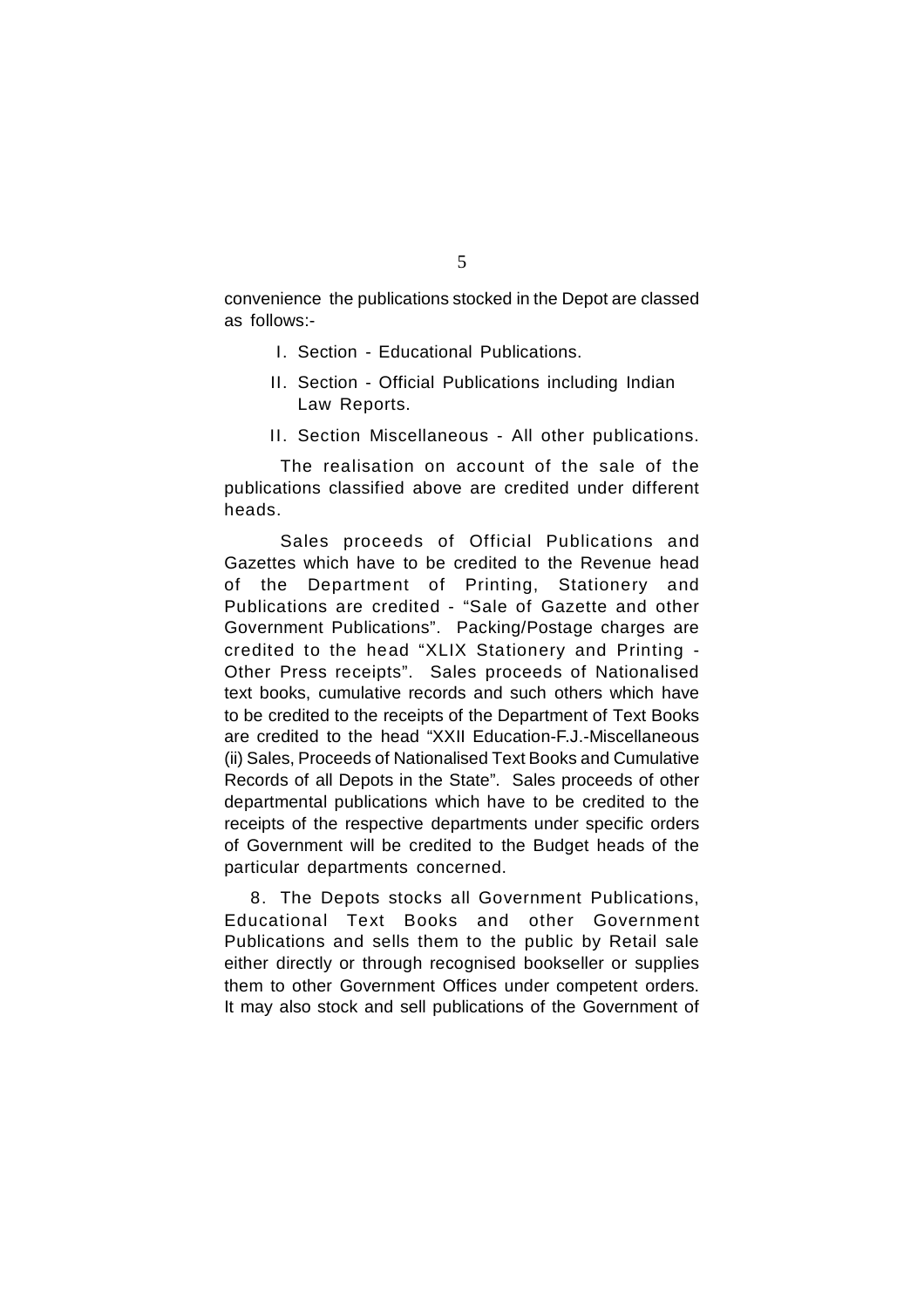India and stock and sell publications of the Government of India and other State Governments under reciprocal arrangements.

*N.B.-* Publications of other Government Departments also will be stocked for sale under orders of competent authorities, the sale proceeds being credited on to the Revenue Heads of respective Departments.

# **HEADS OF ACCOUNT**

9. The Revenue and Expenditure of this Department are under the Budget Heads "XLIX Stationery and Printing (b) sale of Gazette and other Government Publications 2 sale of other publications" and "68 Stationery and Printing II D II Government Central Book Depot, pay of Establishment'', respectively.

# *Discipline and Service Rules*

10. (1) Every official is expected to make himself thoroughly conversant with his work, and the rules relating thereto, to attend office in time and be polite in his manner and dealings with his colleagues and specially with the public. It shall be his duty to see that his table is kept clean and the books in his charge are arranged and kept in their places. At the close of every day's work, the books and papers handled should be restored to their places.

No official shall leave the office during the office hours without the permission of the Officer-in-charge.

(2) One menial will attend office early by turns (10 A.M) and he is responsible for the general cleanliness of office and also for the things in the office. He should clean the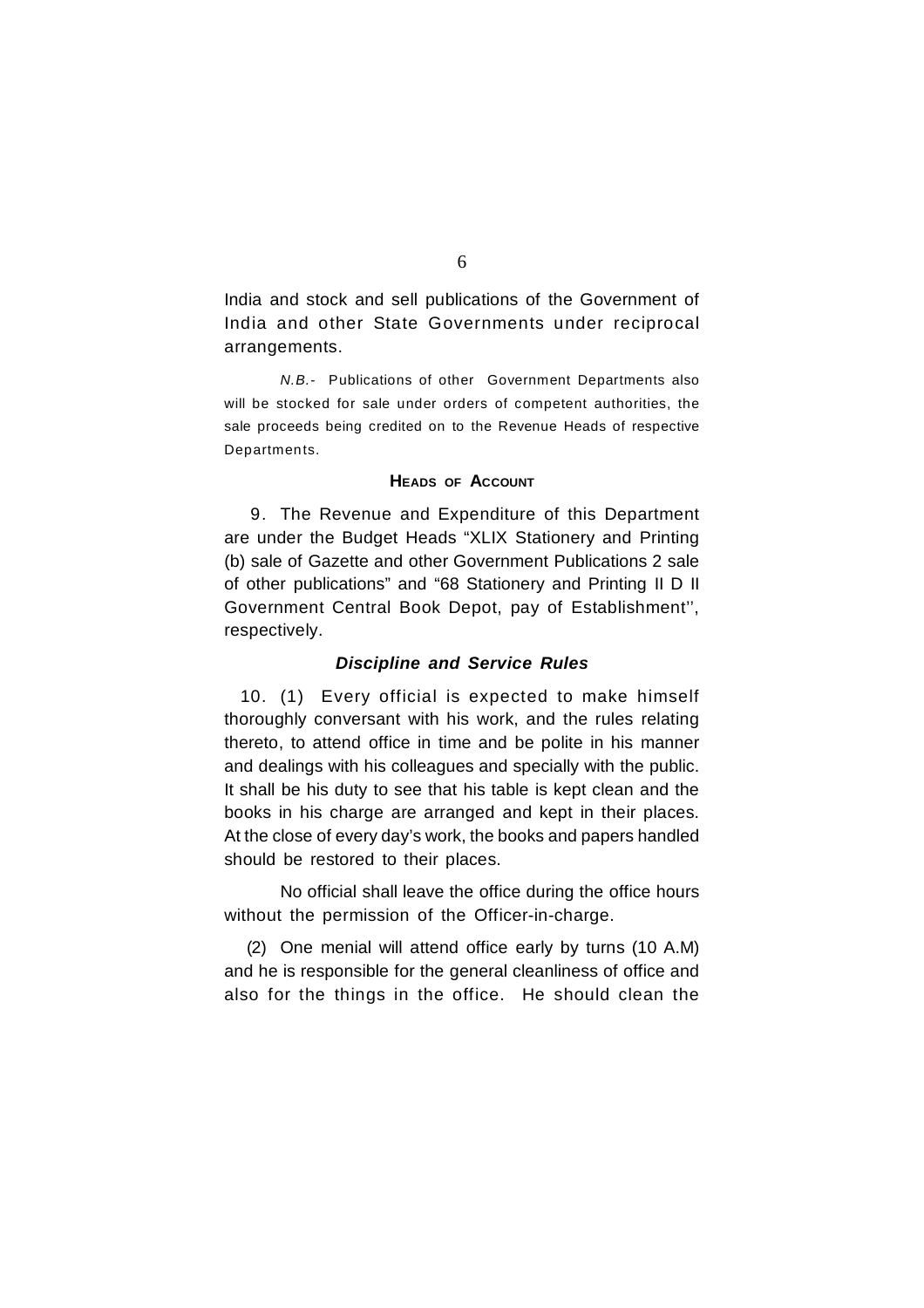glasspanes, tables, etc., of the office. The orderly attending on the Officer in charge shall be responsible for the cleanliness of the officer's room and the things that are kept there.

Government in their Order No. ED 124 TPS 66, dated 23rd July 1966 have ordered the supply of free clothing to fourteen packers, according to prescribed scale, at an estimated expenditure of Rs. 600 and for payment of stitching charges.

The procedures prescribed for issue of clothing and payment of stitching charges in the Government Press will be applicable to the Government Book Depot also.

11. The Government Central Book Depot being a unit of the Department of Printing, Stationery and Publications, all the disciplinary rules applicable to the officials of the Department are applicable to the Depot.

12. All the Service Rules applicable to the Department of Printing, Stationery and Publications are applicable to the Government Servants of the Government Book Depot which is a unit of the Department.

13. The powers of the Director in respect of disciplinary action, grant of leave to the officials of the Central Book Depot are the same as those exercised by him in respect of similar posts in the Government Central Press, Bangalore.

14. The Rules of procedure governing the conduct of work and discipline of officials, hours of attendance, late attendance, grant of leave and general holidays, prescribed in the Office Manual of the Government Presses, apply equally to the conduct of work and discipline of officials in the Central Book Depot, as all these officials are under the same unit and appointing and disciplinary authority i.e., the Director of Printing, Stationery and Publications, Bangalore.

7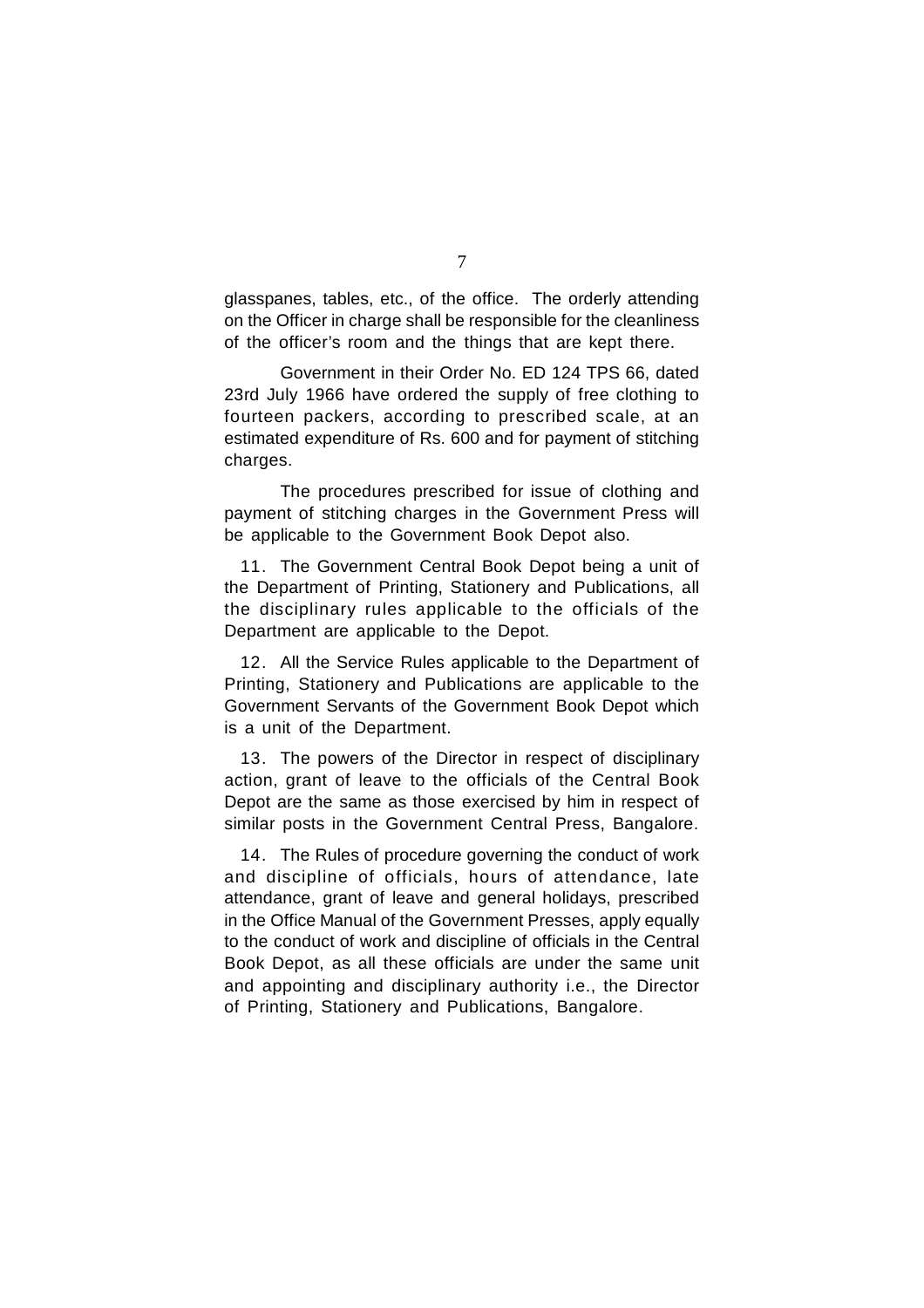15. The Director is empowered to fill up all posts of Class III according to Rules of Recruitment. He is also empowered to grant increments, and promotions in promotional vacancies (The C.C.A. Rules may also be referred to) of Class III and Class IV posts.

# *Grant of Leave*

16. Casual leave as provided for in the Mysore Civil Services Rules may be sanctioned by the Officer in charge. All other kinds of leave will be sanctioned by the Director on application made therefor under Rules of Mysore Civil Services Rules. Such applications should be submitted by the case worker, officiating arrangement necessary being noted by the Section head of the office. Except in cases of emergencies, sanction of leave should not be anticipated. Applications for the grant of leave involving the appointment of a substitute should invariably be submitted one month in advance. Applications for extension of leave should also be made well in advance.

# *Holidays*

17. The Government Central Book Depot, Bangalore, and the Branch Book Depots will be closed on all gazetted holidays as well as holidays declared as such by Government on special occasions, subject to arrangements being made for exigencies of Government work.

# **OFFICE PROCEDURE**

18. (1) The general rules of Office Procedure and procedures of work in sections like Despatching, Stores, Passing of supply Bills and others, issued by Government and particularly the Rules of Procedure prescribed in the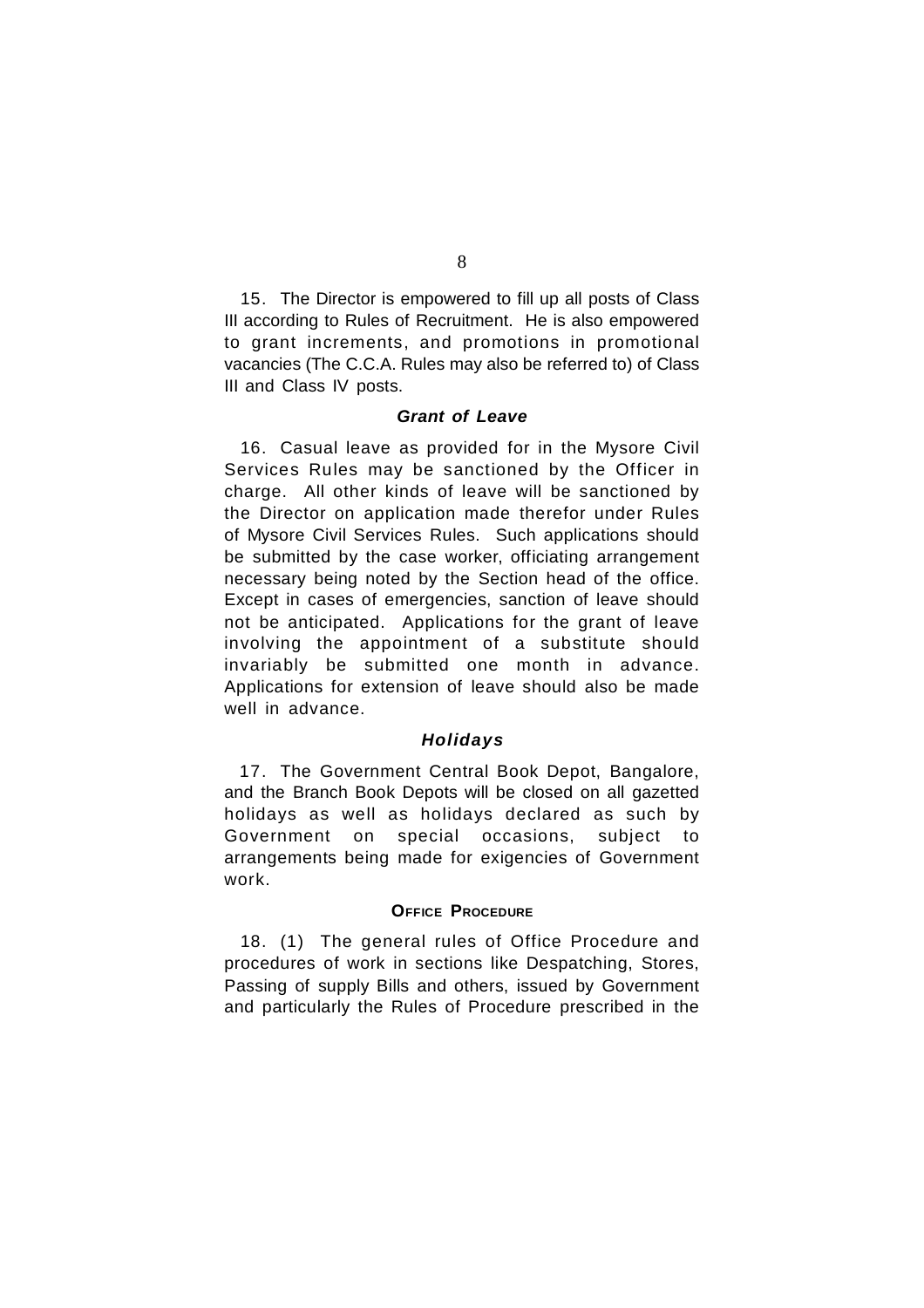Manual of the Government Presses, as amended from time to time, are applicable in the Government Central Book Depot Office and its several sections also, with necessary changes, if any, required to suit its working; and duties and responsibilities as fixed for the Head of the Branch, Head of the Section, Case worker, and others as in the Handbook of Office Procedure and in the Press Manual will be applicable to corresponding posts in the Government Central Book Depot.

(2) All papers addressed to the Director of Printing, Stationery and Publications (Central Book Depot), Bangalore including those received through local delivery, and Registered Post, are received in the Central Tappal Clearance Section and given a "From" number and entered in the General Receipt Register. The Superintendent or Manager of the Section will open the tappal except D.O. letters and Confidential Letters from Government and registered letters which will be invariably opened by the Director or by the next Senior Officer during his absence.

(3) The Officer in charge will also make a brief note of particulars of important letter such as Government letters and other letters in a register maintained by him and then send them with other letters to the Manager for registering them in the Branch Receipt Register and marking them to the concerned officials for needful action. The Officer should watch those letters specially noted by him.

(4) The Superintendent Grade I should himself put up notes and drafts in important cases leaving the routine papers to be dealt with by the case workers. All drafts should be temporarily written and should be free from personal remarks.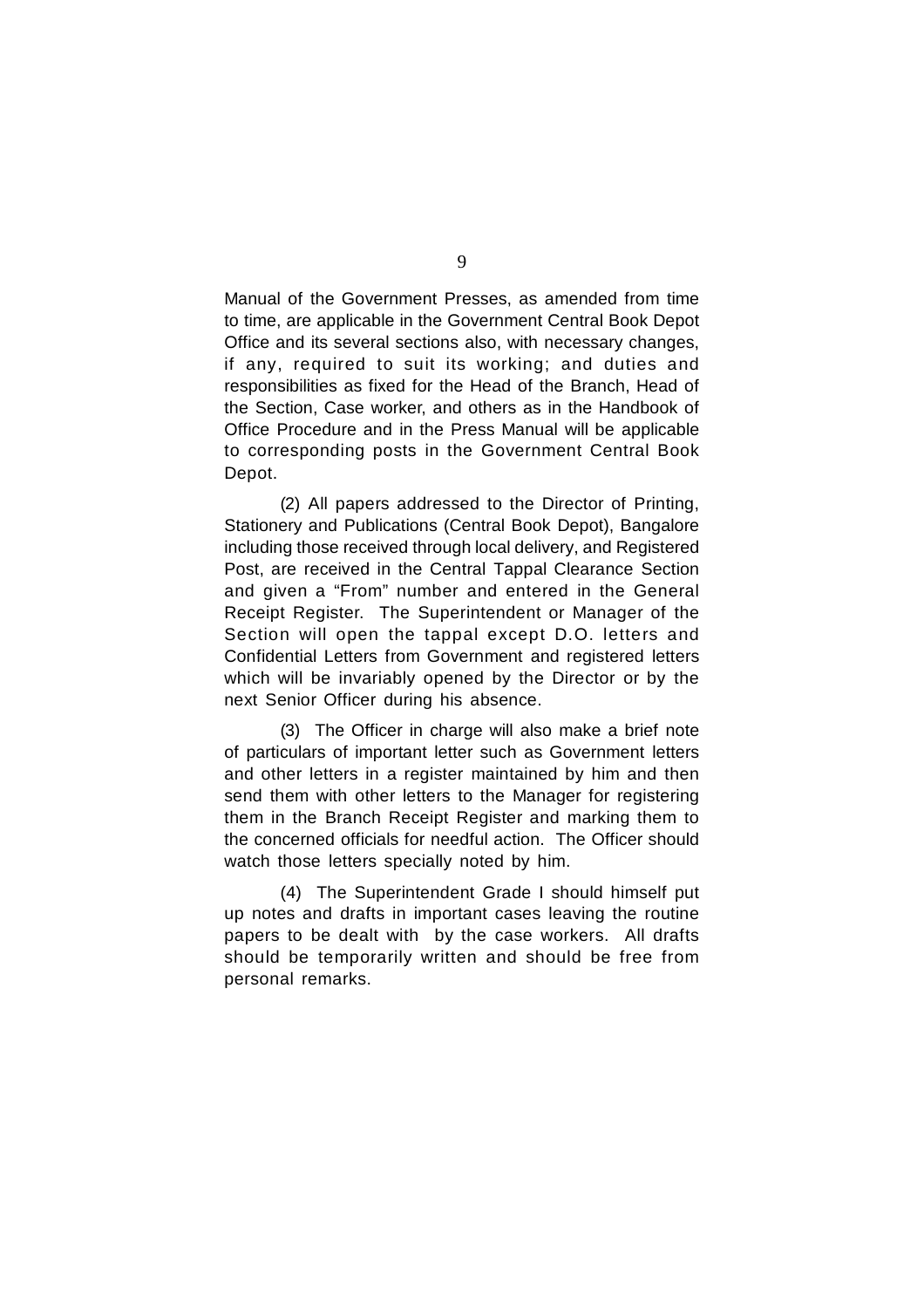(5) Ordinarily the time allowed for submission of letters and cases for orders should not exceed three days, replies to simple letters and requests from the members of the public seeking information *being submitted the same day.* The instructions of the Director or Assistant Director in charge on the papers, such as "Immediate" "Urgent," or "Today," should be carried out without delay. Reminders should be sent regularly for replies to letters pending in outside offices/firms/persons.

(6) It shall be the duty of the Section head to help the juniors and inexperienced clerks by guiding them in their day-to-day work and see that the Section works smoothly and efficiently.

(7) All registers prescribed in the Handbook of Office Procedure and required for the working of the Central Book Depot given in the Manual must be maintained properly and submitted to the Assistant Director and Director periodically for inspection.

(8) All officials dealing with the correspondence, Accounts and Stores shall maintain a Dairy showing details of work turned out by them, and submit the same along with the Arrears List in the form prescribed in the Handbook of Office Procedure, every first working day of the week through the Section head to the Superintendent Grade I, General clearance Section, for checking whether all papers have been attended to within the stipulated time. This will also facilitate the preparation of consolidated lists of Arrears for submission to Government by 10th of every month.

(9) Each case worker should arrange his files in five bundles viz., (1) Cases pending disposal, (2) Cases awaiting replies, (3) Periodicals, (4) Circular files, (5) Papers to be sent to Records Section.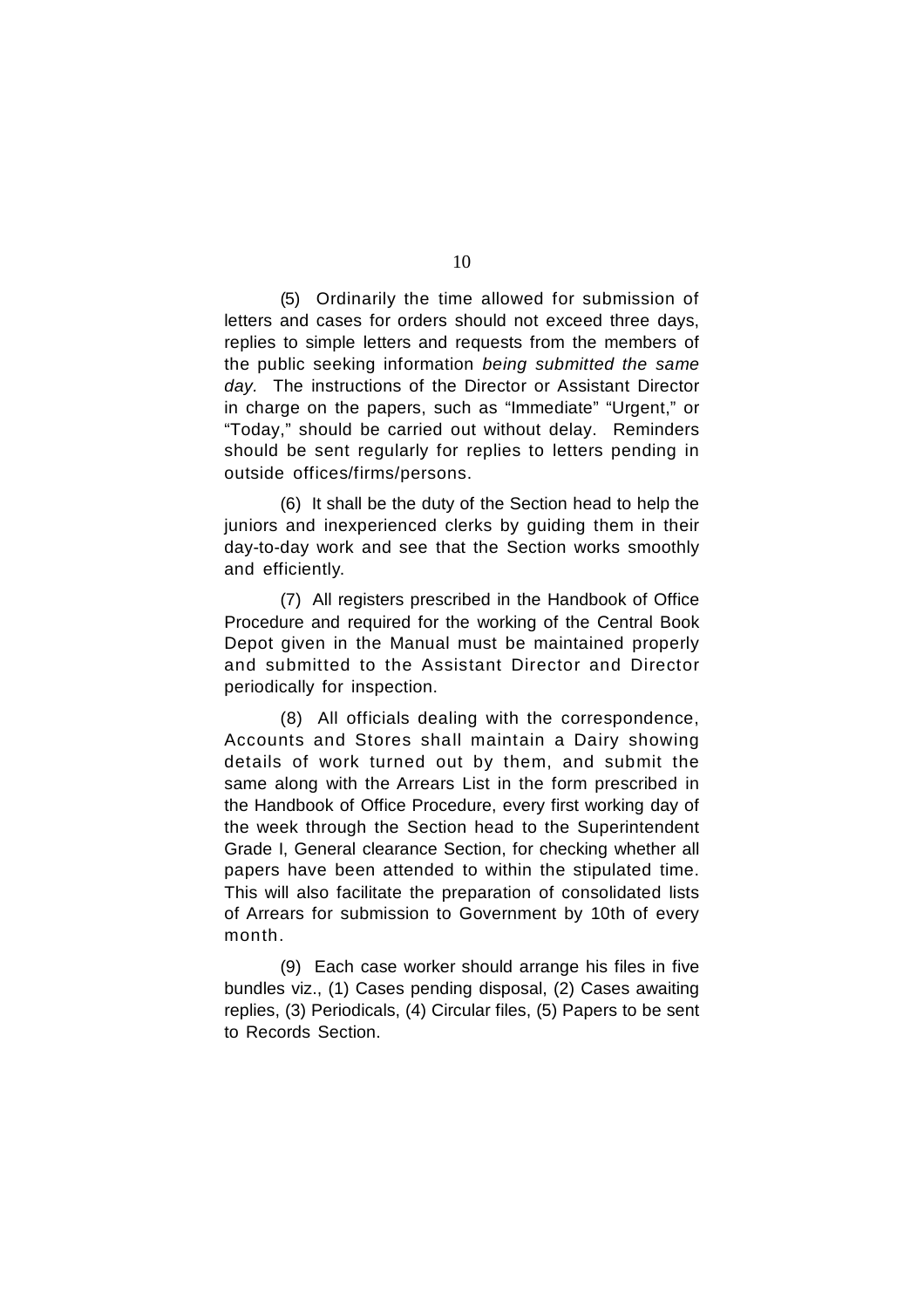(10) Clear statements of distribution of work among the several officials shall be prepared and got approved by the Director and put up near the table of each official. The statement should contain the details of his duties, registers and records to be maintained by him and the periodical returns to be submitted by him within the due dates to be specified. The duties and responsibilities attached to the several posts of the Government Book Depot and furnished briefly in Annexure A.

(11) Personal files are kept in safe custody by the Superintendent Grade I. The Confidential files and papers are kept with the Assistant Director or Director.

(12) Circular files, Government Orders, etc., relating to the Book Depot and the Office Book Order shall be maintained by the Record Keeper. He will prepare a table of contents and Index, for facility of reference, for Circular files and Office Order Books.

The Book Depot papers shall bear the Indexing 'BDT'.

# *Custody of Records*

19. (1) One of the Second Division Clerks of the Central Book Depot will be in charge of all the files, registers and Records which are not required for current use in addition to other duties which may be entrusted to him. He shall arrange them by subjects and maintain a list of subject bundles and also an alphabetical index for them. A facing sheet of the contents will be put up in every file as it is opened and each paper will be entered on to the file. Account Registers, Periodical Returns, Gazettes and similar papers, should as far as possible, be kept in separate shelves. The Registers and Returns will be delivered to the Record Keeper when they are no longer required for current use. Papers taken for reference should be got back and restored to their proper places without delay.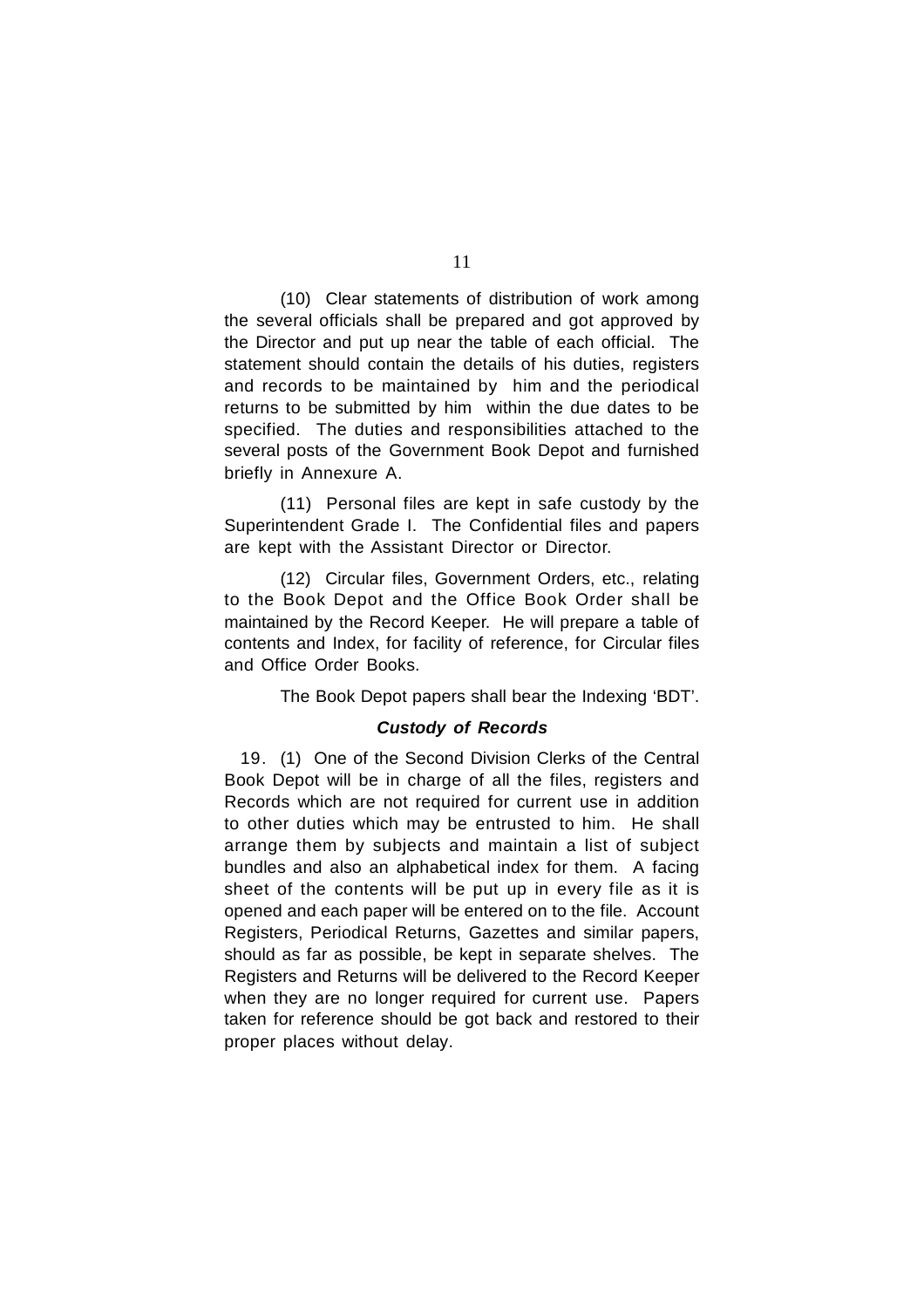(2) The Superintendent Grade I will supervise the maintenance of Records Room properly dusted and tidy, properly protected from damp and insects etc. The records requiring to be destroyed should, before destruction, be examined and only obsolete records etc., selected and a list thereof sent up to the Director through the Assistant Director for inspection and orders. These Records should be destroyed only once a year generally in the month of December in the presence of the Assistant Director who should record the fact in a special register of all Registers, Records and files destroyed, briefly noting the substance of each file and 'To' and 'From' numbers of important letters.

# *Furniture*

20. A Register shall be maintained showing all the articles of furniture. When any article is lost or is found unserviceable, the fact should be noted in the register. Once a year, the Furniture Register should be verified by the Stock Verification Officer or one of the Gazetted Assistants of the Department and a report furnished to the Director. The annual certificate required in the Mysore Financial Code, Volume I will be furnished after verifying the books and articles of furniture. Officials should not tamper with the clocks, but if anything goes wrong with any clock, the fact should be reported to the Director and orders obtained.

# *Stationery and Forms*

21. The stationery and forms will be in charge of one of the Second Division Clerks. Stationery will, on receipt be checked by the officer in charge who will see that the quantities are brought on the stock book under his initials.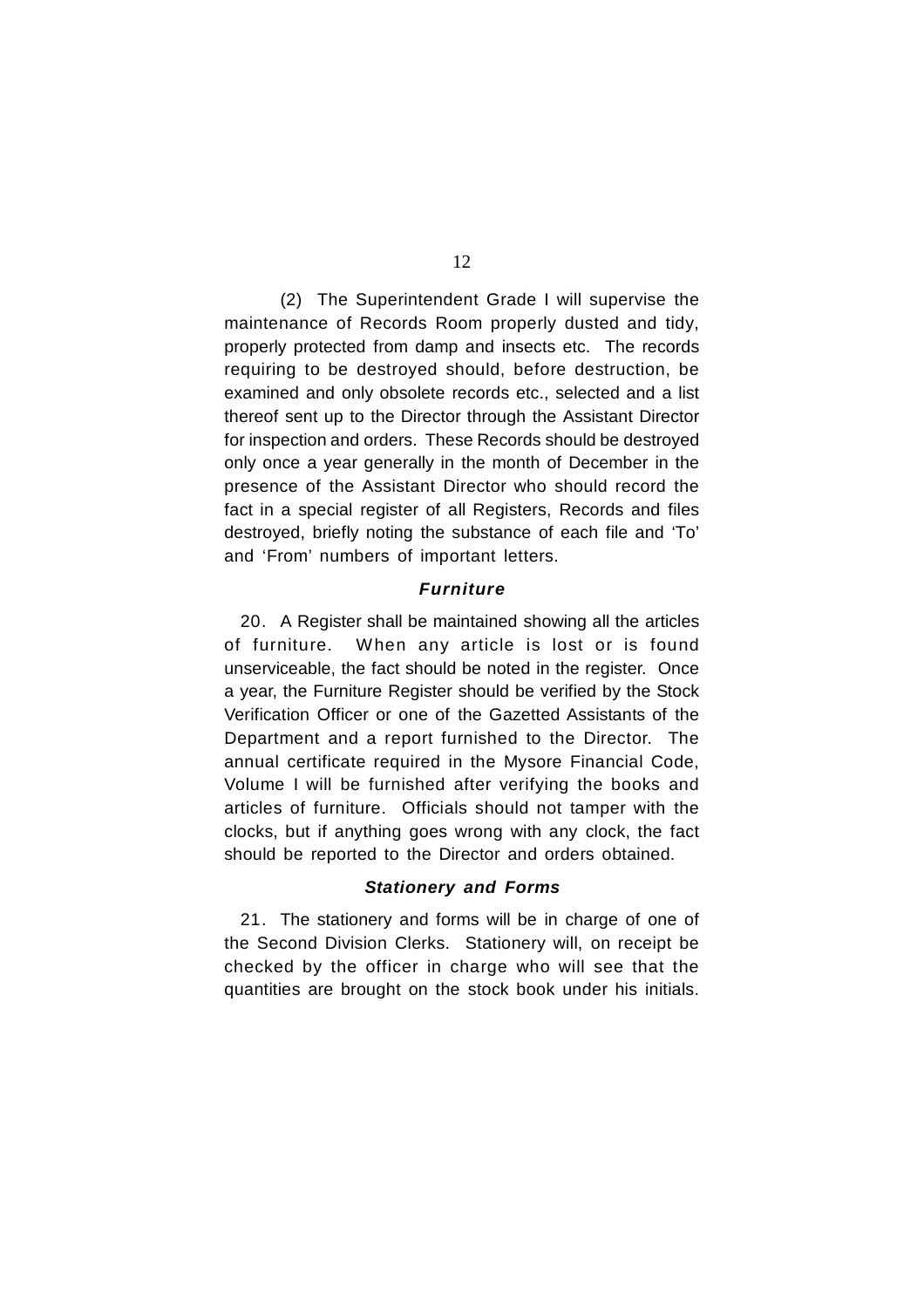The Stationery Clerk shall maintain the stock and issue registers showing receipts, issues and balances. The Registers will be posted and balanced monthly and checked. Once a month, the clerk in charge of statutory will supply the required stationery to the officials and take their acknowledgments in the book kept for the purpose. All local purchases shall also be taken to stock in these registers and the bills sent to establishment section duly furnishing the stock certificate.

Stationery required for use in the office, other than regular supply, should be indented and supply obtained. The Stationery Clerk is responsible for the preparation of the annual indents for forms and stationery articles required for the office. The required forms and special registers required for use in the office should be got printed by the Government Press on annual indent.

## *Local Delivery*

22. Government have ordered in their Order No. M. 7369- 70-P and S. 35-50-2, dated 28th July 1950, that the bicycle orderly of the Stationery Office will look after the duties of this office.

# **STORES AND SALES PROCEDURE**

# *Security Deposits*

23. The Store-keeper will furnish a cash security of Rs. 500 and the Counters and Packers Rs. 100 each as per G.O. No. M. 4971-73-P and S. 23-51-2, dated 9th July 1951.

As per Government Order No. ED 52 TPS 66 dated 2nd September 1967, the retail Sales Clerk is sanctioned an allowance of Rs. 5 p.m. He should furnish cash security of Rs. 250 (Two hundred and fifty only).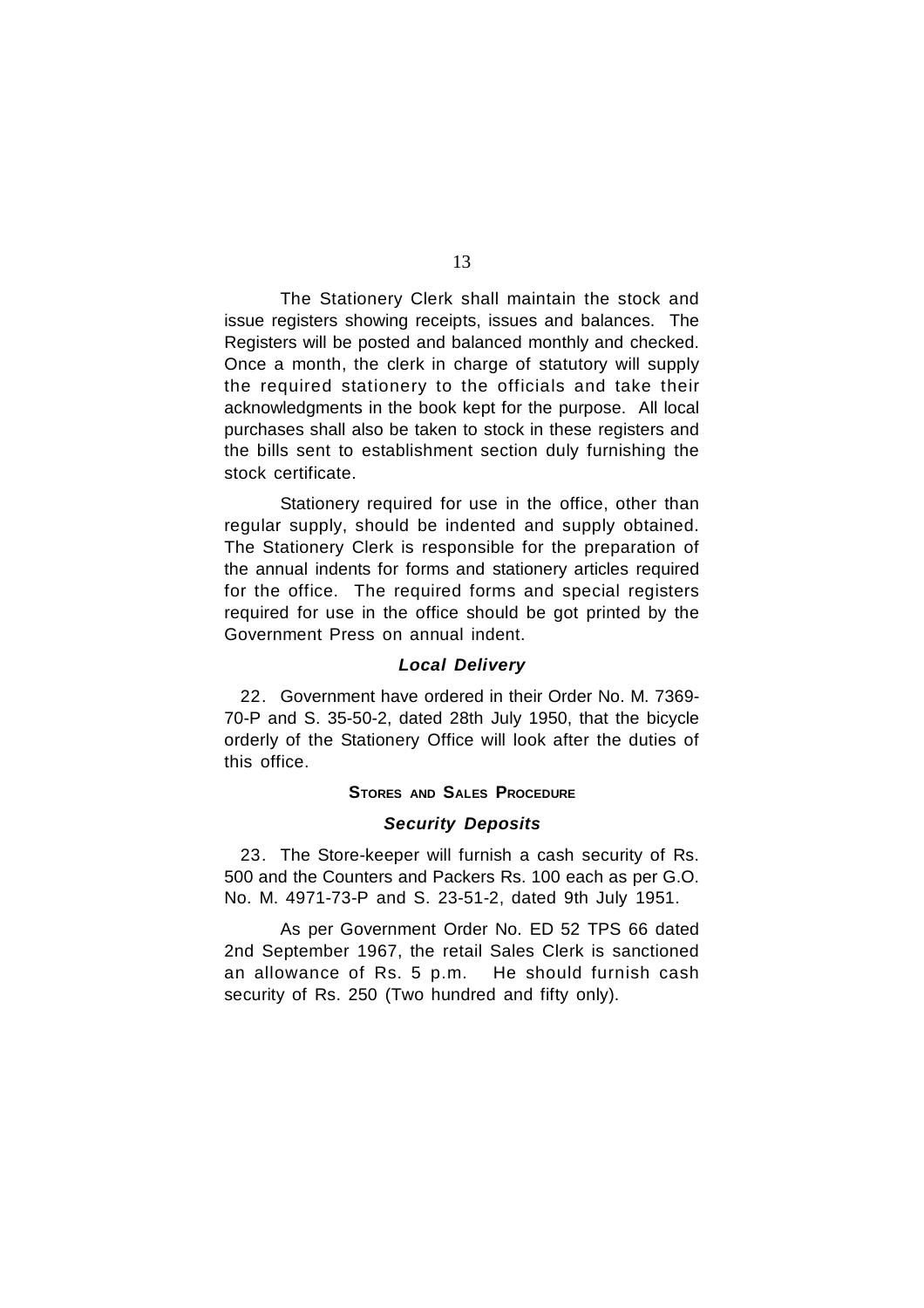# *Duty Allowance to Store-Keeper*

24. (1) One of the First Division Clerks of the allied offices will be placed in charge of the Stores. He is paid a duty allowance of Rs. 15 per mensem from 11th December 1953 as per G.O. No. M. 147-15-16-P & S. 65-57-2, dated 11th December 1953.

# *Double Locks for the Stores*

25. (1) The Stores will be closed after the daily transaction with two locks and properly sealed, one key being in charge of the Officer incharge and the other with the Store-Keeper.

(2) There will be a Cash Chest in the Stores for keeping the cash of the Book Depot Office. This Cash Chest will have double lock system, one key being with the Officer in charge of the Book Depot and the other key being with the Clerk who is entrusted with the custody of Cash.

# *Retail Sales*

26. A Retail Sales Section will work daily from 11 A.M. to 4-30 P.M. with an interval from 1-30 P.M., to 2-15 P.M. for the convenience of the public who want to purchase publications stocked in the Depot. One of the Second Division Clerks will be placed in charge of the daily Retail Sales. He will prepare an invoice in the prescribed form for publications required and on receipt of cash will send it to the Store-Keeper for the supply of the publications noted in the Invoice. The Store-Keeper will issue the publications on the authority of the Invoices sent to him. At the close of the day's transactions the Invoices prepared for the day should be posted to the "Day Book of Retail Sales" under different columns and the grand total written in figures and words. This register will be checked and signed every day and then the day's collection out of Sales, received, will be handed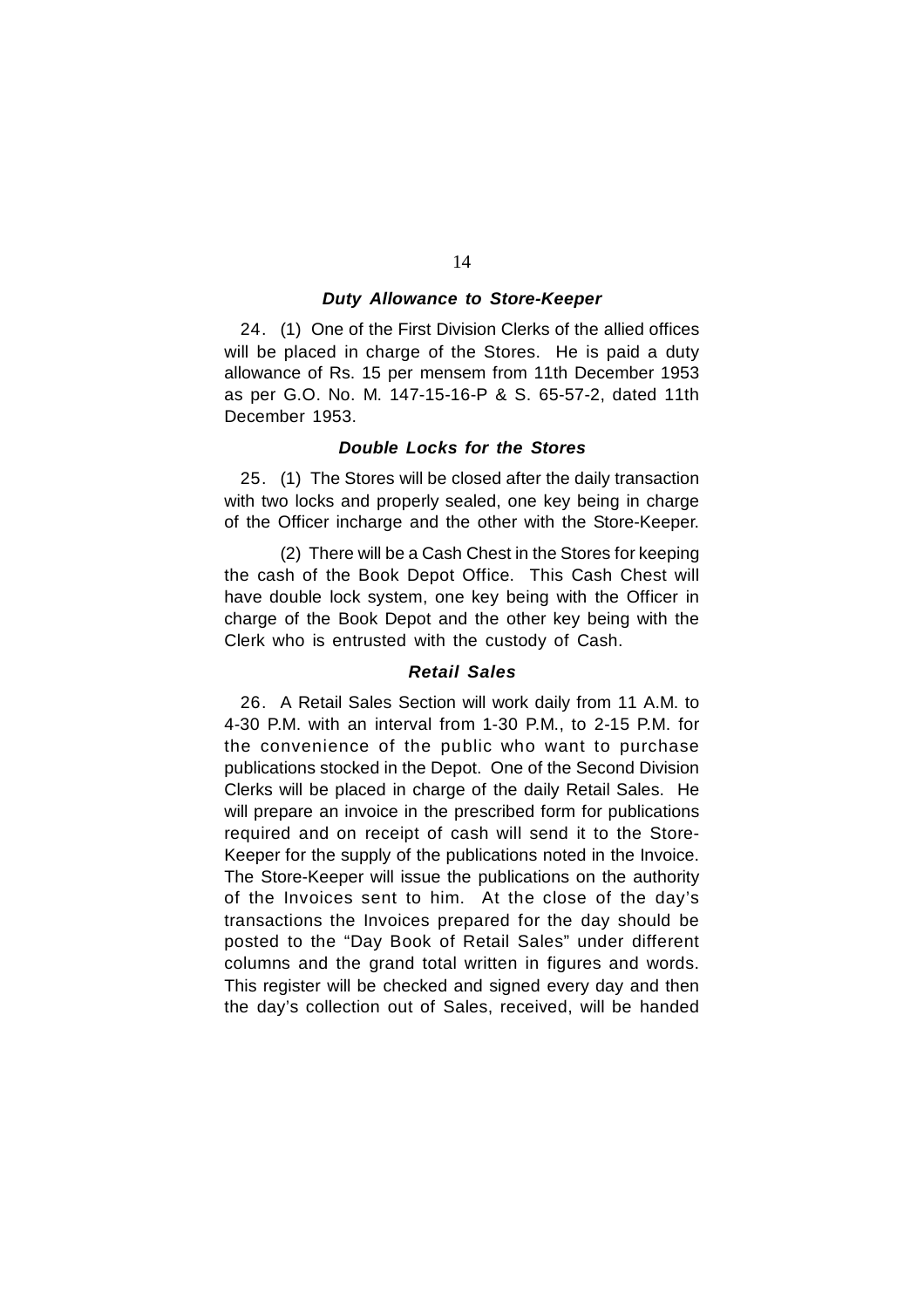over to the Cashier who is entrusted with the custody of the Cash of the Book Depot, under acknowledgment in the Daily Day Book of Cash with necessary cross reference to the page of the Cash Book.

The Sales in the Retail Sales Section shall be for cash only.

Educational Text Books should not ordinarily be sold in the Retail Sales Section as these books are made available all over the State through the Recognised Book-sellers. These Text Book required by *bona fide* Book-sellers outside the State, however, may be sold in the Retail Sales Section, provided the stocks of the publications are in sufficient quantities to be spared for use outside the State.

# **COLLECTION OF SALES TAX**

27. A sales tax of three paise in the rupee shall be collected for transactions of fifty paise and above, the total sum thus collected being remitted under "Sales Tax". Sales Tax is not collected on all publications except Gazette.

(Letter No. S.T. G1.25-1-54-55, dated 2nd April 1955 from the Commissioner of Sales Tax, Bangalore)

The sale of Educational Text Books are exempted from the levy of Sales Tax.  $(G.O. No. E1 4261-S.T.$ 43-24, dated 9th November 1948 and F1 7755-S.T. 1-58, dated 12th January 1949)

Sales Tax is however exempted from being collected in cases of inter-departmental transactions of Government Departments if the supply is covered by requisition of the Department in proper form at the time of sale.

15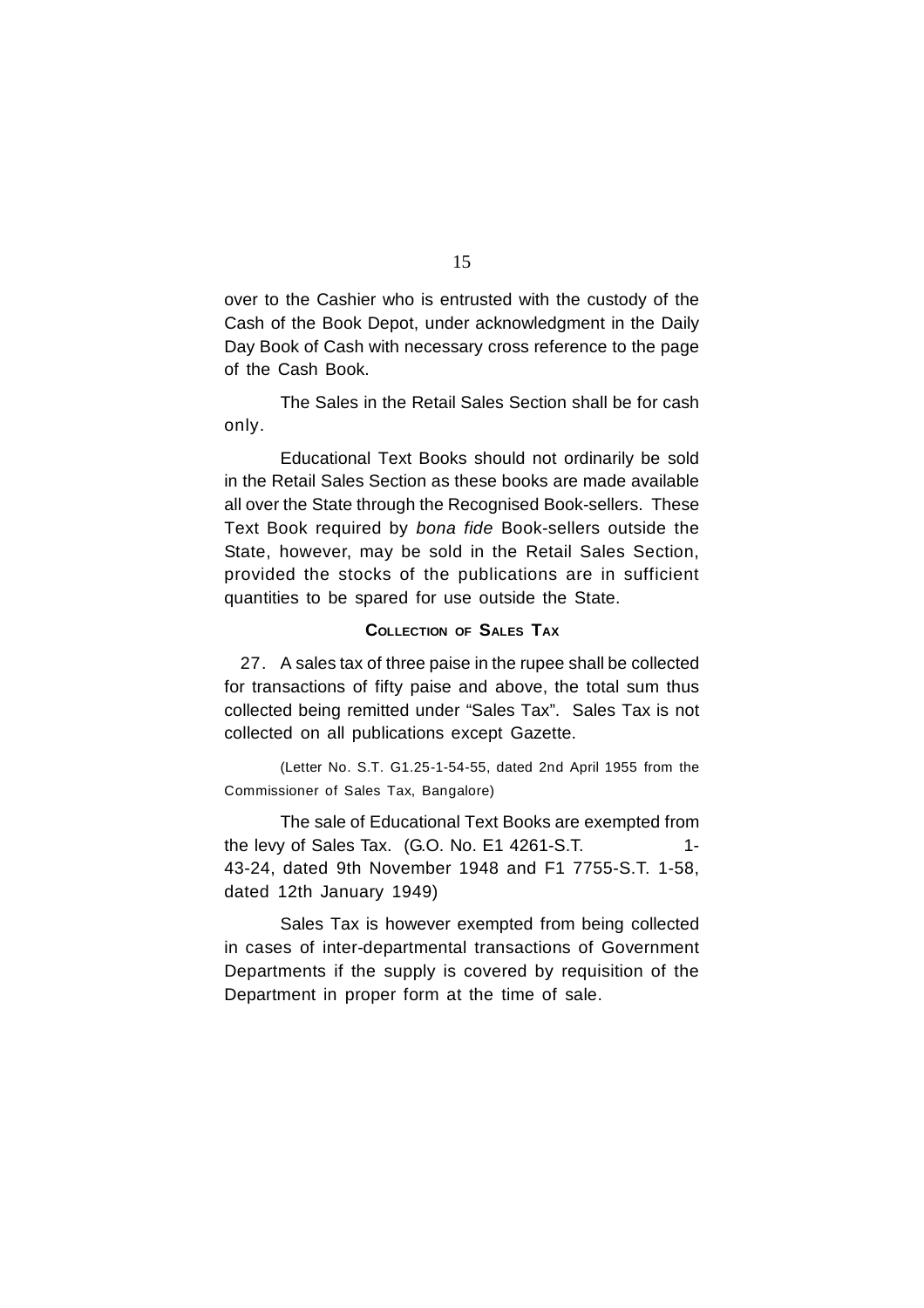For supplies beyond the State, Sales Tax is not collected. But if each supplies are made from the Retail Sales Section, Sales Tax shall be collected. In the case of supplies to local bodies the usual Sales Tax shall be collected.

# **STOCK CHECKING**

28. In April of each year, the Depot will be closed for all transactions with the public on account of stock checking. This fact shall be notified on the Mysore Gazette in the month of March in each year. The entire staff of the Depot will help in the Stock checking under the guidance of the Store-Keeper, important items of work relating to each section being however attended to immediately.

The entire stock of the Depot including, Invoice Books of all kinds used in the Book Depot, also M.F.C. Receipt, Books, packing materials shall be checked in the first week of April

(G.O. NO. ED 283 TPS 69 dated 6th October 1969)

A statement showing excess and deficiencies shall be prepared by the Store-keeper with the help of Ledgers and Ledgers Clerks and a report submitted to Government.

# **GENERAL RULES FOR SALE OF BOOKS**

# *Supply on Credit basis*

29. Books and Publications shall not be supplied on credit basis.

(G.O. No. M. 10363-4-P.& S 56-44-8, dated 27th March 1946)

30. Grouping of Acts Rules, etc., the value of which is within 0.12 paise-For advantage in Ledger keeping, publications whose value is within 0.12 paise (Acts, Rules,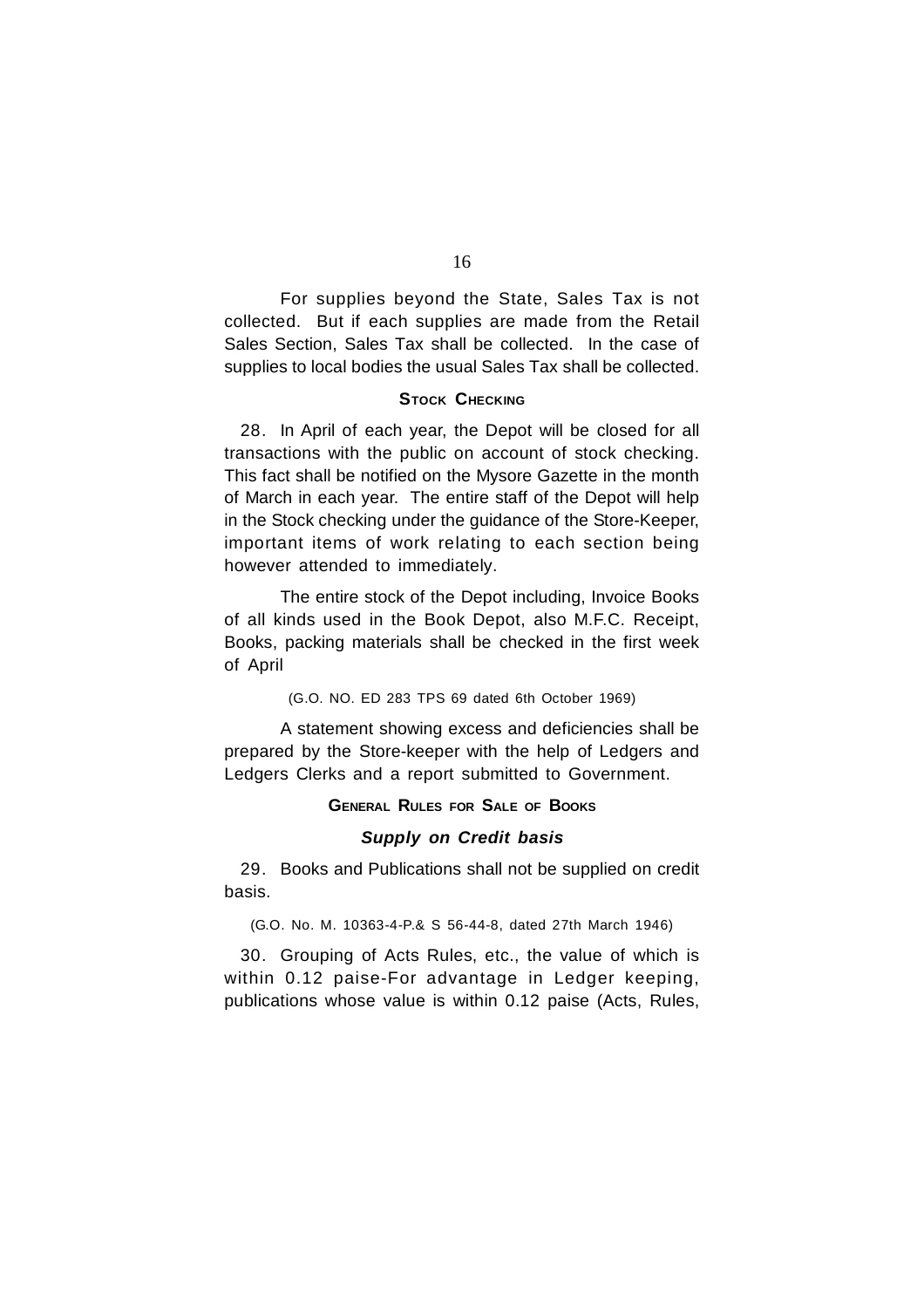Amendments, etc.) be grouped and accounted under eight value heads:- 2 pies, 6 pies, etc., (G.O. No. M. 5-6 P.& S. 73- 44-2, dated 2nd July1945)

# *Sale Price of Publications*

31. (1) The sale price of Government Publications should be so fixed as to allow a margin of 33 1/3 percent for commission, Establishment charges, etc., i.e, the sale price will be fixed at 33 1/3% above cost price.

(2) With a view to make provision for commission at 15 per cent as well as to meet all other incidental charges, the sale price of departmental publications will be fixed at 40 per cent above cost price, and in order to facilitate calculations the prices of books will be fixed rounding off the same to the next ten paise in cases of books costing more than one rupee and in the case of books costing less than one rupee to the next five paise.

# *Commission to Book-Sellers outside the States*

32. A commission of 12 $\mathrm{^{1}/_{2}}$  per cent shall be allowed for purchases made by *bonafide* Book-sellers outside the State provided the value of publications purchased at a time is Rs. 100 net, packing railway charges, etc., being paid for by the book seller as per G.O. No. M. 19858-59-P.& S.72-50-10, dated 15th January 1951 and letter No. M. 4542 P.& S. dated 5th October 1949 from the Secretary to Government, Education Department.

# *Rates of Commission for Sale of Nationalised Text Books*

33. The rates of commission allowed for the sale of nationalised text books shall be those prescribed by Government and the relevant orders may be referred to.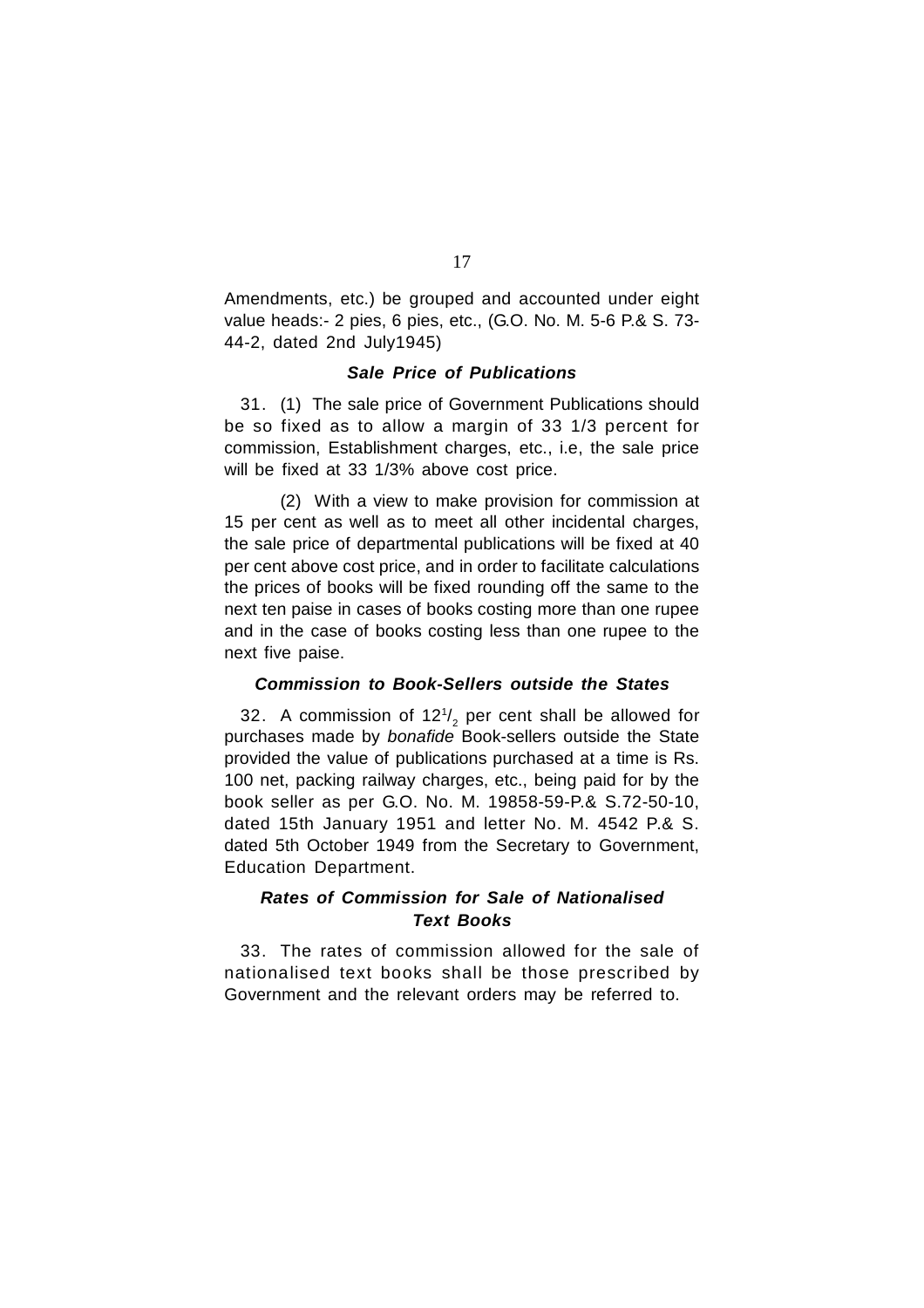# *Free Supply*

34. All heads of Departments are authorised to order free supply of reference books priced or valued at not more than Rs. 10/- at a time for use in their offices or in their subordinate offices subject to an annual limit of Rs. 50/- (G.O. No. F1.(B) 7836-936/R 54-56-1, dated 11th November 1956. But certain publications will not be supplied free of cost when such supplies are governed by separate set of rules (i.e., M.F.C. M.T.C., M.E.C. and others).

# *Mode of Payment and Supply*

35. Crossed Bank drafts on schedule banks in Bangalore may be sent only for the cost of the publications. Postal and other forwarding charges will have to be borne by the purchaser and sent to the Depot in advance. Unless otherwise instructed, books will be sent by Book-post or by Unregistered Post Parcel, if the packet is small, or by Railway Parcel or Goods if the packet is large. A certificate of posting will be invariably obtained for posting the packets. All Railway Receipts to be sent at the cost of the office will be sent by "Registered post", in other cases as required by the purchasers. Remittances to cover the cost and postage of books may be sent by Money Orders, Balance of remittance, if any, after the orders are complied which will be returned by money order if the amount is fifty paise and more at the cost of purchaser (G.O. No. G. 992-3-P.& S. 87-37-4, dated 29th July 1938)

36. All orders are executed with proper care and packets or bundles are despatched by post or Rail according to instructions or circumstances at the risk of the purchaser. The moment the packet or the bundle is handed over to the Post Office or Railway Station it becomes the property of the purchaser and the Book Depot office accepts no responsibility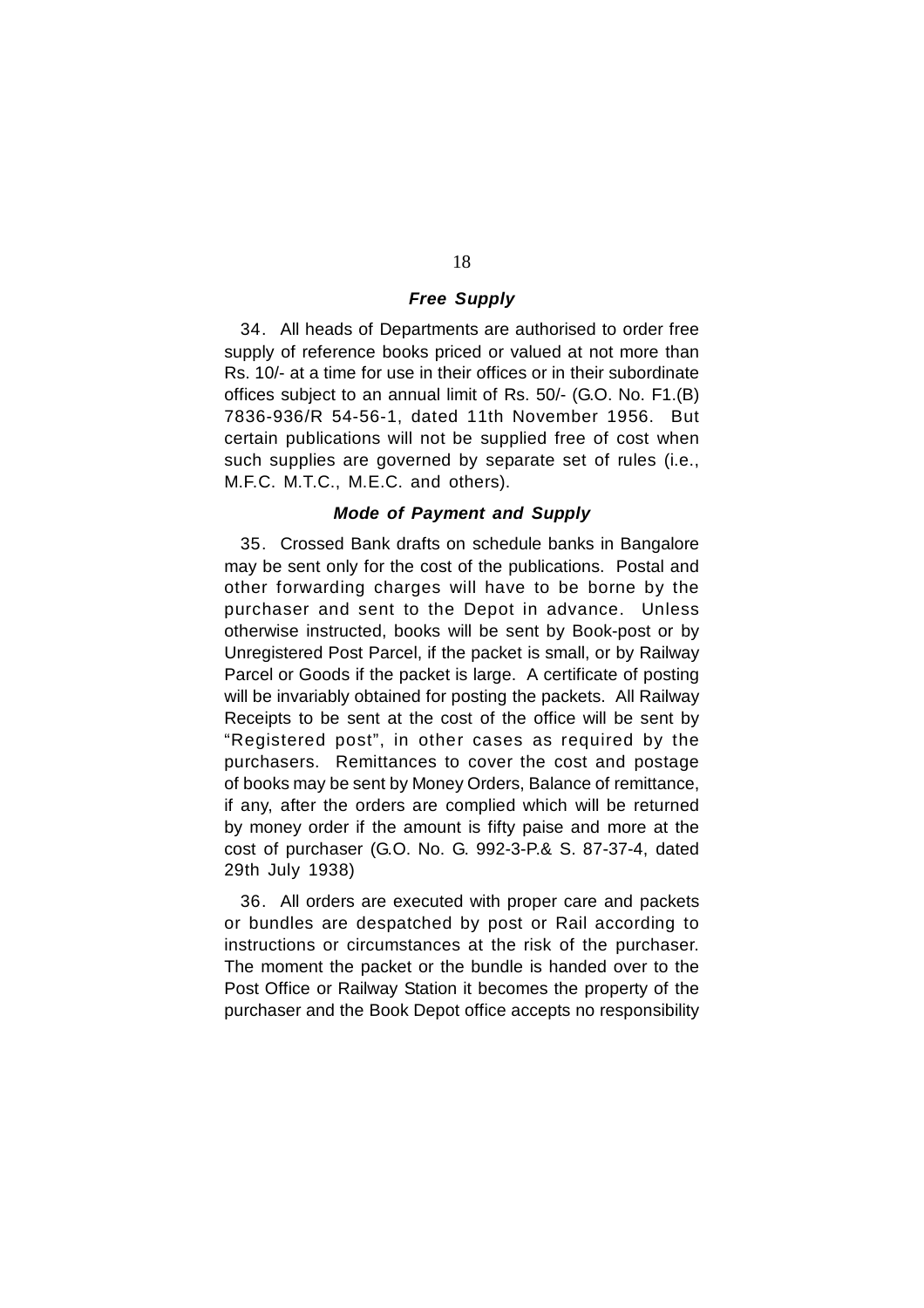for shortage or damage in transit. Some publications may be shop-soiled in which case the best available copy or copies will be sent. Books will not be sent out for inspection and return nor will books once sold be taken back.

37. Municipal and District Board High Schools are also aided institutions as they receive grants from the Department as per Grant-in-aid rules and as such they are also entitled to the supply of Departmental books and registers at full cost on the recommendation of the Inspecting officers. (Letter No. F. Dis. G1. 5136-52-50-51, dated 2nd-4th September 1950, from the Director of Public Instruction and G.O. No. ED 339 TPS 68 dated 15th January 1969).

# *Free Supply of Government Publications and Educational Text Books.*

38. Government have ordered in their Order No. FD 14 CRN 57 dated 14th June 1957 empowering the Director of Printing, Stationery and Publications, Bangalore to effect free supply of publications without monetary limit to certain departments in respect of the following items:-

(1) Whenever free supply is covered by orders of Government.

(2) Two or more copies in each kind Educational books to the (a) Director of Public Instruction in Mysore, Bangalore, and (b) The Director, Government Printing, in connection with the entrusting of printing of Departmental Text Books.

(3) Two copies in each kind of Educational books to (a) the Director of Public Instruction in Mysore, Bangalore, whenever orders are placed with the Government Presses or with Private Presses under orders of Government along with a report of his office regarding the quality of

19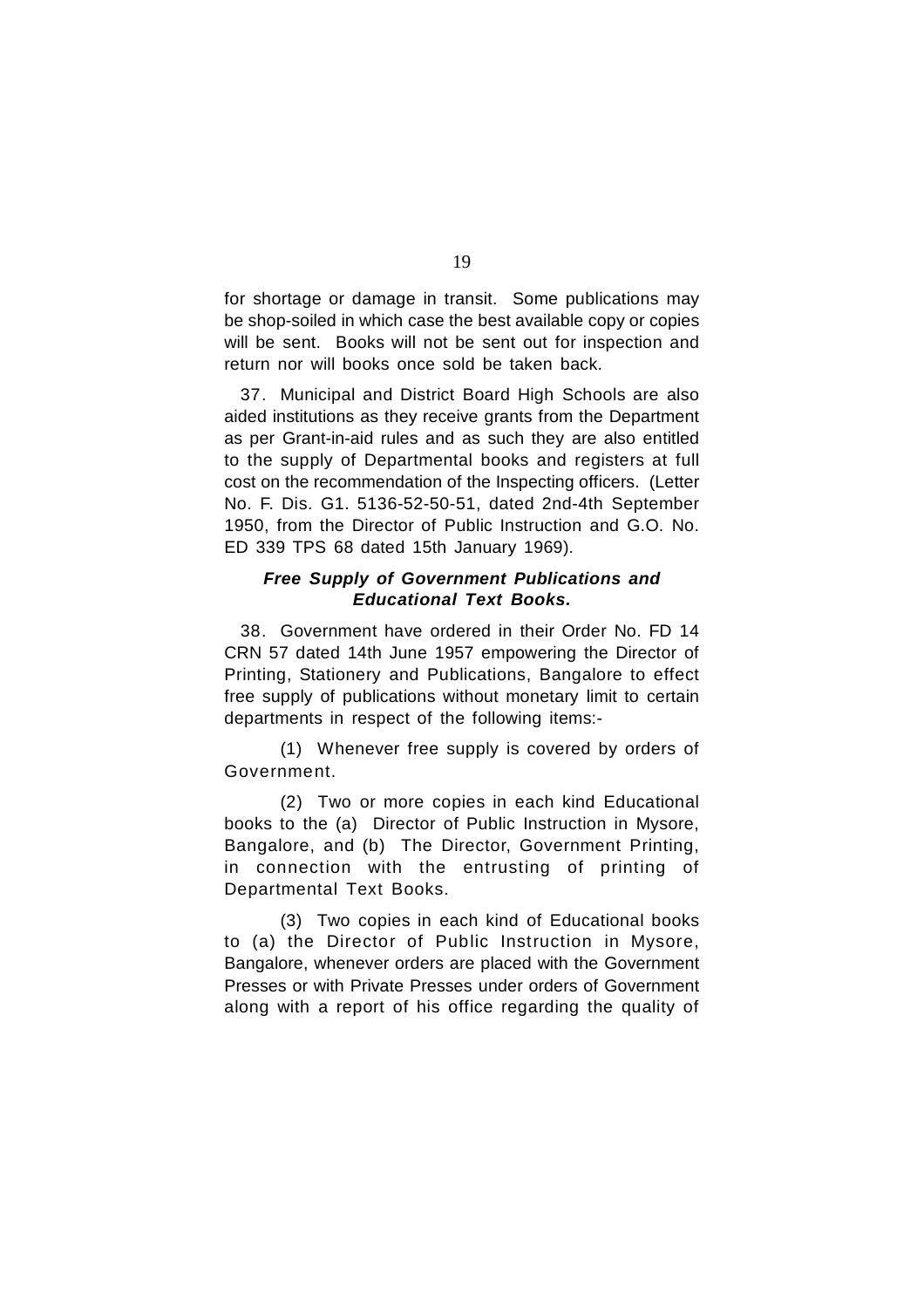printing, date of placing orders, date of supplies etc., (b) one copy in each kind to the Director, Government Printing, Bangalore in connection with the valuation of the printed copies, whenever fresh supplies are received.

(4) Supply of Educational Text Books on indents received from the District Educational Officers of the several Districts for use of the several Educational Institutions under their control.

(5) Supplies of official publications to the Government Press Bangalore, for refixing the selling price whenever is as charge in the selling price of the publications already stocked in the Department of Stationery and Printing.

(6) Publications of Departments stocked in the Government Press for sale and return to the Departments on their requests in one or more batches to be treated as free supply.

*Note:-* Provisions in Paras (3) and (4) are not in force now as a Directorate of Text books has been established.

# *Supply of Indian Law Reports*

39. The copies of High Court Reports (Now Indian Law Reports) may be sold in the Depot at the concession rate of Rs. 5 for all the twelve parts of a year, Index being free as per letter No. R.O.C. 673-47-8, dated 5th January 1948, from the Registrar, High Court of Mysore, Bangalore.

# *Miscellaneous*

40. History of Mysore by Sri Hayavadana Rao-

A commission of 25 per cent is allowed to "Messrs. The Mysore Economic Review" and a like commission to other recognised Book Sellers as per G.O. No. M. 10580- 1-P.& S. 47-52-2, dated 26th August 1952.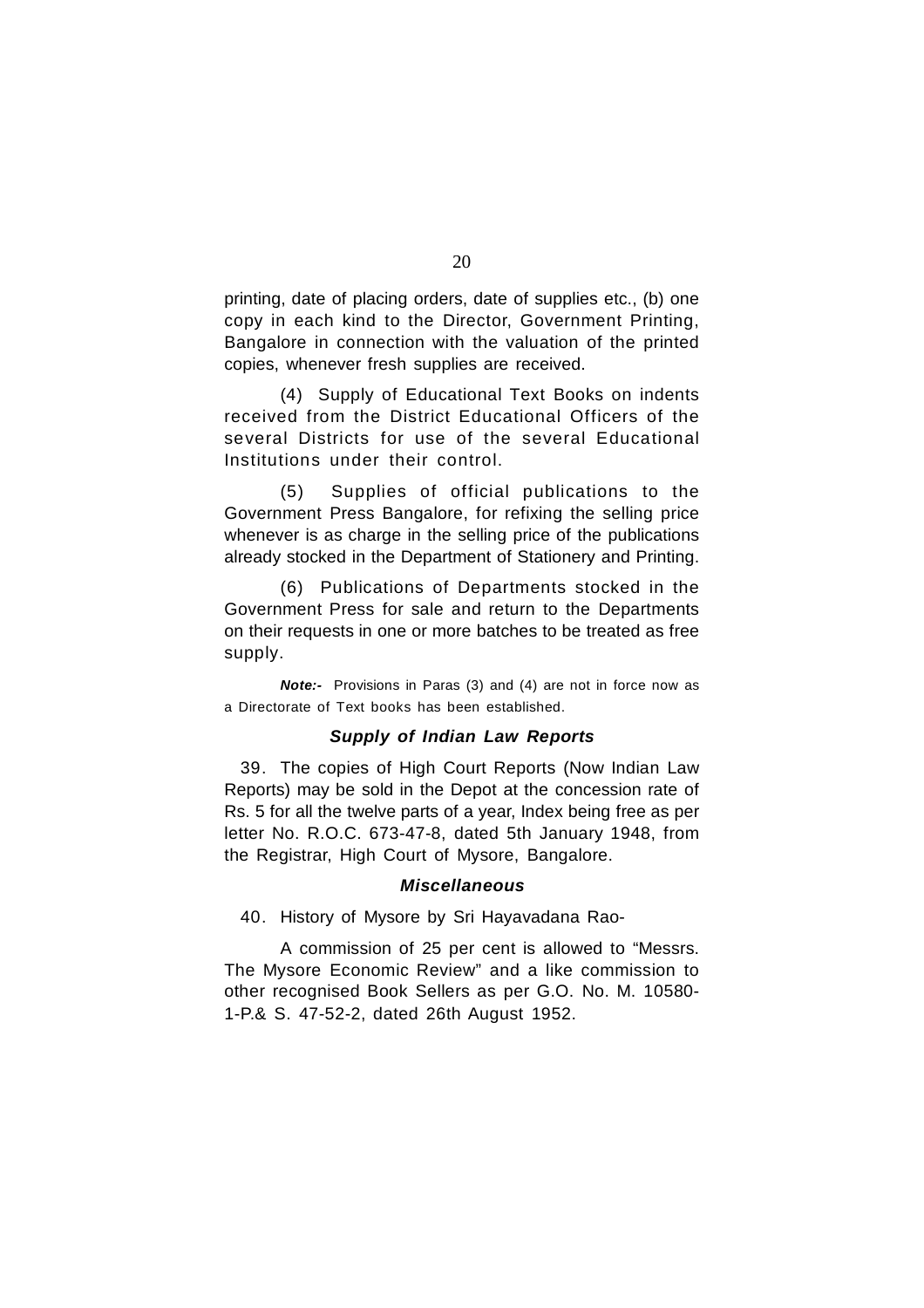41. Government Order No. GAD (S-1) 37 SSC 59, dated 20th November 1959, approves of the proposal of the Secretary, Public Service Commission, of printing the question papers of Examinations for recruitment to Class I, II (Gazetted) and Class III (Non-Gazetted) posts and for recruitment to Munsiffs to be held hereafter, which may also be printed in book form once in five years and preserved for 12 years for office use and sale as priced publication.

# *Foreign Correspondence*

42. All correspondence with foreign countries must be invariably covered with a certificate of posting to ensure that the cost of postage has been really made use of in the interest of Government work.

# *Suspense Supplies*

43. (1) In exceptional cases and when ordered by Government, Suspense Supplies may be made. Prompt action should however be taken to realise the amount at the earliest time possible. The C.O.S./Sus. Invoice shall be used when supply is made and when the amount is realised it should be adjusted by means of C.O.S./Adj. Invoice a cross reference being made over the original C.O.S./Sus. Invoice.

(2) In respect of suspense supplies, such publications supplied and the Invoice number and the date of supply shall be noted in the suspense supply register, which shall be maintained for watching the supplies made, and the amount adjusted.

(3) A free supply ledger of all free supplies made in a year to the various Heads of Departments including Secretariat shall be maintained to watch the free supply made and such supply not to exceed Rs. 50/- per annum, in respect of Heads of Departments only.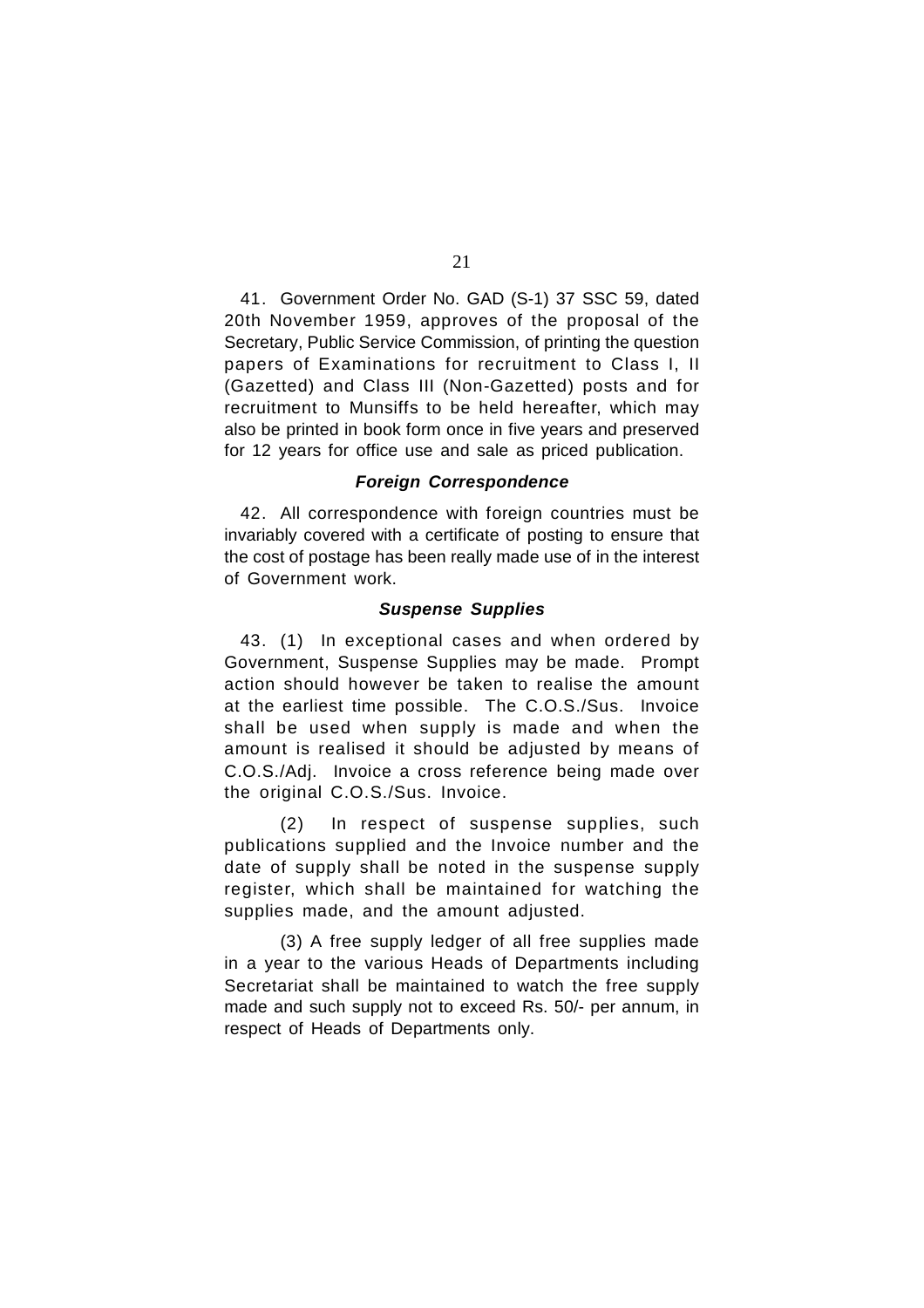# *Supply of Books by V.P.P.*

44. Supply of Books by V.P.P. shall be made only under orders of competent authority, generally Government. The C.O.S./Sus. Invoice will be used for this and when the value is received necessary adjustments must be made by means of C.O.S./Adj. Invoice, a cross reference being made over the original C.O.S./Sus. Invoice.

Suspense and V.P.P. supplies shall be arranged in the C.O.S. Section.

# *Supplies for value received in the shape of cheques, Drafts etc.,*

45. Supplies for value received in the shape of Cheques, Drafts etc., shall be arranged only after the amount is realised. As far as possible party's money should be made available for sending R.R., postage etc. In exceptional cases when the full cost including postage etc., is remitted, service labels may be used after obtaining orders.

# *Sale on Consignment basis*

46. Government in their Order No. ED 237 UPS, 62, dated 4th July 1963, have approved of the recommendations of the Mysore Resources and Economy Committee, that the Government Publications may be sold, whenever there is demand, through the authorised Book-sellers on consignment basis.

Further action is to be taken after examining the several points involved.

# **List of Books and Registers Maintained**

47. (a) *Establishment Section:-*

(1) Attendance Register ; (2) Half day Attendance Register ; (3) "From" Register; (4) "To" Register; (5) Local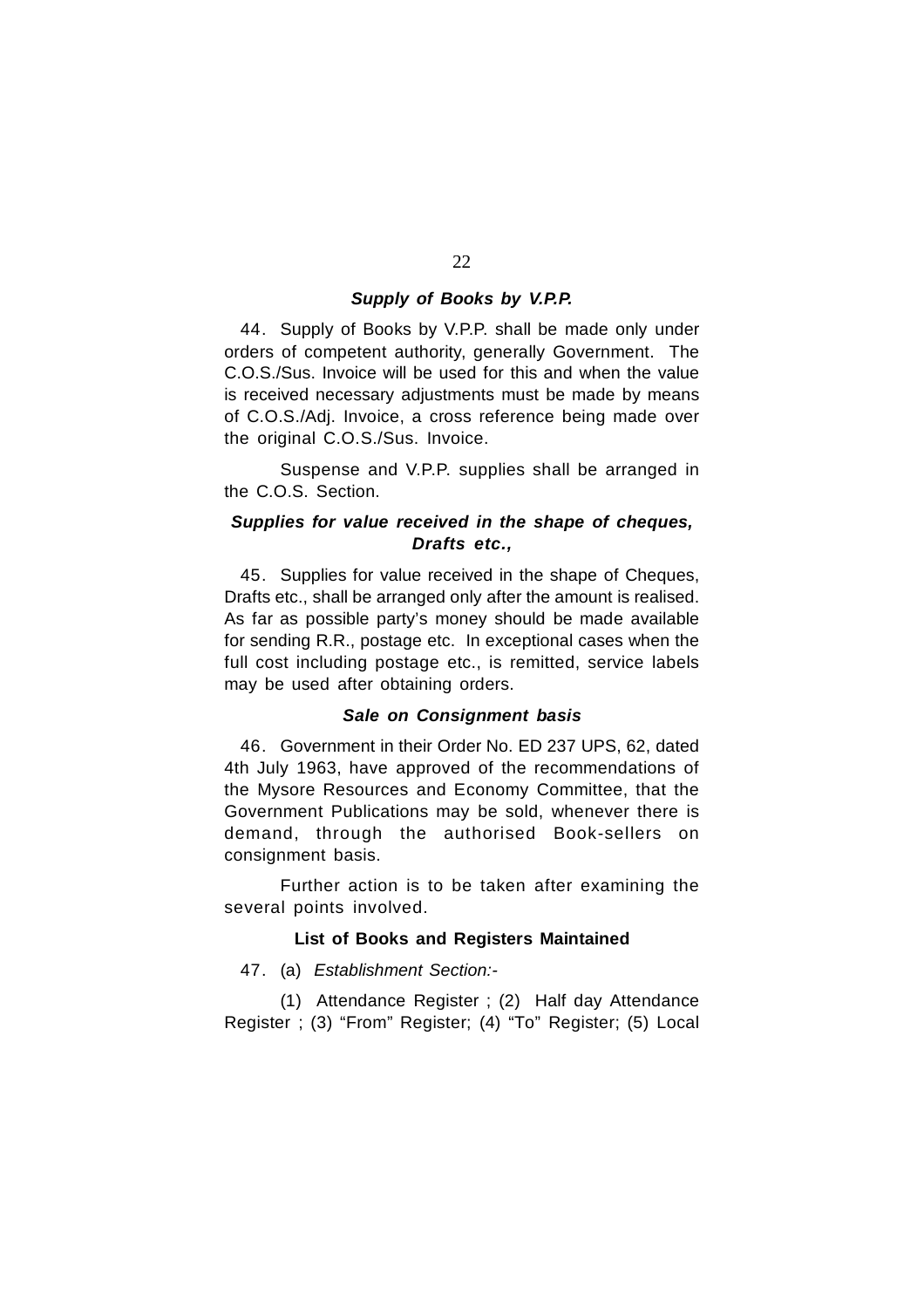Delivery Book; (6) Acquittance Roll; (7) Office Order Book; (8) Contingent Register; (9) Cash Book, (10) Contingent Vouchers File; (11) Remittance Register; (12) Token Register; (13) Encashment Register; (14) Furniture Register; (15) Stock Register of Stationery articles; (16) Issue Register of Stationery articles; (17) Casual Leave Register; (18) Leave Order Book; (19) Pay Attachment Register; (20) Government Orders File; (21) Service Registers; (22) Insurance Premium Deduction Register ; (23) State Provident Fund, House Building Advance, Bicycle Advance and other deductions Registers; (24) Contingent Order Book; (25) Classified Remittance Book; (26) Peon's Book for Remittance; (27) Bill Register; (28) Budget Book; (29) Register of Valuable documents; (30) Account Book of General Receipt Books; (31) Stock and Issue Register of Forms; (32) General Register of Stock and Issue of Invoice Books of all kinds.

(b) *C.O. Section:-*

(1) M.O. and Stamps Receipt Register; (2) M.O. and Stamps Disposal Register; (3) I.L.R. Subscription Register; (4) C.O.S. Invoice Book; (5) C.O.S./Sus. Invoice Book.

(c) *R.B. Section:-*

(1) R.B. Ledger; (2) R.B.N. Invoice book;

(d) *Free Supplies Section:-*

(1) Free Supplies Invoice Book; (2) Register of F.S. Supplies; (3) Outward Register.

(e) *Ledger Section:-*

(1) Ledgers pertaining to Section I, Educational Books; (2) Ledgers pertaining to Section II, Official Publications.

(f) *Despatching Section:-*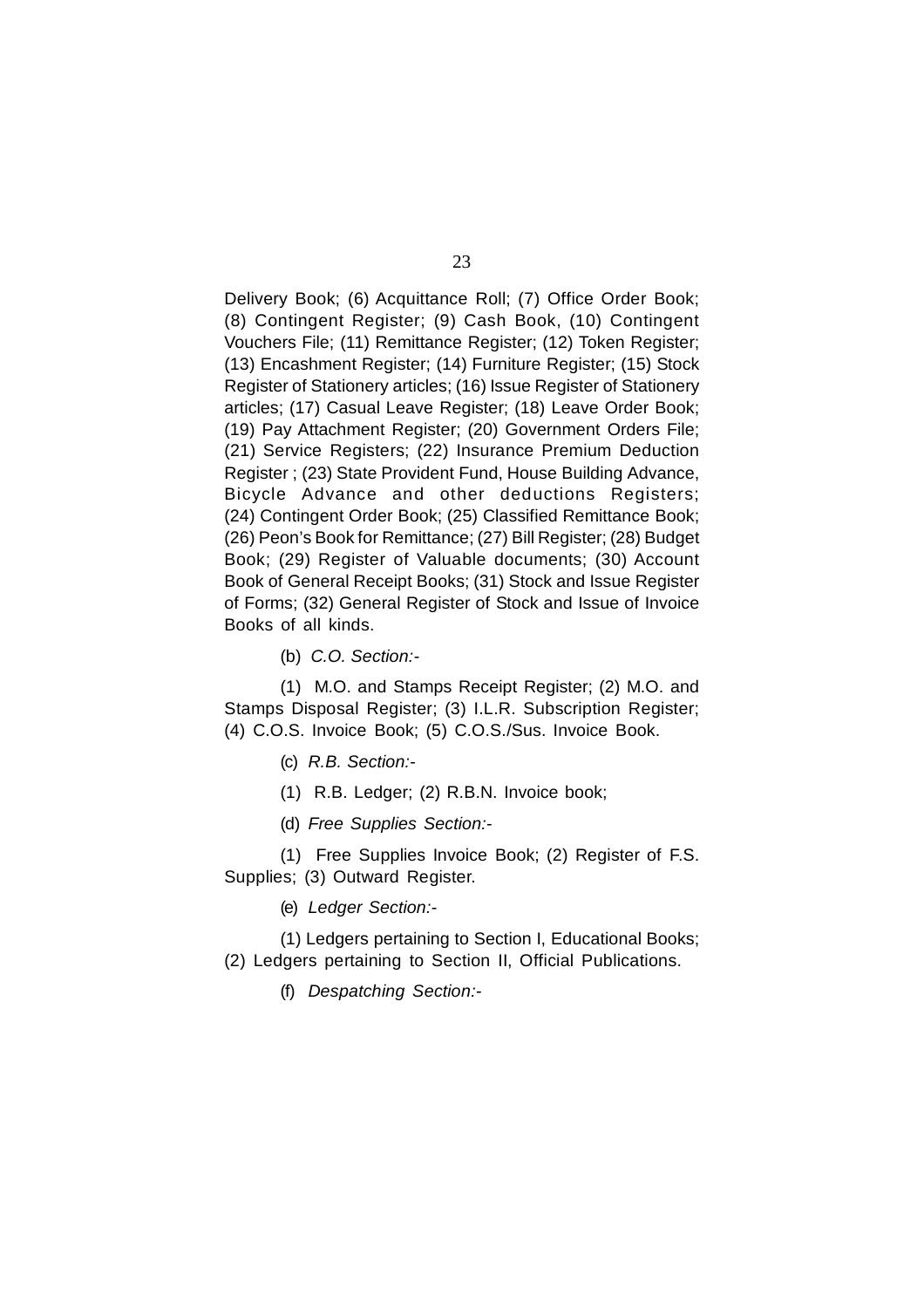(1) Packing Materials Register; (2) Packing Register for other supplies made through C.O.S. and F.S. Sections; (3) Certificate of Posting Book; (4) Gate Pass Book- To be used only in the case of bundles.

(Duplicates shall be obtained from the Gate-keeper the very day and filed along with the original)

(g) *Retail Sales Section:-*

(1) Retail Sales Invoice Book; (2) Register of Retail Sales; (3) Up-to-date Catalogue; (4) Account Book of Invoice Books.

(h) *Stores Section:-*

(1) Daily Receipt Register; (2) Register for deliveries made from Stores on C.O.S., C.O.S./Sus., F.S., and R.B.N. Invoices, (3) Bin cards.

# **PUBLICATION OF CATALOGUE**

48. Government in their Order No. ED.60 TPS 66, dated 18th July 1966 have accorded sanction to the following:-

(1) The preparation and publication of ten thousand copies of an up-to-date catalogue of all publications available for sale in the Government Central Book Depot, Bangalore at a cost of about Rs. 4,500 (Rupees four thousand and five hundred only).

(2) To publish the list of all publications available for sale in the Government Central Depot, Bangalore once in a month in the Newspapers through the Director of Publicity and Information at a cost of about Rs. 150 (Rupees one hundred and fifty) and also in the Mysore Gazette.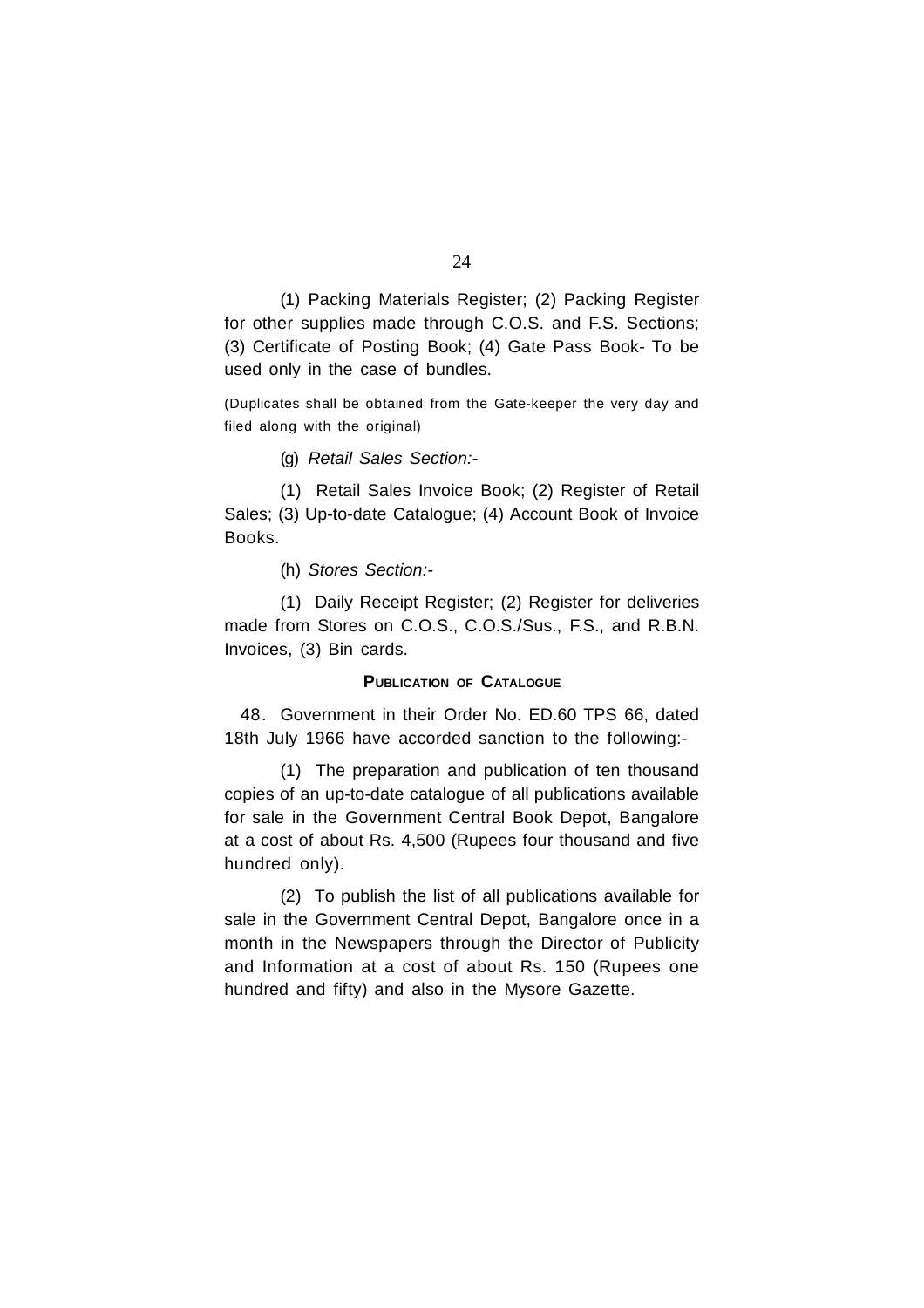(3) To fix a nominal price of 25 P. (Twenty-five paise) per copy of the Catalogue referred to at item (1) above.

The expenditure involved on this account is debitable to "68 Stationery and Printing - II Government Central Book Depot, 4 Contingencies".

#### **PURCHASE OF BOOKS AND PUBLICATIONS**

#### *Books*

49. (a) Books which are required to be purchased may, broadly, be classified under the following three heads:-

- (1) Ordinary books of reference required by all **Offices**
- (2) Books of reference relating to the special work of particular departments.
- (3) Books for departmental libraries and for granting prizes.

(b) The heads of offices will be authorised to buy books coming under class (1), subject to such restriction about the number, value, etc., as the heads of departments concerned may consider necessary to impose. Heads of Departments will define which of these books are necessary and such books will be treated as an ordinary item of contingencies and admitted in audit if passed by the countersigning authority.

**Note:-** One dictionary may be purchased for each office or each section under the separate charge of a Gazetted Officer at prevailing market rates. Dictionaries should not be purchased for supply to smaller offices or sections not under the separate charge of a Gazetted Officer.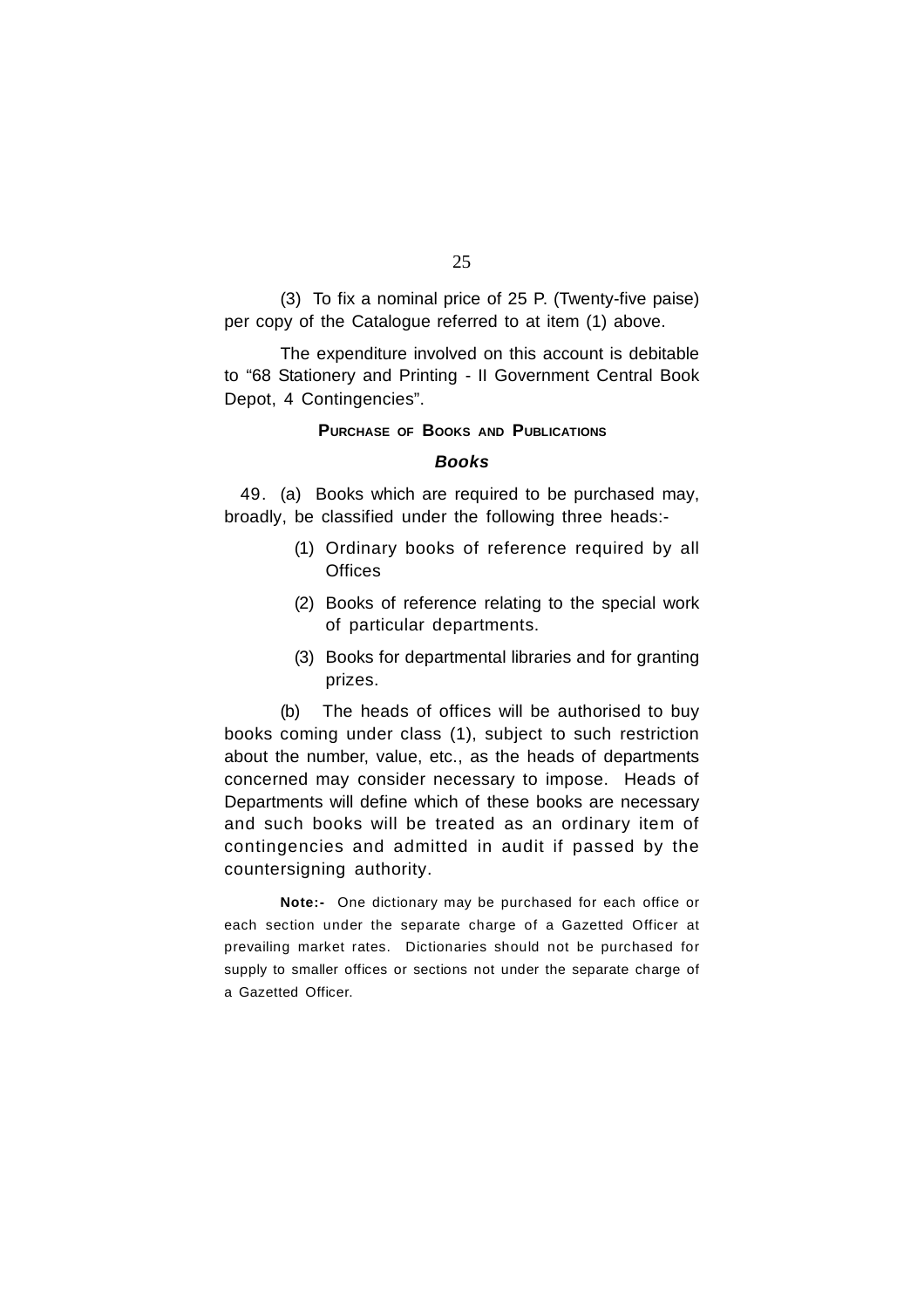(c) As regards books coming under class (2) and office or for the offices subordinate to them, is delegated to heads of departments subject to the condition that these purchases should be strictly limited to the specific allotments, if any, made for the purposes in the annual budgets as sanctioned by Government. In cases in which there are no specific provisions in the Budget, the charges will be treated, in the same manner, as ordinary items of contingencies. The head of the department or other authority competent to sanction the purchase of a book should before according sanction in any case satisfy himself that the book is clearly necessary for the discharge of official duties. This condition does not apply to purchase of books for the Library, etc., under (3). As for the particular books that can be bought as coming under classes (1) and (2), the selection will be left to the heads of departments.

(d) Official Priced Publications.- Any head of a department may obtain, if really, necessary, copies, of the Administration Reports and the like, issued by the corresponding departments of other State Governments on an exchange basis, or if the department of the other Government does not agree to exchange, on payment.

Heads of Departments are authorised to purchase direct from the Manager of Publications, Civil Lines, New Delhi the publications of the Government of India required by them, if they are not being supplied free and if they are required for reference for official purposes.

# *Publications*

50. (a) Official publications should be supplied to Government offices only under instructions from Government. For such supply, no payment should be required. For extra copies payment has to be made out of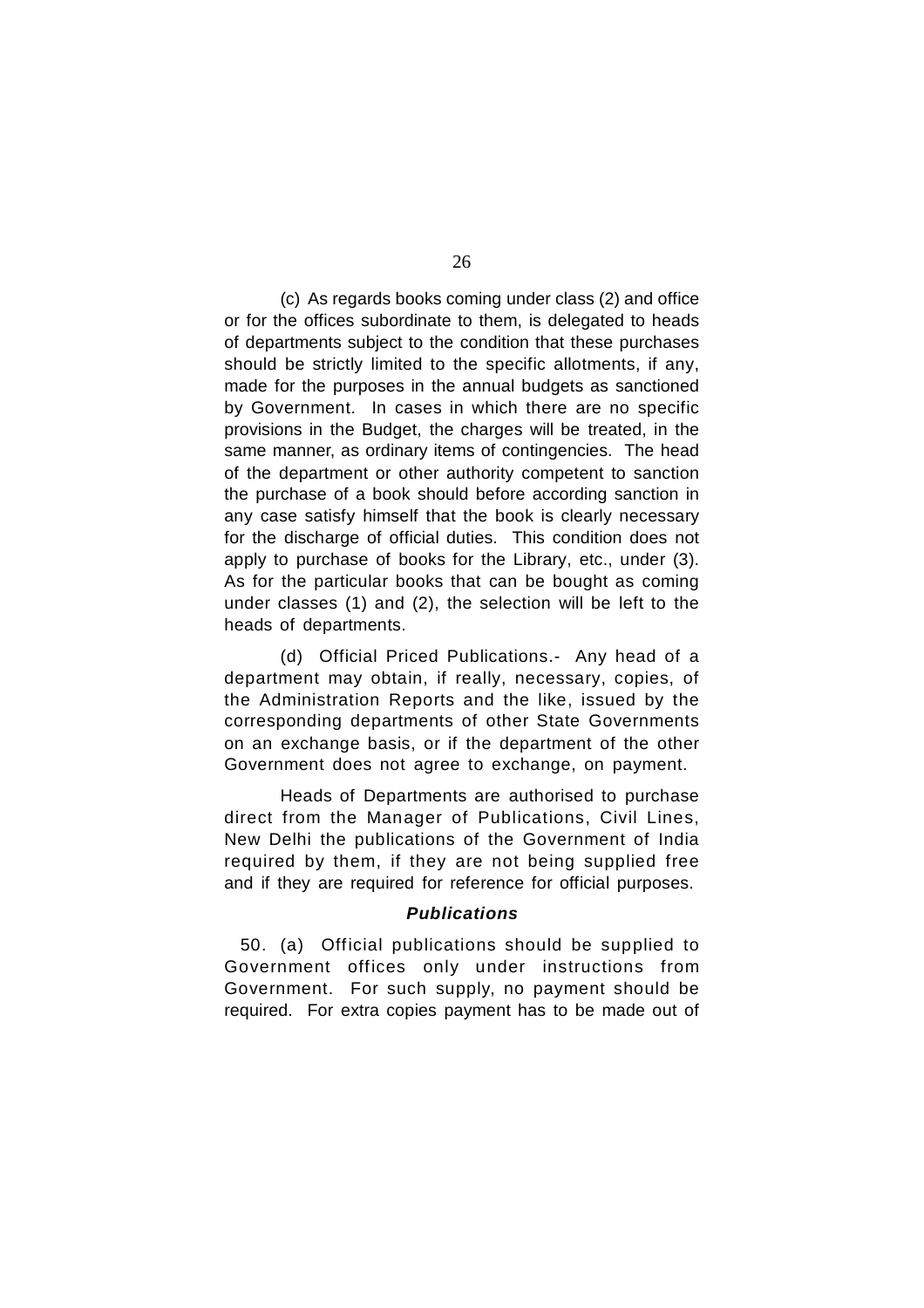the contingent grant. Local Bodies can obtain, on payment, copies of such publications from the office where they are for sale.

(b) All heads of departments are authorised to order free supply from the Government Book Depot of Government Publications priced or valued not more than Rs. 10 required for reference in subordinate offices under their control, subject to an annual limit of Rs. 50.

Note:- The Director of Printing, is empowered to write off the accounts of the Government Book Depot, books which are Government publications, supplied to Government offices under competent authority, reference being made to Government in doubtful cases.

# **SUPPLY OF GOVERNMENT PUBLICATIONS TO CERTAIN ORGANISATIONS**

# *Supply of Government Publications, Priced and unpriced to the American Libraries Book Procurement Centre*

51. (1) All Heads of Departments are required to supply twenty copies of each of their priced and unpriced publications, excepting those which are marked confidential and meant for official use only to Messrs. Higginbothams Private Limited, Mahatma Gandhi Road, Bangalore-1 who are the agents of the American Libraries Book Procurement Centre, New Delhi, for supply to the Centre.

(2) All Heads of Departments are also required to supply the lists of their publications released to the American Library Book Procurement Centre, so that they could check with their agents Messrs. Higginbothams Private Limited, Mahatma Gandhi Road, Bangalore-1, as to whether the copies of those publications have been procured, and issue necessary instructions accordingly to their sub-ordinate offices.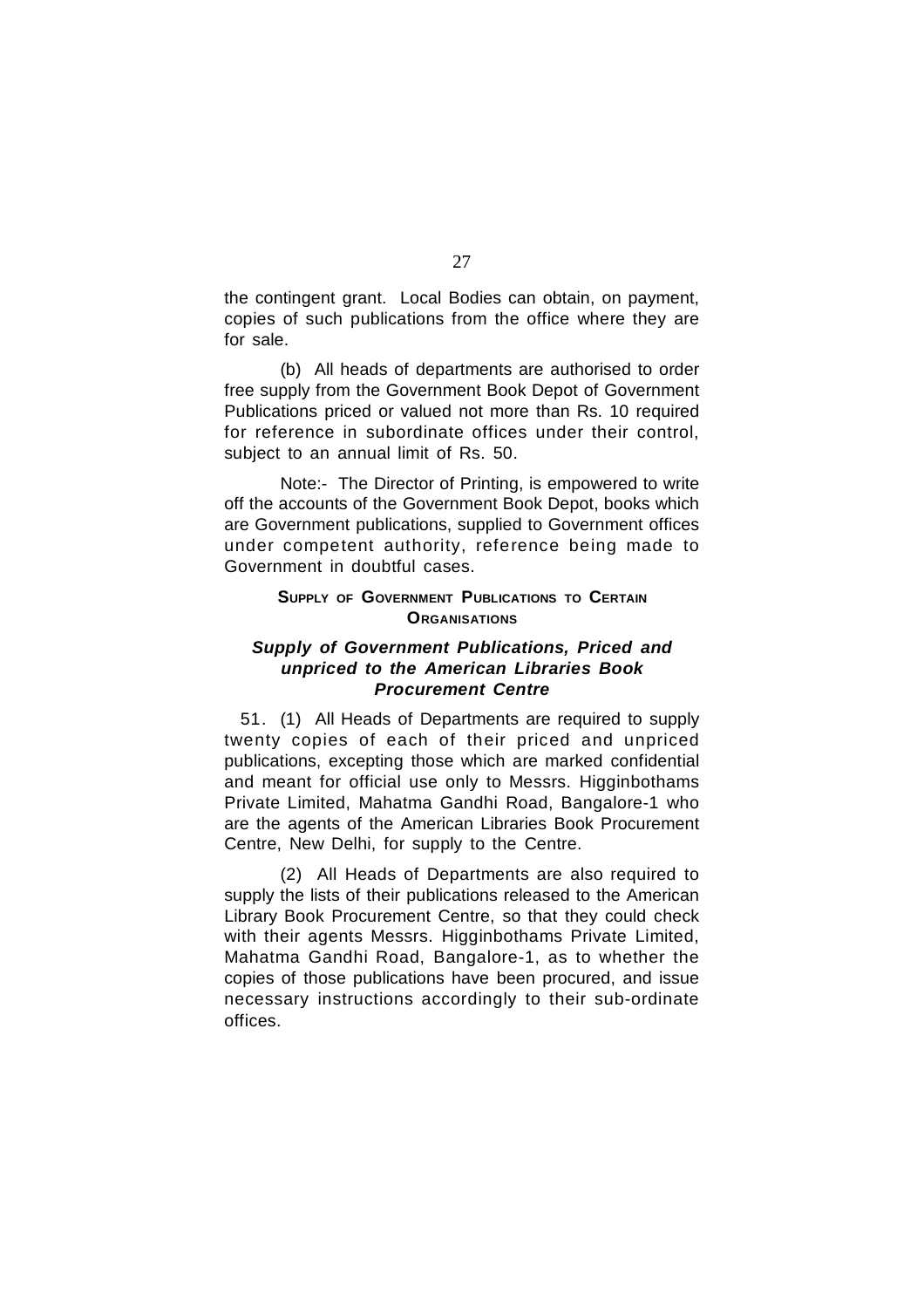(3) The Director of Printing, Stationery and Publications should supply the copies of the publications of the Government printed at the Government Presses to the American Libraries Book Procurement Centre or their agents, as the case may be, and recover the cost.

According to the Standing Orders, the Departments are required to consult the Director of Printing, Stationery and Publications before getting their publications printed at the Private Presses. At that time, the Director of Printing, Stationery and Publications should intimate those departments concerned that 20 copies of each of those publications should be supplied to Messrs. Higginbothoms (Private) Limited, Mahatma Gandhi Road, Bangalore-1 on payment basis, if those publications do not come under the categories of publications indicated below:-

- (i) Individual laws or Acts without added **Commentory**
- (ii) Translations, if the original text is in one of the Indian Languages and an English Translation exists, both should be supplied. But translations from the original to another Indian Language are not required.
- (iii) Text Books below the college level and any book originally published abroad.
- (iv) Reprints and extracts from current periodicals.
- (v) Miscellaneous pamphlets, leaflets, brochures, etc., of no research value.
- (vi) Material issued for neo-literates.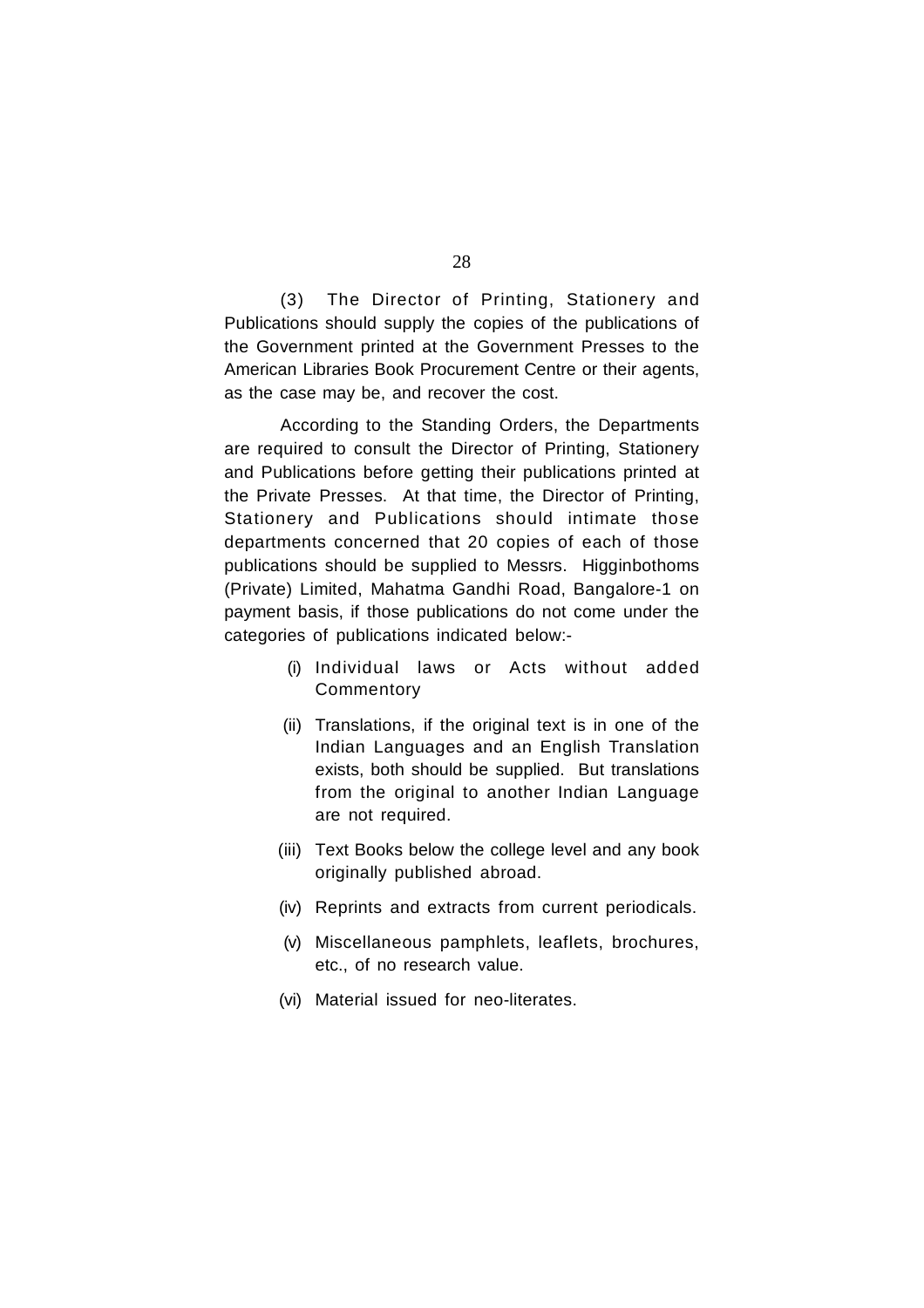- (vii) Question papers set for examinations.
- (viii) Also any publications printed prior to 1st January 1962 should not be sent unless they are specially ordered or brought to the notice of American Libraries Book Procurement Centre for approval.

(4) The Heads of Departments are required to adhere strictly to the instructions issued in this behalf and ensure that copies of their publications are supplied to Messrs. Higginbothams Private Limited, Mahatma Gandhi Road, Bangalore-1.

(5) While priced publications should be supplied at the prices fixed, unpriced publications may be supplied being charged at the rate of Rupee one for 25 pages of printed matter uniformly unless special material like superior paper and other quality binding is effected when individual costs may be worked out and supply made at that rate.

(The usual commission of 15 per cent may be allowed on all sales made to Messrs Higginbothams Private Limited.)

(6) Administrative circulars issued by the Government to its various officials and the like are not publications and do not fall within the scope of the programme of the American Libraries Book Procurement Centre and need not be supplied. All publications brought out by the Departments may be brought to the notice of their agents, Messrs Higginbothams Private Limited.

(7) The supplies of all the publications to the American Libraries Book Procurement Centre from all the units of the Department of Printing, Stationery and Publications should be made through the Government Central Book Depot, Bangalore.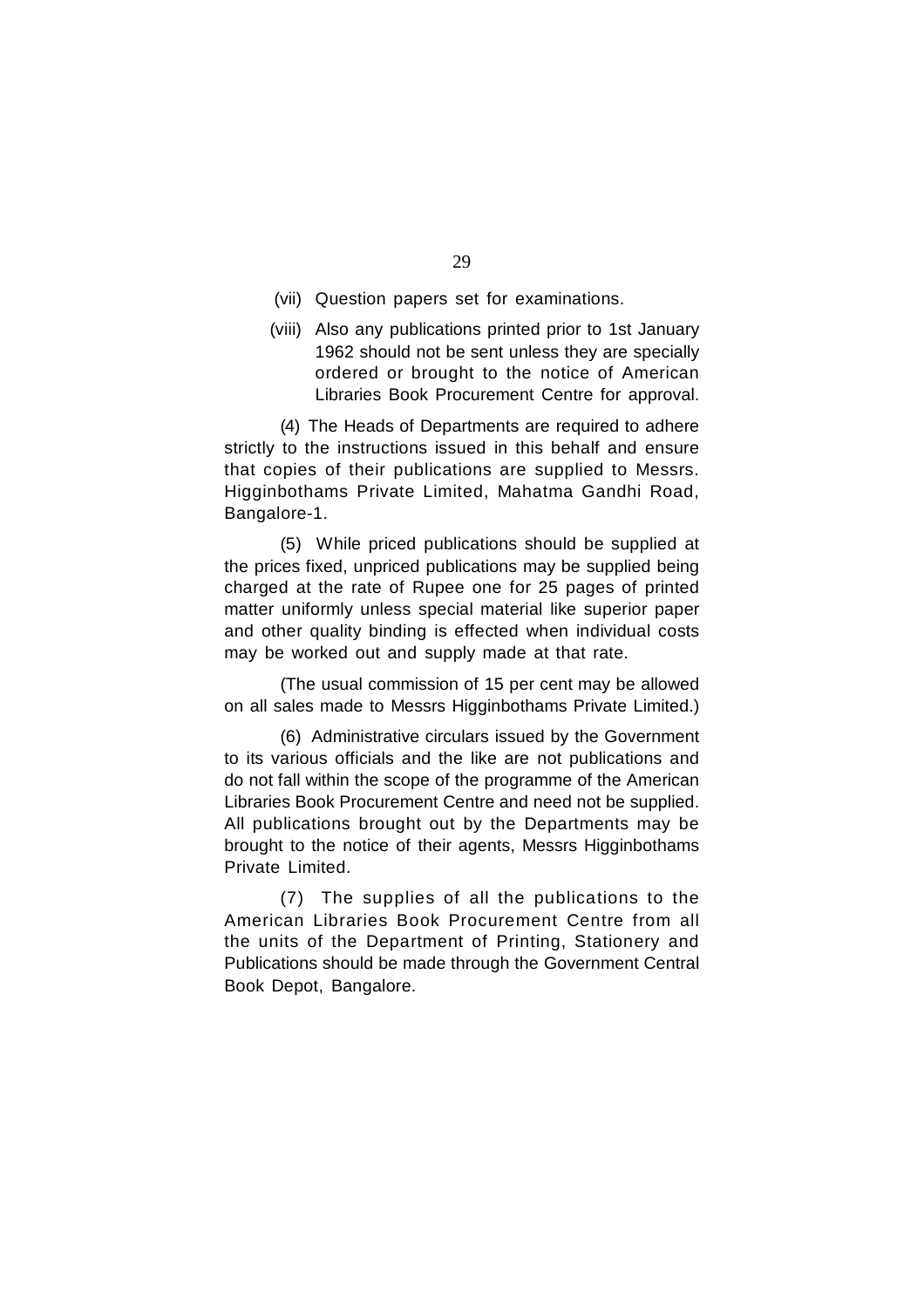(8) In order to ensure that this important work is attended to promptly, the Despatching Branches of the Government Central Press, Bangalore, Government Branch Presses, Dharwar, Gulbarga and Mercara, should maintain a register and enter all despatches of publications to the American Libraries Book Procurement Centre, New Delhi, through the Book Depot, in that Register. All publications which are not purely official in character or which are not confidential should be sent to the American Libraries Book Procurement Centre, New Delhi, through the Book Depot, Bangalore, and therefore all Work Dockets relating to works which are not of a confidential nature or of a purely official nature, should find a place in that Register.

Any delay in despatching the above publications on the part of the Despatching sections of the Government Presses, or Book Depot, will be viewed very seriously.

(Letter No. ED 45 UPS dated 27th February 1959. Circular No. ED 135 UPS 63 dated 8th August 1963 Circular No. ED 11 TPS 64 dated 10th December 1964 Circular No. ED 192 TPS 65 dated 18th October 1965. Circular No. ED 331 TPS 66 dated 22nd May 1967. Circular No. ED 44 TPS 69 dated 8th January 1970. Circular No. ED 325 MPS 71 dated 13th September 1971. Office Order No. 103 dated 4th May 1960. Office Order No. 124 dated 12th March 1962. Office Order No. 14 dated 11th September 1969. Office Order No. 35 dated 20th January 1970)

# *Supply of State Government Publications to the National Libraries*

52. (1) In supersession of all the previous instructions in the matter the following procedure is prescribed for the free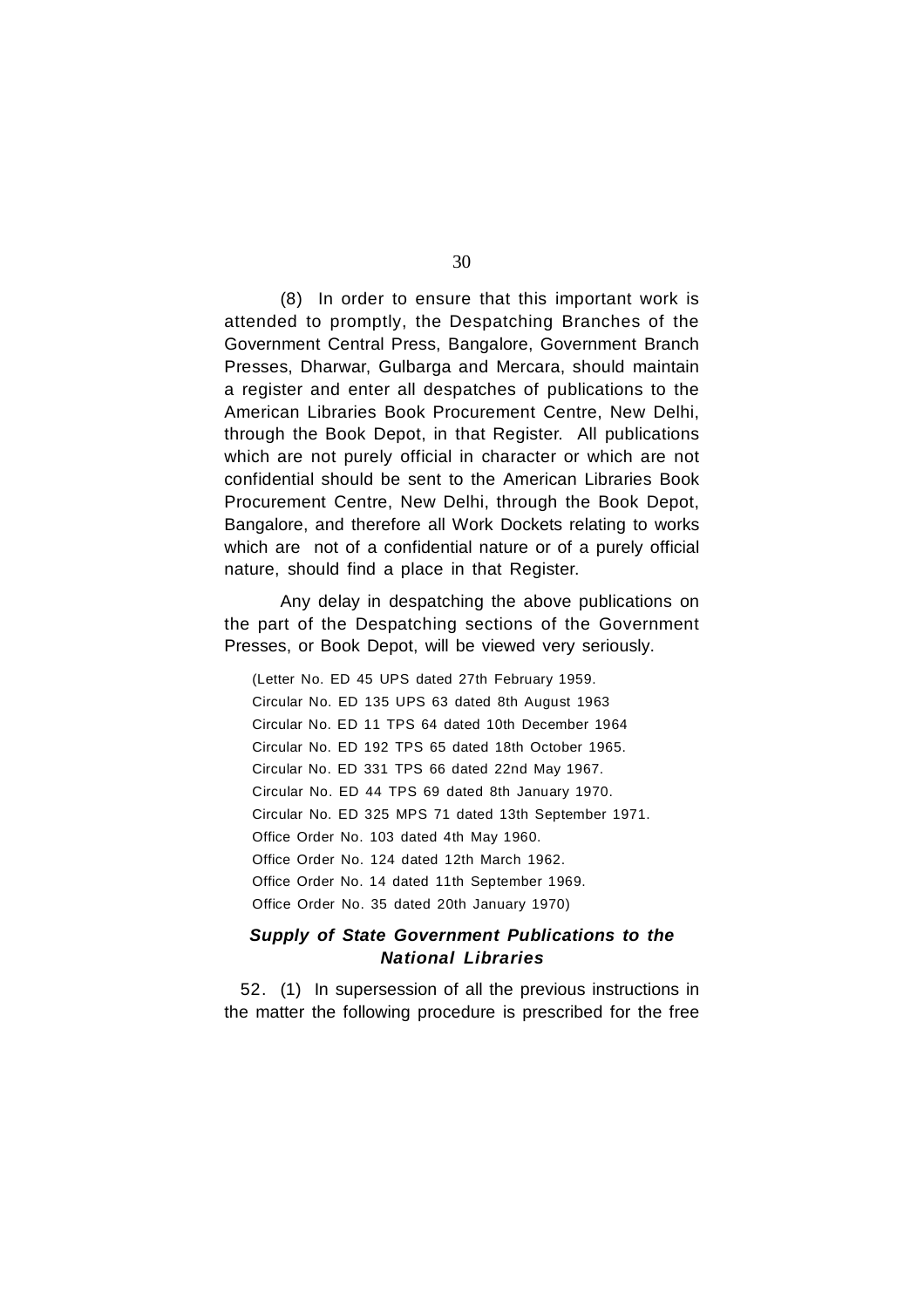supply of copies of State Publications to the following three National Libraries in respect of the publications issued from the dates noted against each:

| The National Library,<br>Calcutta         | $\dots$ 20-3-1954 |
|-------------------------------------------|-------------------|
| The Connemara Public Library,<br>Madras   | $\dots$ 10-9-1955 |
| The Central Library, Town Hall,<br>Bombay | $$ 4-11-1955      |
|                                           |                   |

(2) The Director of Printing, Stationery and Publications, Bangalore should supply such publications that have been printed in the Government Press, so far and also that may be printed hereafter, except those marked "for official use".

(3) Secretaries to Government, Heads of Departments and the Director of Publicity and Information, Bangalore should supply only such of those publications printed elsewhere other than at the Government Presses. These do not apply to the publications issued for official use only.

(4) Under Section 7 of the Delivery of books (Public Libraries) Act, 1954 read with rule 3 framed thereunder it is a statutory requirement that Government Publications other than those meant for official use only shall be delivered by Registered post or through a special messenger to the three libraries in respect of the publications issued on or after the dates noted against each library. Under Section 5 of the said Act read with rule 4 of the rules thereunder any officer who fails to comply with this will be liable to penalty. It is therefore impressed on all the Officers concerned that provision of Section 3 of the Delivery of Books (Public Libraries) Act 1954 should be strictly complied with.

(O.M. No. HD 244 SIC 61, dated 11th September 1962).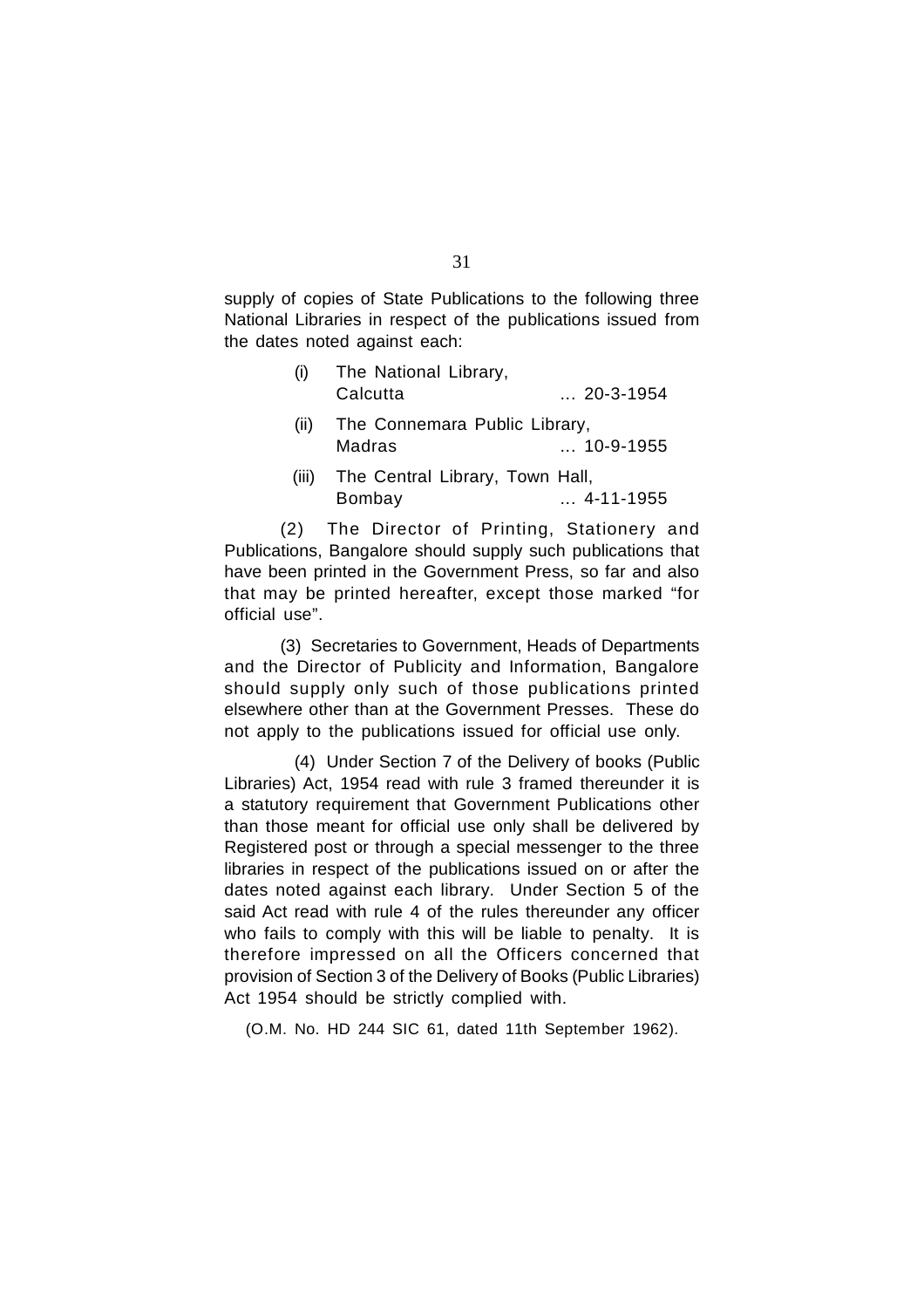(5) The procedure for the supply from the Department of Printing, Stationery and Publications will be the same as the procedure prescribed for similar supply to the American Libraries Book Procurement Centre.

# *Supply of State Publications to the Libraries under Mysore Press and Registration of Books Rules 1968.*

53. Free supply of two copies of State Publications should be made to the State Librarian, Seshadri Iyer Memorial Hall, Bangalore and one copy to the State Central Library, Bangalore in respect of publications issued from 21st December 1968, except publications of a confidential nature and those meant for official use only, in accordance with the provisions contained in Rule 4 of the Mysore Press and Registration of Books Rules, 1968.

A full list of all publications which have to be supplied in accordance with this order should be prepared in all the Government Presses. If copies of any of the Publications are not available they should be arranged to be supplied by obtaining them from the concerned Departments.

The number of copies required to be printed should provide for these copies in the case of each publication, these copies being exclusive of and different from the copies being supplied to the American Libraries Book Procurement Centre, New Delhi, and to the three National Libraries, and at the time of issue of Work Docket suitable action taken. In the Work Docket itself entries should be made of the fact of having despatched two copies to the State Librarian, Seshadri Iyear Memorial Hall, Bangalore, and one copy to the State Central Library, Bangalore, by Registered Post, and a return should be sent to the Government Central Press, Bangalore for every month in the form prescribed so as to reach on or before the 10th of the succeeding month. If no publications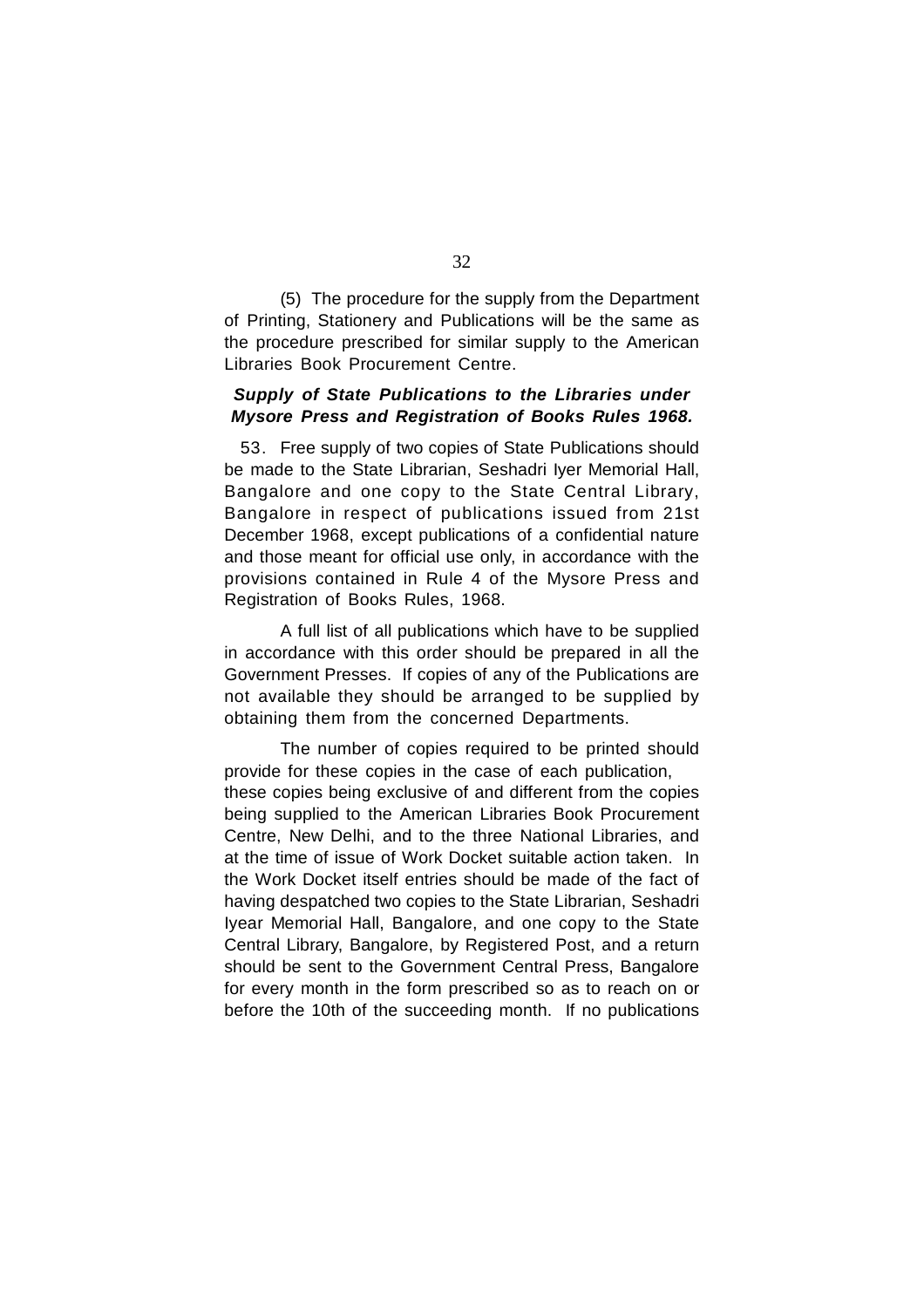are printed or no publications are sent, a Nil statement should be sent. In any case, this statement should invariably be sent.

The Assistant Directors concerned in the Government Press, Bangalore, the Deputy Directors, Government Branch Press, Dharwar and Gulbarga, and the Manager, Government Branch Press, Mercara and the Supervisor, High Court Press, Bangalore should personally ensure compliance with the provisions of this order.

(Office Order No. 35 dated 20th January 1970)

# *Supply of Publications to the Shastri Indo-Canadian Institute.*

54. (1) All the Heads of the Departments are required to supply two copies of each of their priced and unpriced publications to the Shastri Indo-Canadian Institute, Golf Links, New Delhi-3, through their dealer. The unpriced publications are to be charged at the rate of Re. 1 for 25 pages of printed matter uniform unless special material like superior paper and other quality binding is used when individual costs may be worked out and supplied at that rate.

(Circular No. ED 197 MPS 71, dated 17th August 1971)

(2) The procedure for supply of two copies of publications from the Department of Printing, Stationery and Publications will be the same as the procedure prescribed for supply of priced and unpriced publications to the American Libraries Book Procurement Centre, the supply however being made to the dealer of the Shastri Indo-Canadian Institute.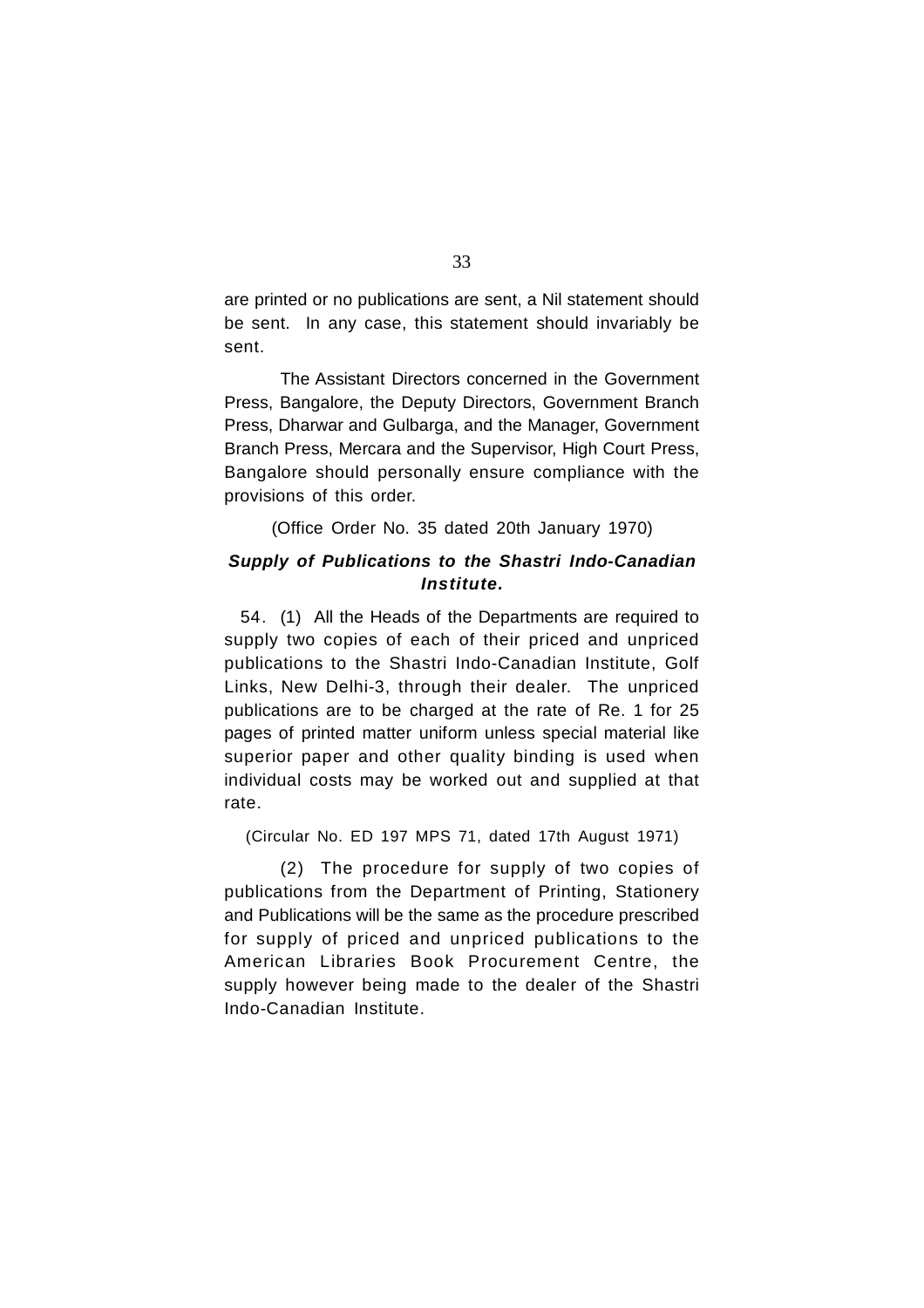# *Supply to the Parliament Libraries*

55. One copy of all Government Publications should be supplied to the Chief Librarian, Parliament Library, Lok Sabha Secretariat, Parliament House, New Delhi-6. The procedure for this supply will be similar to the procedure for supply to the American Libraries Book Procurement Centre, except that there are no agents to whom the supply could be made.

# *Supply of Government of India Publications to the State Government at a discount of 25 per cent on reciprocal basis*

56. The Controller of Printing and Stationery, Government of India, Ministry of Works, Housing and Supply, New Delhi, in his letter No. L. 17019/28/71-A. II dated 9th February 1972 intimated that it has been reported by the Indian Posts and Telegraphs Department that they are not getting a discount of 25 per cent on the publications of the Mysore State Government including State Gazette and has stated that under the existing arrangements based on their office Memo No. SSP-11-30 (2)/53, dated 28th August 1954 and office Memo No. 17019/3/71-P. II, dated 10th August 1971 from the Ministry of Works and Housing, New Delhi, the supply of all Government of India Publications including Gazette of India will be supplied to the State Governments at a discount of 25 per cent provided the State Government concerned also agree to supply publications including State Gazettes to the offices of Central Government on a reciprocal basis, and at a similar discount. Also on reciprocal basis no debit will be raised by the Central Government if the amount of a single book debit voucher does not exceed 25 paise. This arrangement of not raising a debit, is however, not applicable to those publications for which an annual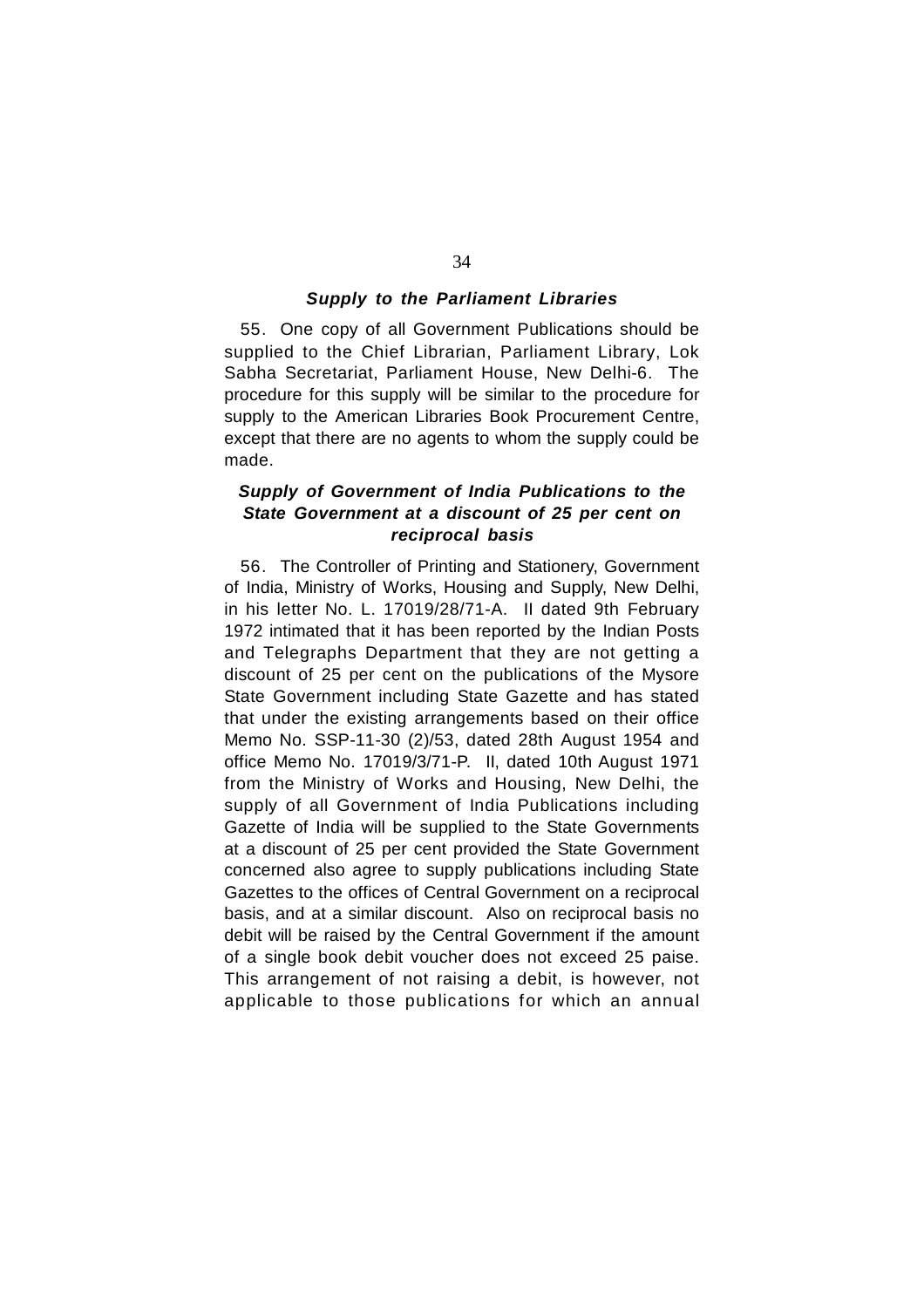subscription is fixed or when fixed deposit is entertained annually. The Government of India have therefore requested on agreement to this effect and concurrence of the State Government.

Government have accorded sanction to the supply of State Government Publications to the offices of the Government of India on reciprocal basis at a discount of 25 per cent.

# **SALE OF CERTAIN PRICED PUBLICATIONS THROUGH GOVERNMENT BOOK DEPOTS AND RECOGNISED BOOK SELLERS.**

57. Government have directed that the sale of Departmental Examination Forms, Public Service Commission Application Forms and Pension Commutation Forms, be entrusted to the following:

- 1. The Government Central Book Depot, **Bangalore**
- 2. The Government Divisional Book Depots and
- 3. The Government District Book Depots.
- 4. The Recognised Book Sellers.

They may be allowed 15 per cent Commission as per Government Order No. G-2420-21-P. and S.70-33-2, dated 10th September 1934.

The sale of Service Registers will continue to be made through the State Huzur Treasury and the District Treasuries.

(G.O. No. ED 393 TPS 68, Bangalore, dated 17th January 1969.)

(G.O. No. ED 203 TPS 69, Bangalore dated 30th July, 1969.)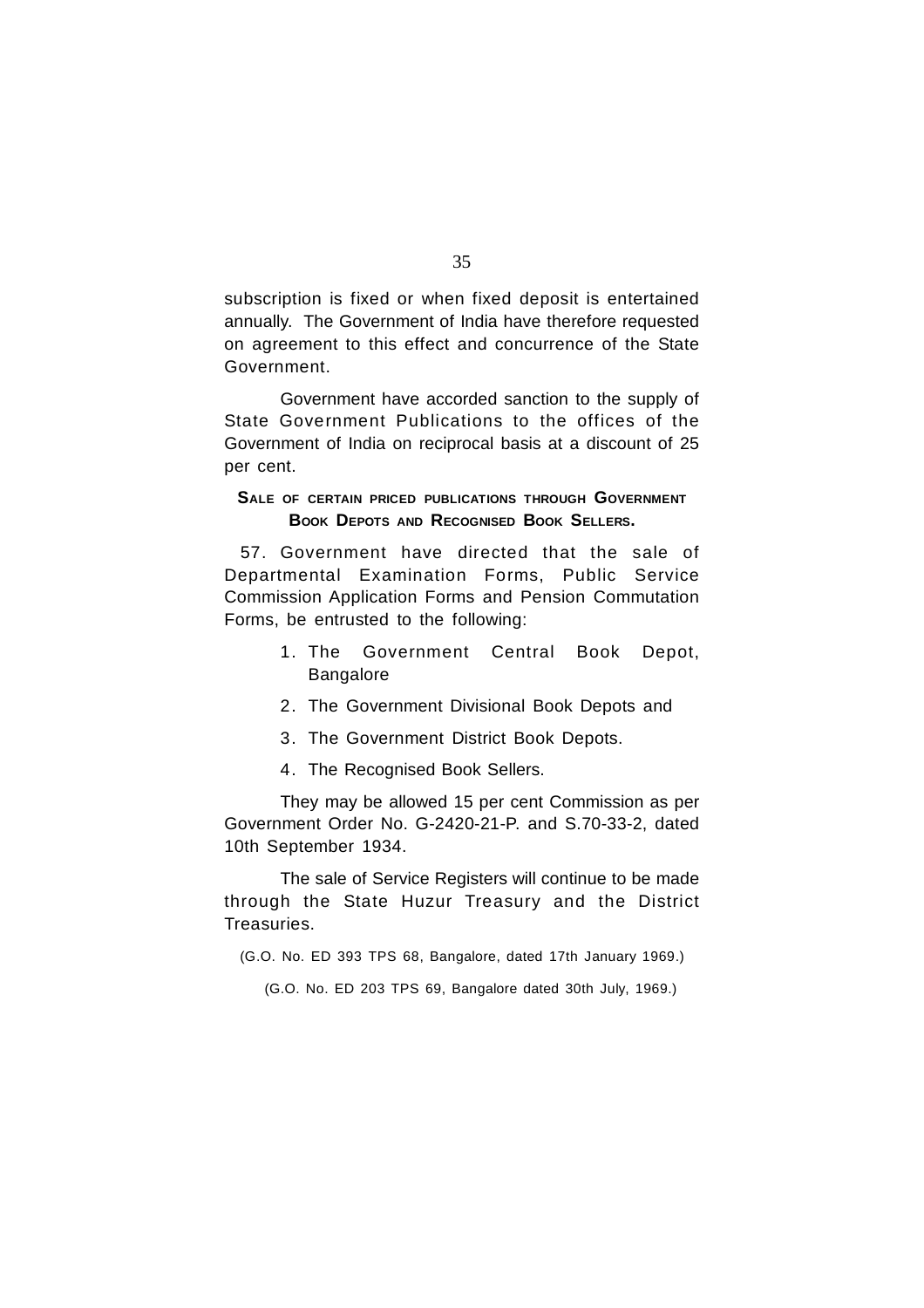# **RULES FOR WEEDING OUT OLD AND ABSOLETE PUBLICATIONS**

58. By a Government Order dated 27th August, 1966, a small Committee consisting of the following was constituted to go into the question of weeding out unsaleable publications in the Department of Printing, Stationery and Publications; (i) Director of Printing, Stationery and Publications, Chairman, (ii) Joint Director of Public Instruction (to be nominated by the Director of Public Instruction), Member (iii) Deputy Director of Publications to represent the Department of Information, Member. (iv) Assistant Draftsman and Ex-officio Under Secretary to Government, Law Department, Member. After consideration of the report submitted by the Committee and the suggestions of the Committee to evolve certain rules for weeding out unsaleable and obsolete publications in future, Government approved a set of rules for weeding out unsaleable surplus and obsolete publications.

The rules for weeding out unsaleable surplus and obsolete publications of the Department of Printing, Stationery and Publications as detailed in Annexure I, for disposal of all categories of publication becoming obsolete in future, are approved and the Director of Printing, Stationery and Publications is authorised to take action accordingly.

The Director of Printing, Stationery and Publications is also authorised to take action for disposal of the following unsaleable and obsolete publications lying idle at presses in the Department of Printing, Stationery and Publications as indicated against each of them.

The Director of Public Instruction is requested to take such action as is necessary to:-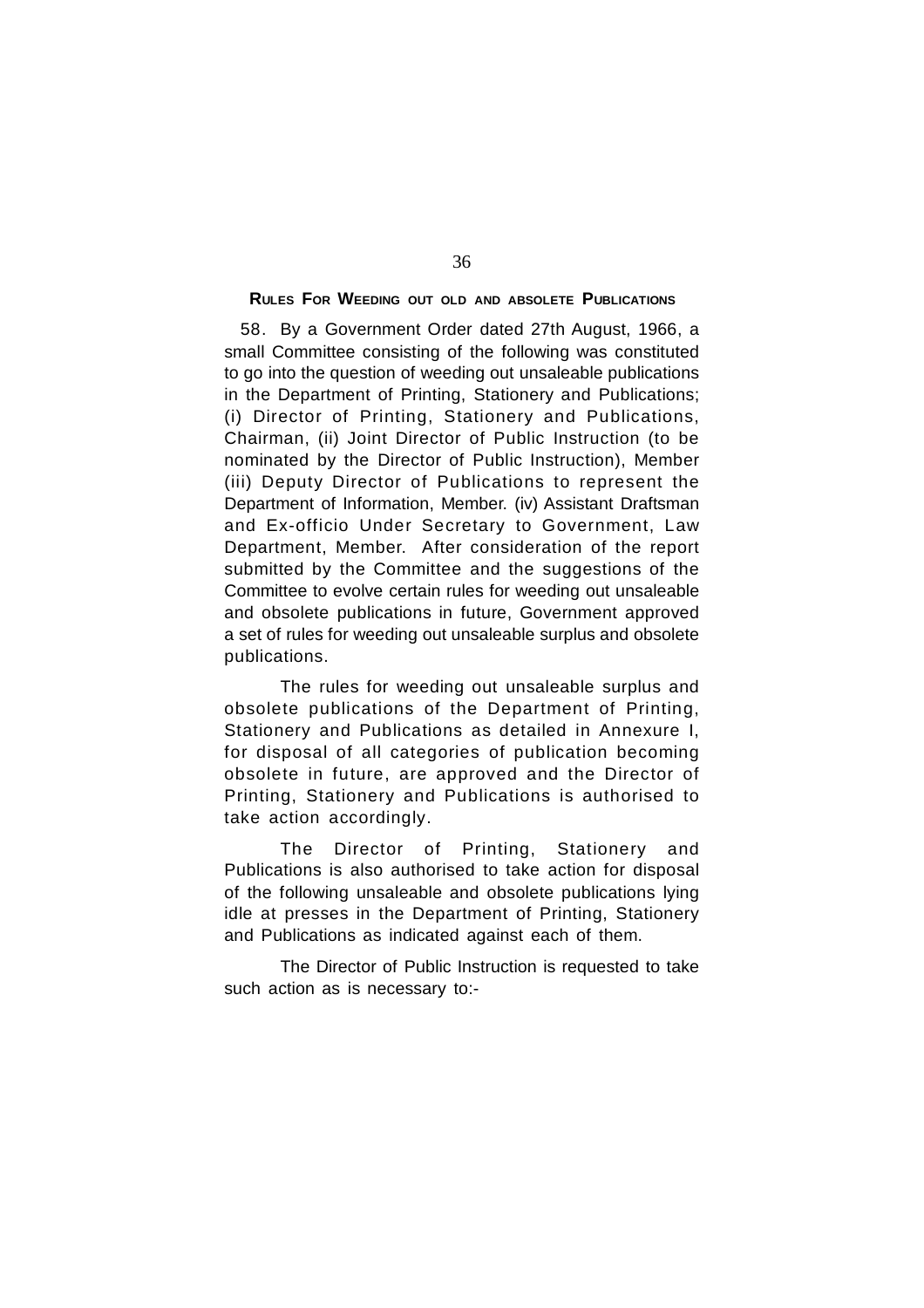(a) Prescribe the text books indicated in Annexure IV appended;

(b) Issue instructions to the several schools to purchase the books indicated in the Annexure V appended; and

(c) To purchase one set of all books now available in the Department of Printing, Stationery and Publications and which are disposed of, for reference purposes in the State Education Research Bureau.

> **Note:** The Annexure II, III, IV and V are not reproduced in this Manual.

# **ANNEXURE I**

Rules for the Weeding out of unsaleable surplus and obsolete publications of the Department of Printing, Stationery and Publications, of the Government of Mysore.

I. *Classification.-* For the purpose of these rules publications of the Government of Mysore will be classified as below:-

- Class A: Annual or Biennial publications.
- Class B: Half yearly and quarterly publications.
- Class C: Monthly, fortnightly and weekly publications, other than Mysore Gazette.
- Class D: Quinquennial and other publications published at intervals of more than two years.
- Class E: Publications of historical or scientific interest and non-periodical publications priced at not less than Rs. 5 per copy.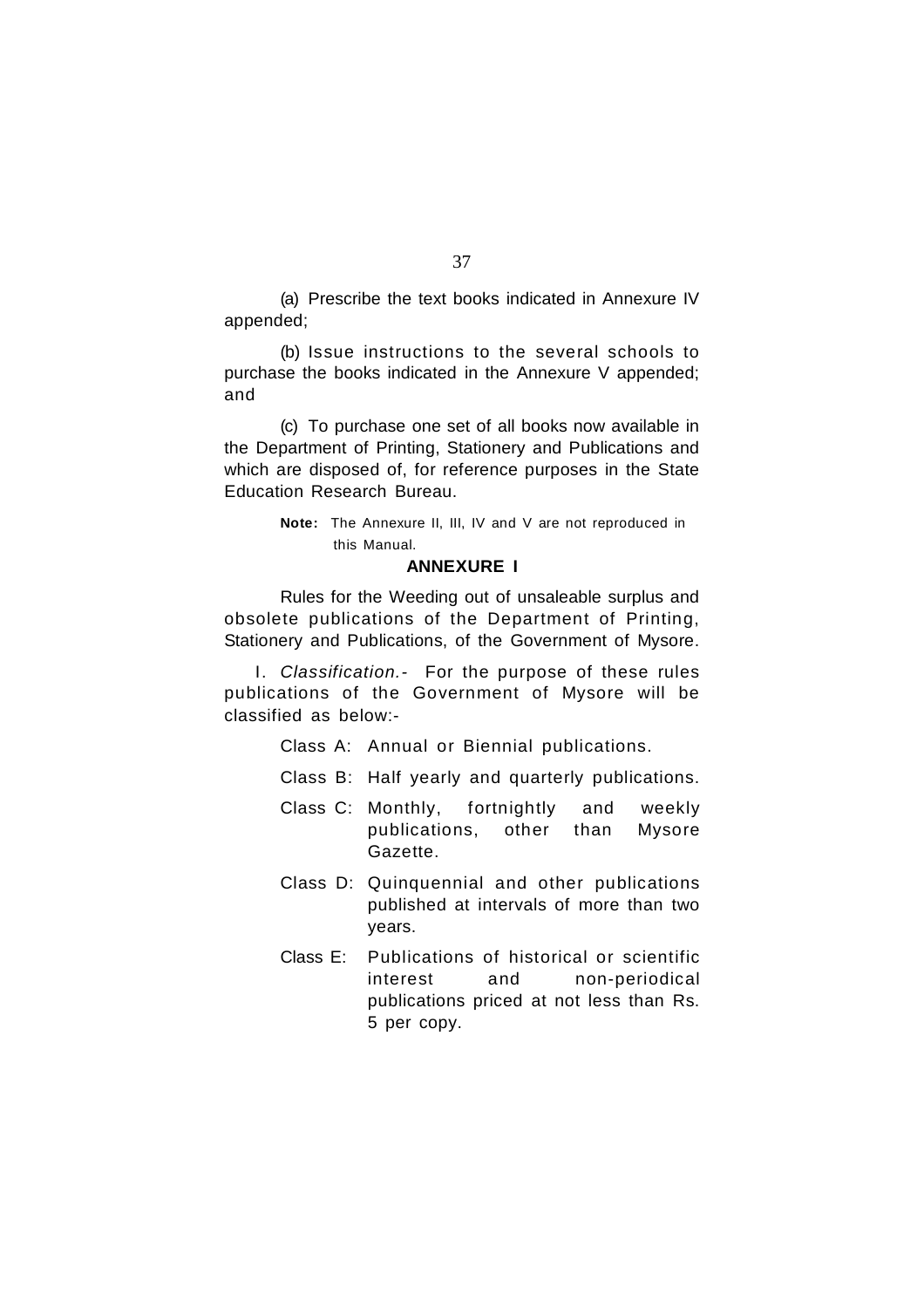Class F: Other non-periodical publications.

Class G: Mysore Gazette-English and Kannada

II. *Authority and time for Weeding.-* Weeding will be effected by the Director of Printing, Stationery and Publications, Bangalore, at any time after the period specified below against each class:-

- Class A: On receipt of the second subsequent publication. Thus an annual report for 1966 would be weeded out when the report for 1968 is received in the Department i.e., normally in 1969 or in subsequent date if the copies are received later than this date.
- Class B: On receipt of sixth subsequent publications.
- Class C: On receipt of the publication bearing a date a year later.
- Class D: On receipt of the subsequent edition.
- Class E: (a) When there has been no demand for four consecutive years of (b) when the aggregate demand in 3 consecutive years has amounted to less than 5 per cent of the stock on hand or (c) on the issue of a revised edition, a stock designed to cover 10 years demand of this publication will be retained. This stock may also be disposed of at any time if condition (a) is satisfied. Where action is proposed to be taken under (c) a prior reference should be made to the

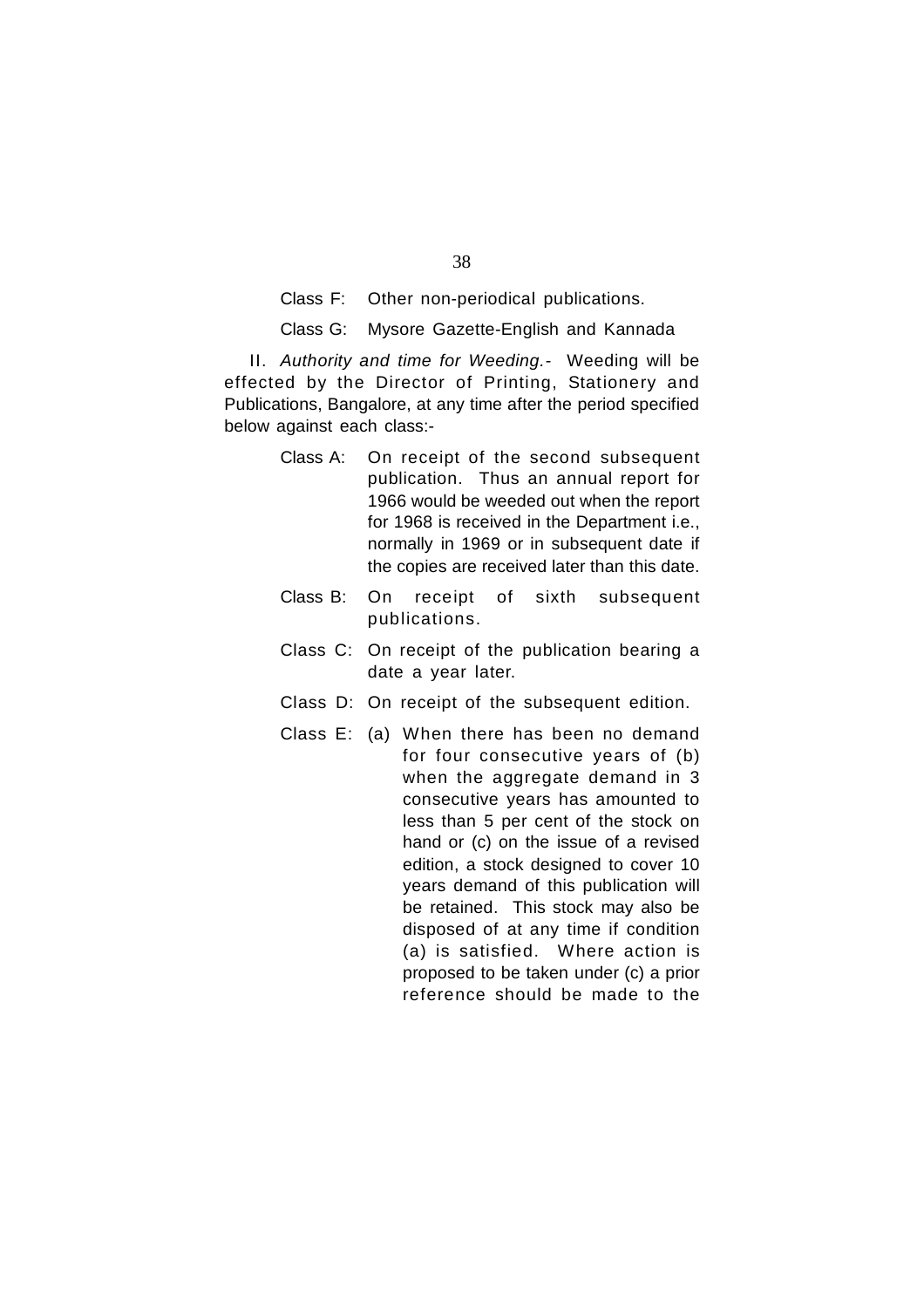department concerned if there is any doubt regarding the new edition rendering the old one entirely obsolete.

- Class F: (a) When there has been no demand for three consecutive years or (b) when the aggregate demand during these three years has amounted to less than 5 per cent of stock on hand or (c) on the issue of a revised edition a stock designed to cover 5 years demand of a publication will be retained. This stock may also be disposed of at any time if condition (a) is satisfied. Here also where action is proposed to be taken under clause (c) a prior reference should be made to the department concerned if there is any doubt regarding the new edition rendering the old one entirely obsolete.
- Class G: Mysore Gazette, English and Kannada, shall be preserved in the Government Central Book Depot for sale for a period of two years; and the older ones may be weeded out at monthly intervals.

# **III.** *Methods to be followed:-*

Subject to the special provisions contained in Rule 4 publication due for weeding shall be disposed of in the order indicated below:

(a) If the department or authority responsible for the Publication has given any standing or special instructions to this effect, copies upto the number specified in the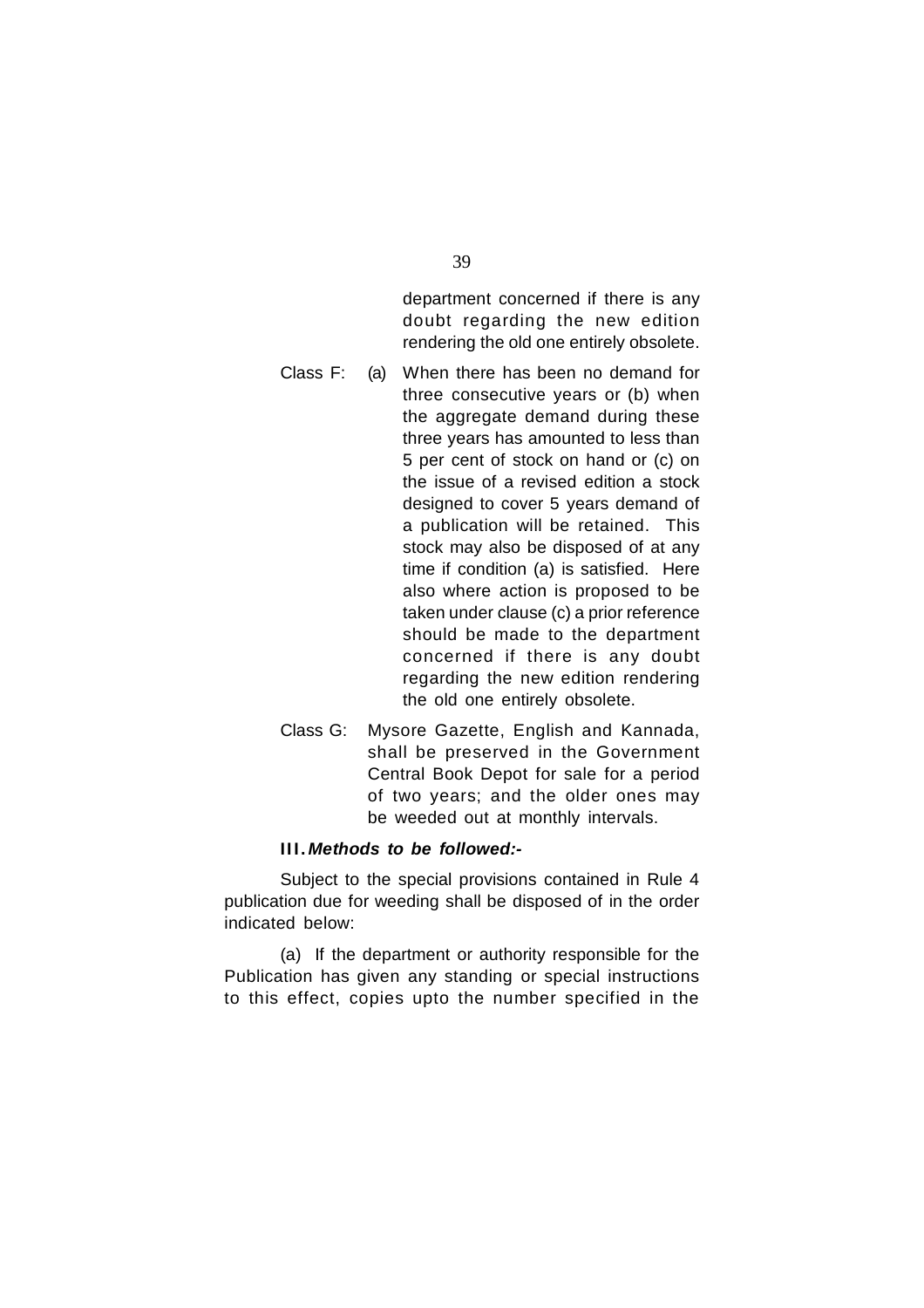instructions will be forwarded to the department or authority. The cost of such copies as are supplied at the time of weeding will not be debited to the monetary allotment of that Department or authority.

(b) If in the view of the Director of Printing, Stationery and Publications, the publication is likely to command a sale at reduced prices, a reduced price may be fixed by the Director in consultation with the concerned department or authority responsible for the publication and the books offered to Schools, Colleges, Jails, Hostels, Hospitals, Indian Universities, Public Libraries, State Library etc., and other similar institutions.

(c) Unless in the view of the Director of Printing, Stationery and Publications, the publication, has ceased to be of any value, copies will then be offered to the members of the State Legislature, Schools, Colleges, Jails, Hostels, Mahila Samajas, Public Libraries, State Library etc., for their individual use on payment of cost of packing and forwarding charges.

IV. The residue will be disposed of as waste paper and sold by public auction or destroyed except in the case of publications in Class E, where the entire residue will first be offered to the department or authority concerned. In the case of publications in Class C provisions contained in 3(b) and 3(c) need not be taken for consideration.

V. *Special provisions for publications in Classes E and F:=-*

(a) In the case of a publication in Class E, the Director of Printing, Stationery and Publications, will consult the department or authority concerned before fixing a reduced price for the offer of the remaining stock.

40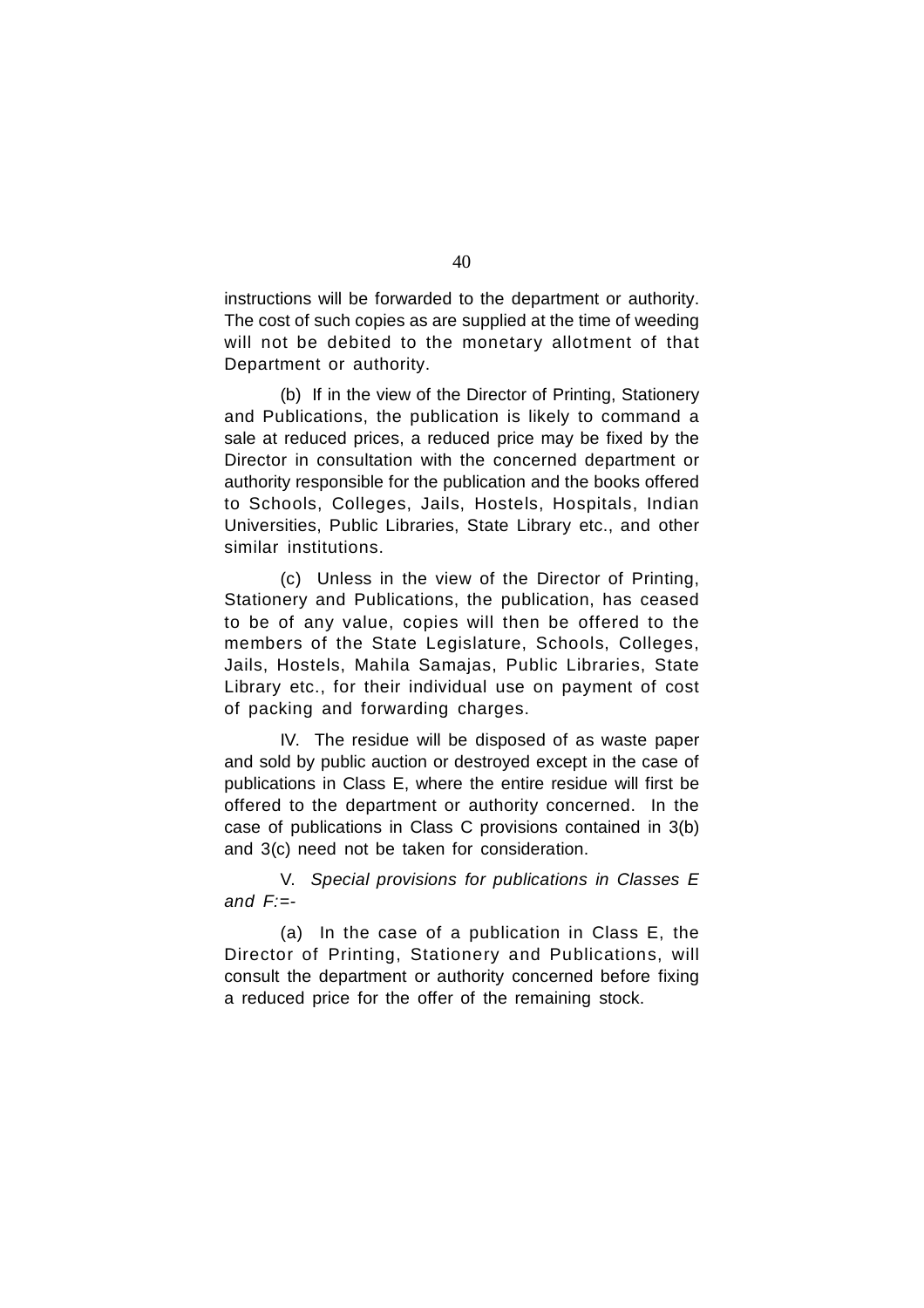(b) If in the opinion of the department or authority concerned, a publication in Class E is likely to sell to the General Public at a reduced price, the Director will offer it to the public at a price to be fixed in consultation with the department or authority before making any offer to public Institutions etc.

(c) In the case of a publication in Class F, the Director of Printing, Stationery and Publications, may dispose of the publications in a suitable manner subject to provision contained in Class F (a), (b) and (c) in consultation with the concerned department or authority.

VI. In the case of Class G, the weeded copies of Mysore Gazette may be added to the lot of waste paper and sold by Public Auction after consulting the Mysore Gazette Office if they required them.

(G.O. No. ED 1 TPS 67, Bangalore, dated 19th February 1969)

### **RULES FOR ENLISTING RECOGNISED BOOK-SELLERS**

59. Every year a notification will be published in the Mysore Gazette by the Joint Director of Text Books (Printing), Government Text Book Press, Mysore calling for applications from Book-sellers to be enlisted as Recognised Book-sellers. Such applications should be forwarded through and recommended by the District Deputy Director of Public Instruction and Ex-officio Deputy Director for Text Books of the Districts where the applicant ordinarily resides and intends to carry on business for being enlisted as Recognised Book-sellers for a period of one year from 1st January to 31st December.

(1) Indents for books will be complied with, in the order in which they are received and the Government Book Depot will not be responsible for any loss or inconvenience caused by non-receipt of books in time.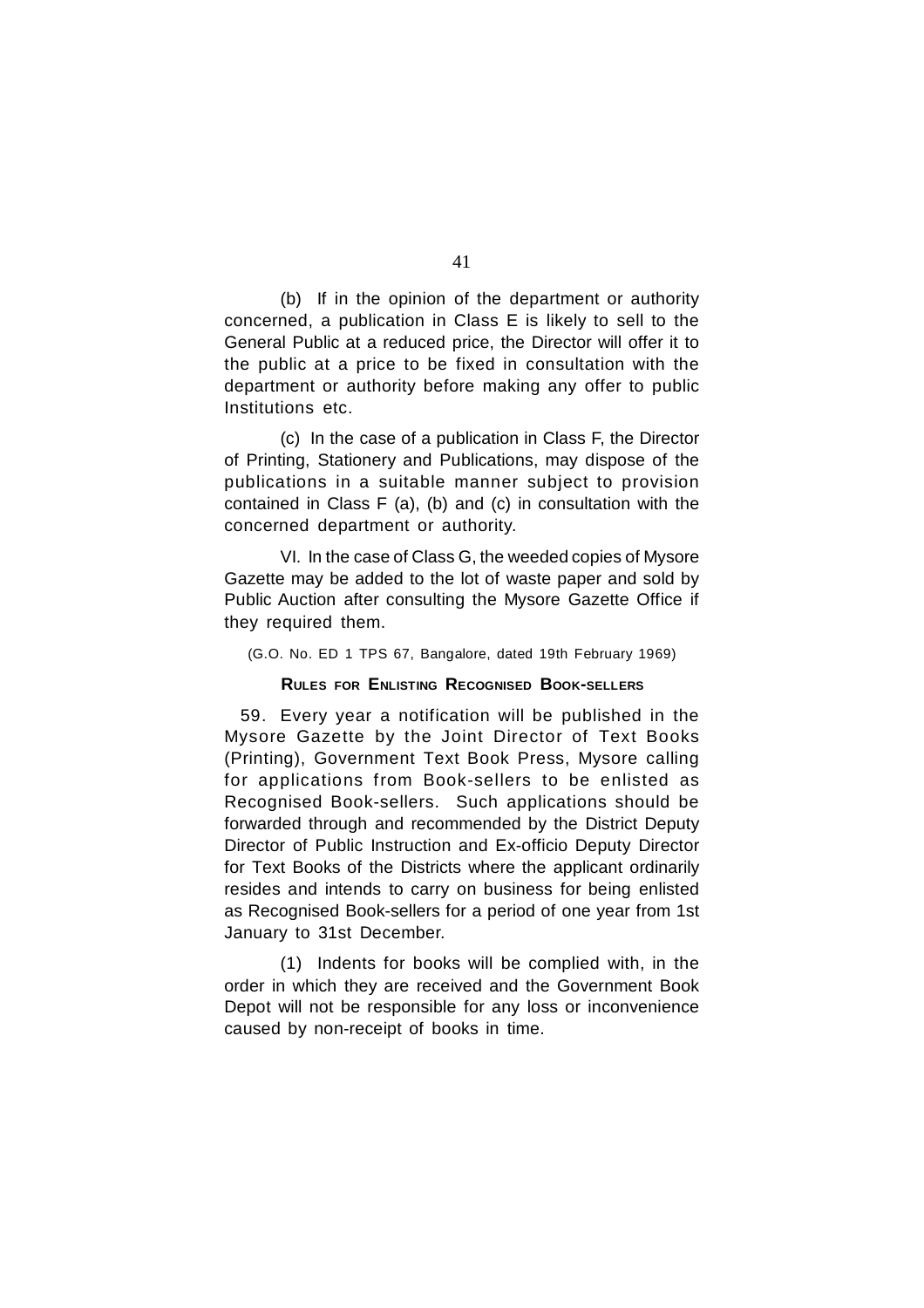(2) Book will be sold only on "Non-returnable" basis.

(3) Indents for books should be accompanied each time by a Crossed Bank draft on a schedule Bank in Bangalore for the value.

(4) There will be no issue of Text Books to the Recognised Book-sellers on the last working day of each month on account of monthly checking of Stores.

(5) The catalogue of publications stocked in the Government Depot will be supplied to the public on payment of cost. Arrival of new books will be notified from time to time in the Mysore Gazette.

(6) Facilities must be afforded by book-sellers approved as Recognised Book-sellers of the Depot to the inspecting officers of the Department for inspecting their shops.

(7) All book-sellers approved as Recognised Booksellers of the Depot will be allowed a commission of 15 per cent on the value of Government Publications purchased at a time irrespective of the value of purchases made.

(8) They should carry on business during the work days and hours worked under the Mysore Shops and Establishments Act and notify at a conspicuous place the price of all the books available with them for sale and sell them only at prices affixed on the covers.

(9) Recognised Book-sellers of the Depot carrying on business at places where there is no Railway communication should arrange to take delivery of the books at the Government Central Book Depot, or District or Divisional Depot in time.

42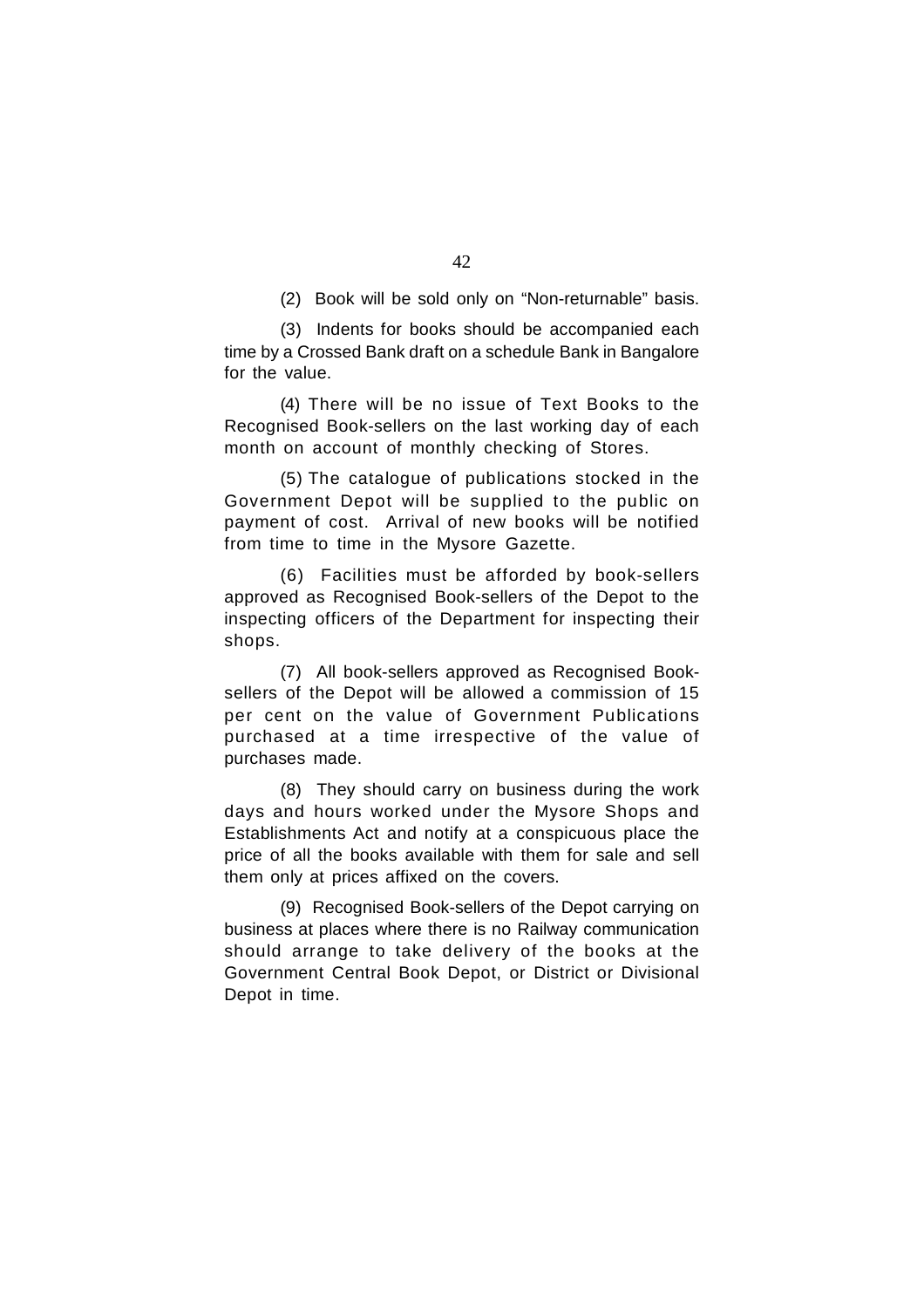(10) Fresh indents will be received from Recognised Book-sellers only when the previous indent has been fully or partly complied with and no indent will be kept pending in anticipation of books not in stock at the time when the indent is taken up for compliance.

(11) The Government Central Book Depot is deemed to have absolved itself of all responsibility for the consignment of books as soon as they are delivered to the Railway authorities and the concerned Railway Receipt is posted to the correct address of the party as furnished on the indent.

(12) All those who have been in the book-selling trade at least a year prior to the date of the Notification are eligible to apply for enrolment as Recognised Book-sellers of the Government Central Book Depot.

(13) As per Notification No. T. 207-5-49-50, dated 8th September 1949, issued by the Director of Public Instruction in Mysore, Bangalore, the Recognised Booksellers should not corner the stock of Departmental and Non-Departmental Text Books and should notify their stocks in detail in their Book Stalls every day to the public, so that the intending buyers of the books may have no difficulty in getting the same.

(14) Printed lists of Text-Books to be published by any recognised book-seller for the benefit of the pupils and parents of any locality for any year should be strictly in accordance with the notifications to be issued by the Director of Text Books, Bangalore regarding the prescription of the Text-Books for various classes for that year. Under no circumstances should they include in such lists names of books which are not found in the above notifications. A

43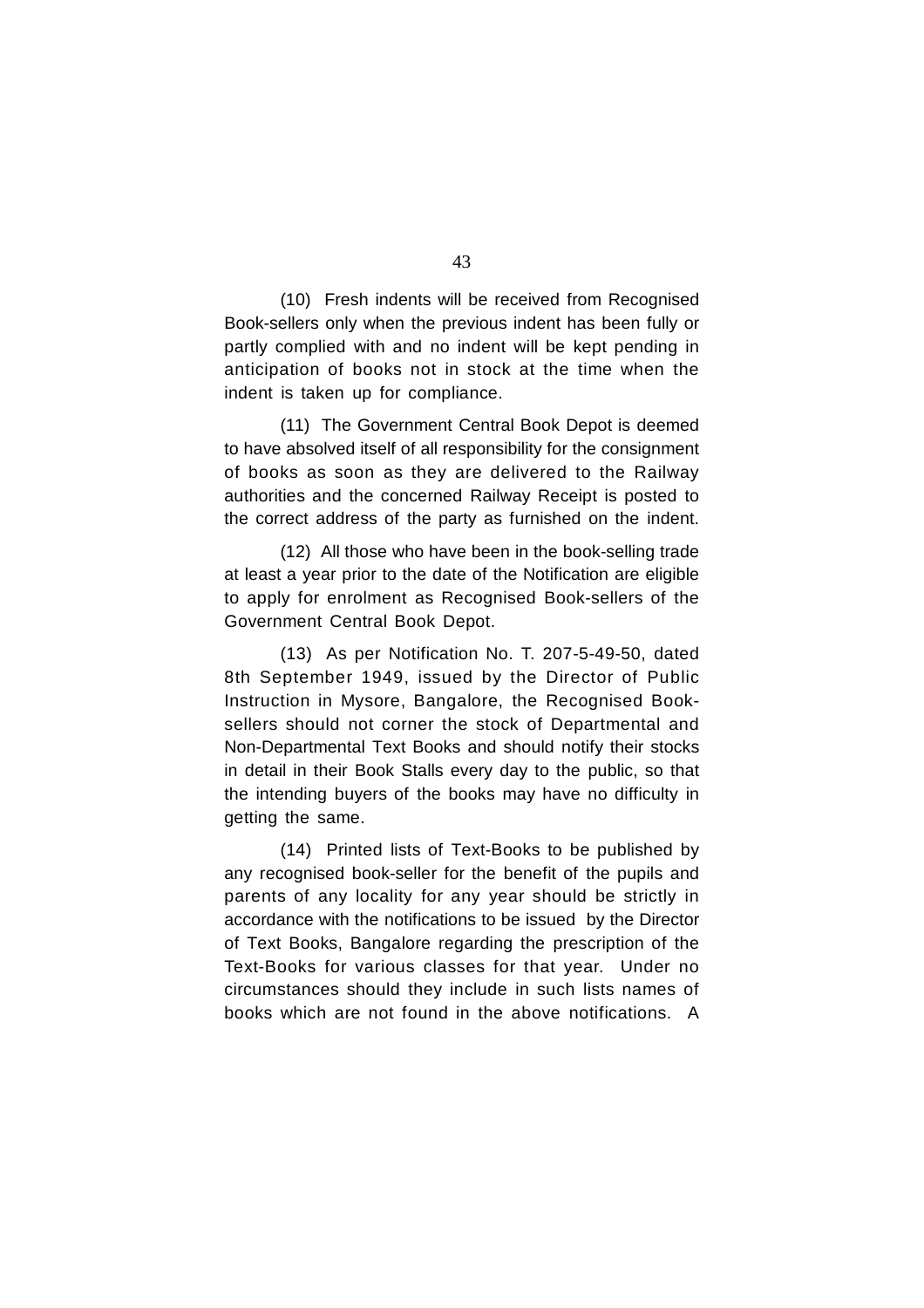copy of the published lists of Text Books of each firm or book-seller should be forwarded to the Secretary Text-Book Committee, Office of the Director of Text Books, Bangalore for information and reference.

(15) The Government Central Book Depot, Bangalore will be closed for all transactions with the public during the period of stock verification which will be conducted in the month of April in each year.

# *Renewal of Recognition*

60. Recognised Book-sellers who will not carry on any transaction during the one-year period of their recognition, shall automatically lose their recognition. Recognised Booksellers who carry no regular with the Depot during one year of their recognition shall also renew their recognition through the District Deputy Directors of the Districts.

# *Seasonal supply of Educational Text Books to Recognised Book-Sellers*

61. (1) The supply season for Educational Text-Books to the Recognised Book-sellers shall be taken up generally for a period of three months commencing from not earlier than the second week of January in each year but not later than the schools reopen after the holidays. The demand for books from the Recognised Book-sellers will be very heavy and as far as possible indents received should be complied with at the earliest possible time.

(2) Whenever the Recognised Book-seller places an indent for supply of publications, the Recognised Book-seller should have sufficient amount at his credit to cover the cost of the publications indented for which balance has to be noted in the indent or bank draft enclosed to cover the cost of the publications. Otherwise indents will not be accepted for compliance.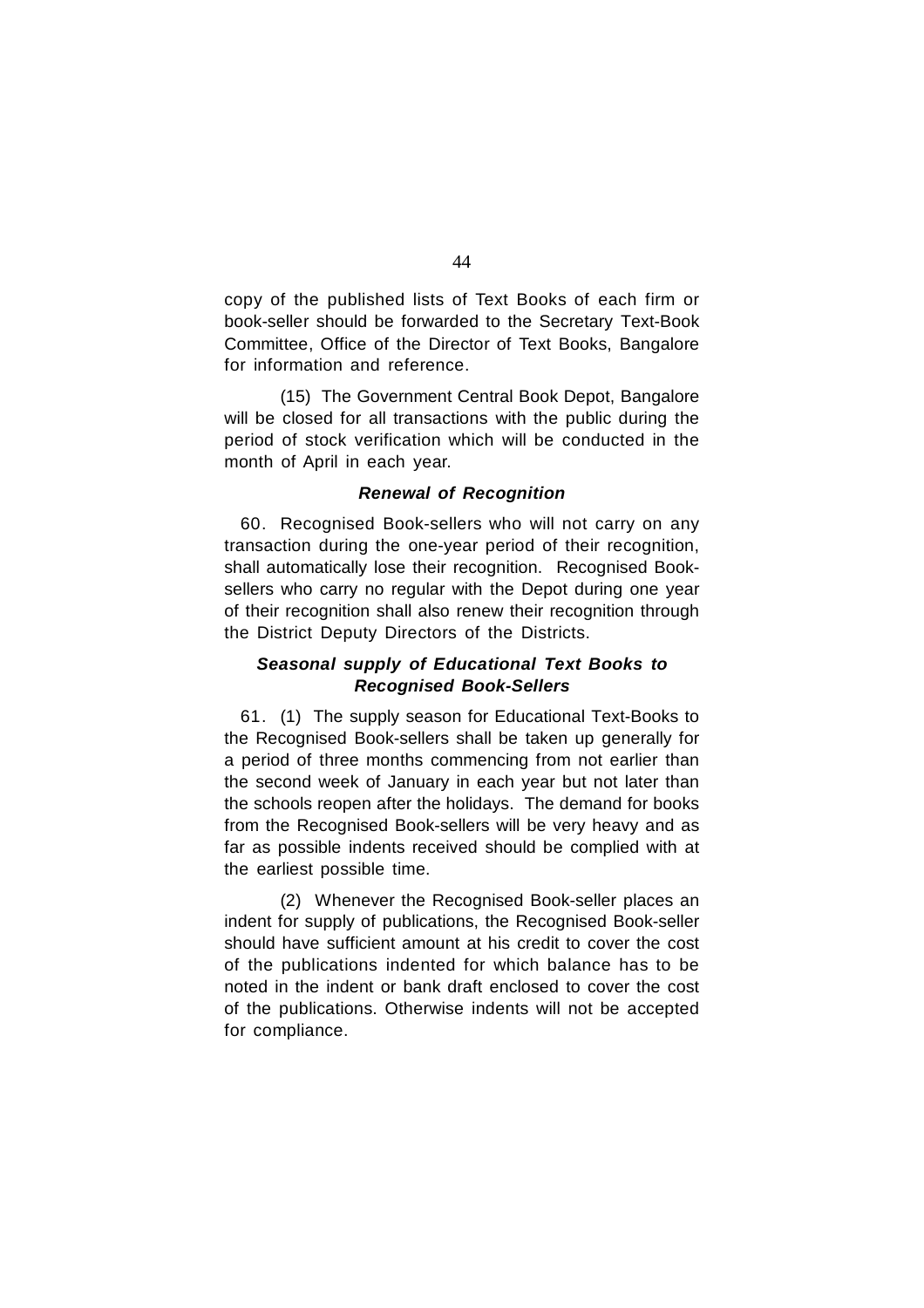(3) The indents received from the Recognised Booksellers shall be signed by the Assistant Director in charge and serially numbered. They shall be registered in serial order and complied with accordingly after verification of amount available at credit of the Recognised Book-sellers. The several indents of one Recognised Book-seller pending compliance shall be clubbed together at the time of complying with the indent. Generally books are issued in rounds, the quantities in each round in each variety being fixed in consultation with the officer in charge which shall depend on the stock position in each variety. To maintain supplies serially, a subsidiary register shall be maintained by each zone indent clerk and indents complied with in order. Cross reference of Invoice numbers shall be noted against each indent.

(4) As a local book-sellers shall receive their supplies at the Depot proper. Recognised book-sellers may obtain personal delivers provided their indents are complied with and are ready for despatch.

(5) In all cases of personal deliveries, acknowledgments shall be obtained in the register maintained for the purpose by the Store-Keeper.

# **PRINTING OF TEXT BOOKS**

62. Government, in their Order No. ED 124 TPS 64, dated 17th June 1964, have ordered the conversion of the Government Branch Press, Mysore to the Government Text Book Press for printing the Educational Text Books, under the administrative control of the Director of Public Instruction, later the Director of Text Books. All duties connected with Text Books, their printing, stocking sale, etc., are attended to by the Directorate of Text Books and the Government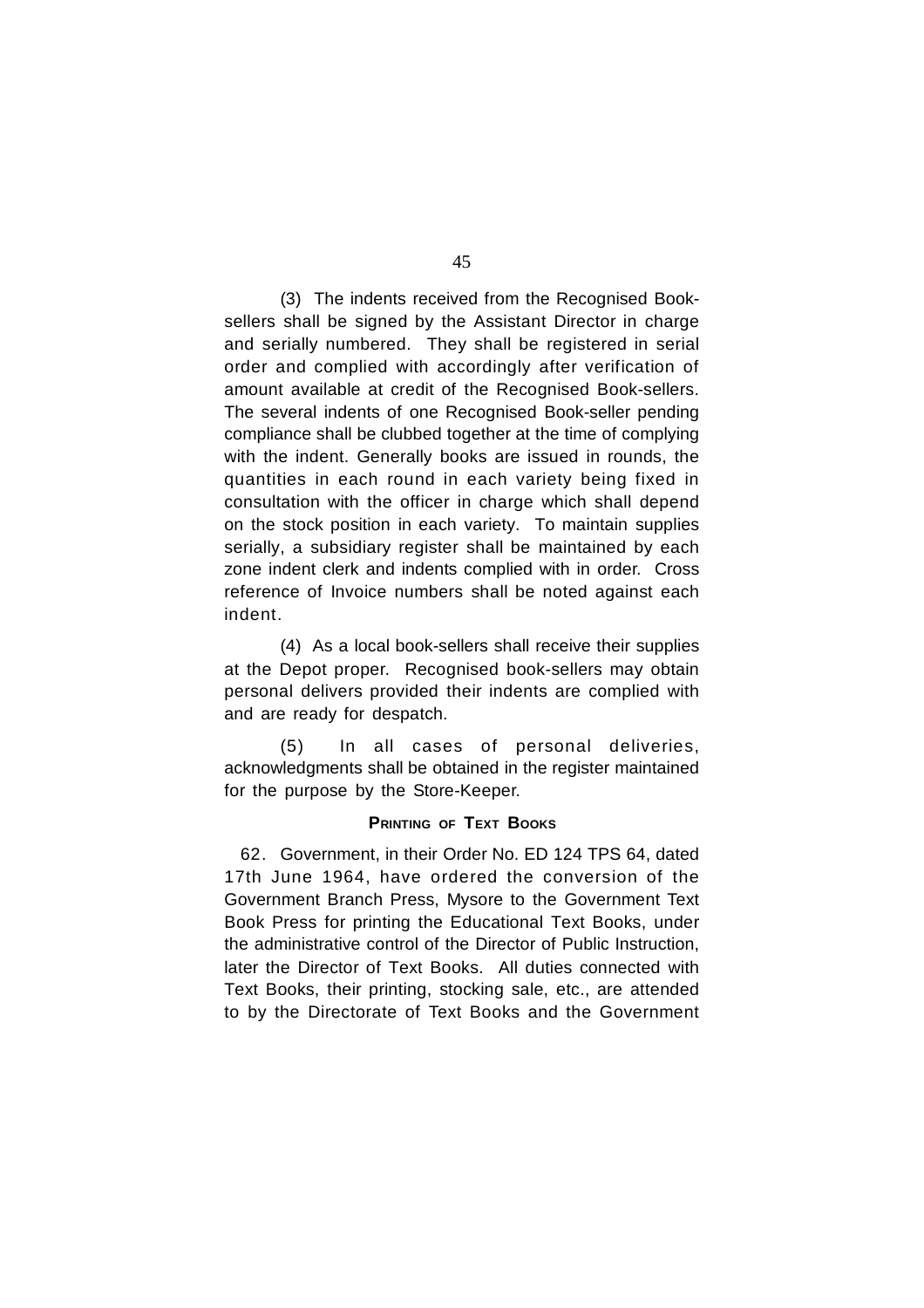Central Book Depot, Bangalore will function as the Divisional Book Depot, Bangalore for Text books, till a separate Divisional Book Depot directly under the Directorate of Text Books is established.

Detailed instructions regarding the printing of Educational Text Books at the Government Presses and in Private Presses, their stocking and supply at the District Headquarters to the Recognised Book-sellers for retail sale to the students are given in G.O. No. ED 1 DTB 58, dated 16th March 1959 and No. ED 220-DTB-59, dated 18th January 1960.

# **APPLICABILITY OF PROCEDURES PRESCRIBED IN THE PRESS MANUAL**

63. The procedures prescribed in the Government Press Manual, for work in the several Branches and Sections of the Government Presses, like Stores, Despatching Branch, Transport Branch, Audit, Bills and others in which duties similar to the duties of corresponding or similar Branches or Sections of the Government Book Depot are to be attended to, will be applicable to the corresponding Branches or Sections of the Government Book Depot with suitable modifications if necessary. The provisions of the Government Press Manual, which are clearly prescribed as applicable to the Government Book Depot also as a unit of the Department of Printing, Stationery and Publications will also be applicable and have to be referred to.

# **GOVERNMENT BRANCH BOOK DEPOT, DHARWAR**

# **AND**

# **GOVERNMENT BRANCH BOOK DEPOT, GULBARGA**

64. With a view to make available official publications, i.e., Acts, Rules, Manuals, Codes and copies of Mysore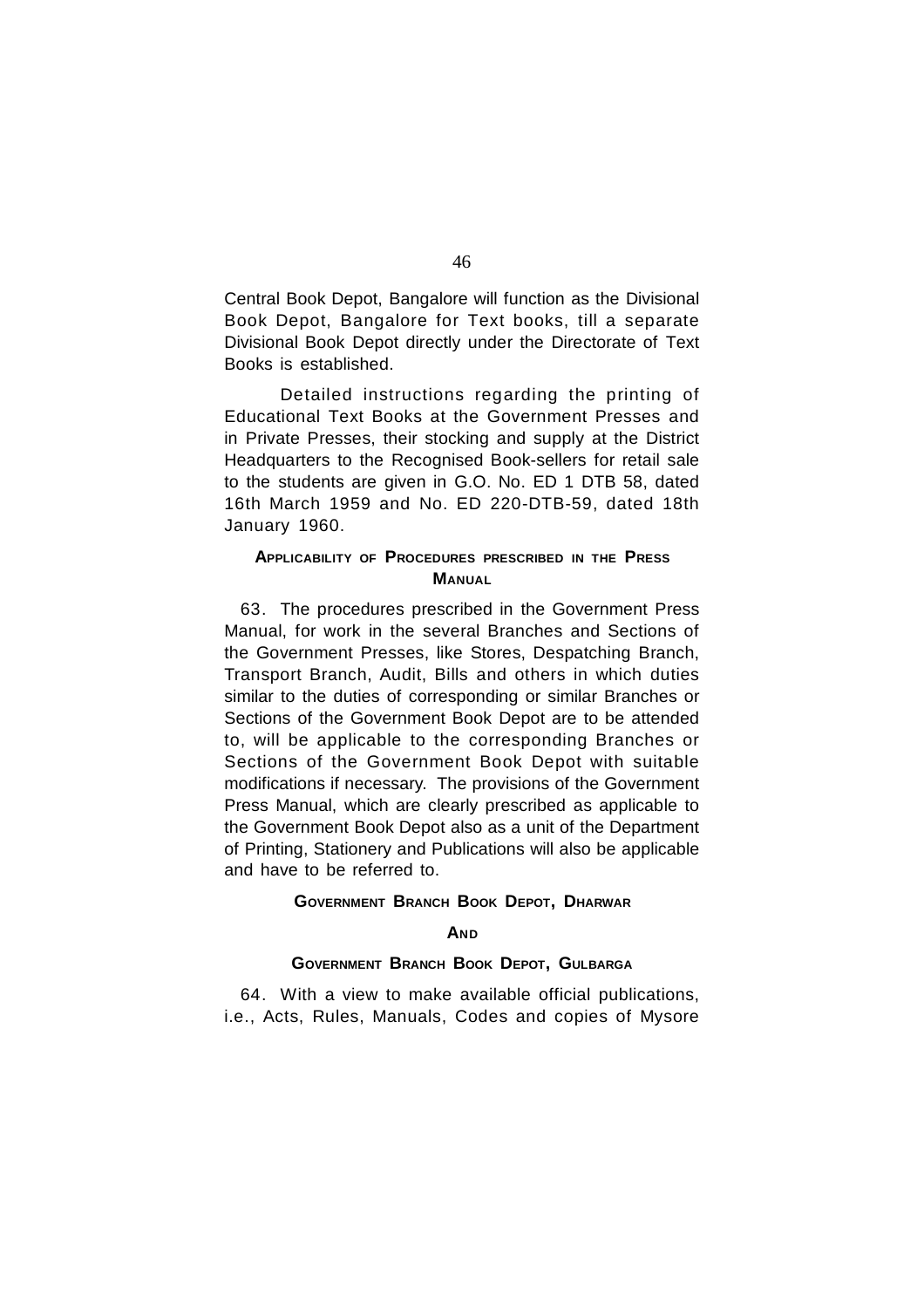Gazette and others to the Public in the respective regions, Government have accorded sanction to establish Government Branch Book Depots at Dharwar and Gulbarga in the buildings of the Government Branch Press, Dharwar and the Government Branch Press, Gulbarga respectively. These Branch Book Depots will be under the charge of the Deputy Directors of the respective Branch Presses. For each Branch Book Depot, a Staff of (i) one First Division Clerk in grade of Rs. 130-5-150-8-190-EB-10-260-15-290 and (ii) one literate Attender in grade of Rs. 80-2-90-3-120-4-140-5-145 is sanctioned. The Branch Book Depots have commenced working from 1st December 1971 at Dharwar and Gulbarga. Government Publications are sold in the retail Sales Sections in these offices on all working days from 10-30 A.M. to 4-45 P.M. Public as well as the Recognised Book Sellers of Dharwar, Karwar, Belgaum and Bijapur Districts may address the Deputy Director, Government Branch Book Depot, Dharwar and those of Gulbarga, Bidar, Raichur and Bellary Districts may address the Deputy Director, Government Branch Book Depot, Gulbarga, to obtain the Publications required by them.

Public as well as the Recognised Book Sellers of the other districts of the State will however continue to obtain their supply from the Government Central Book Depot, Bangalore as usual.

In respect of Government Offices wherever there is any free supply of Government Publications, supplies will be arranged for from the Government Central Book Depot, Bangalore only, as per rule 45 (b) of the Manual of Coningent Expenditure, 1958.

(G.O. No. ED 169 MPS 70, dated 17th November 1970, Circular dated 22nd November 1971 of the Director of Printing, Stationery and Publications)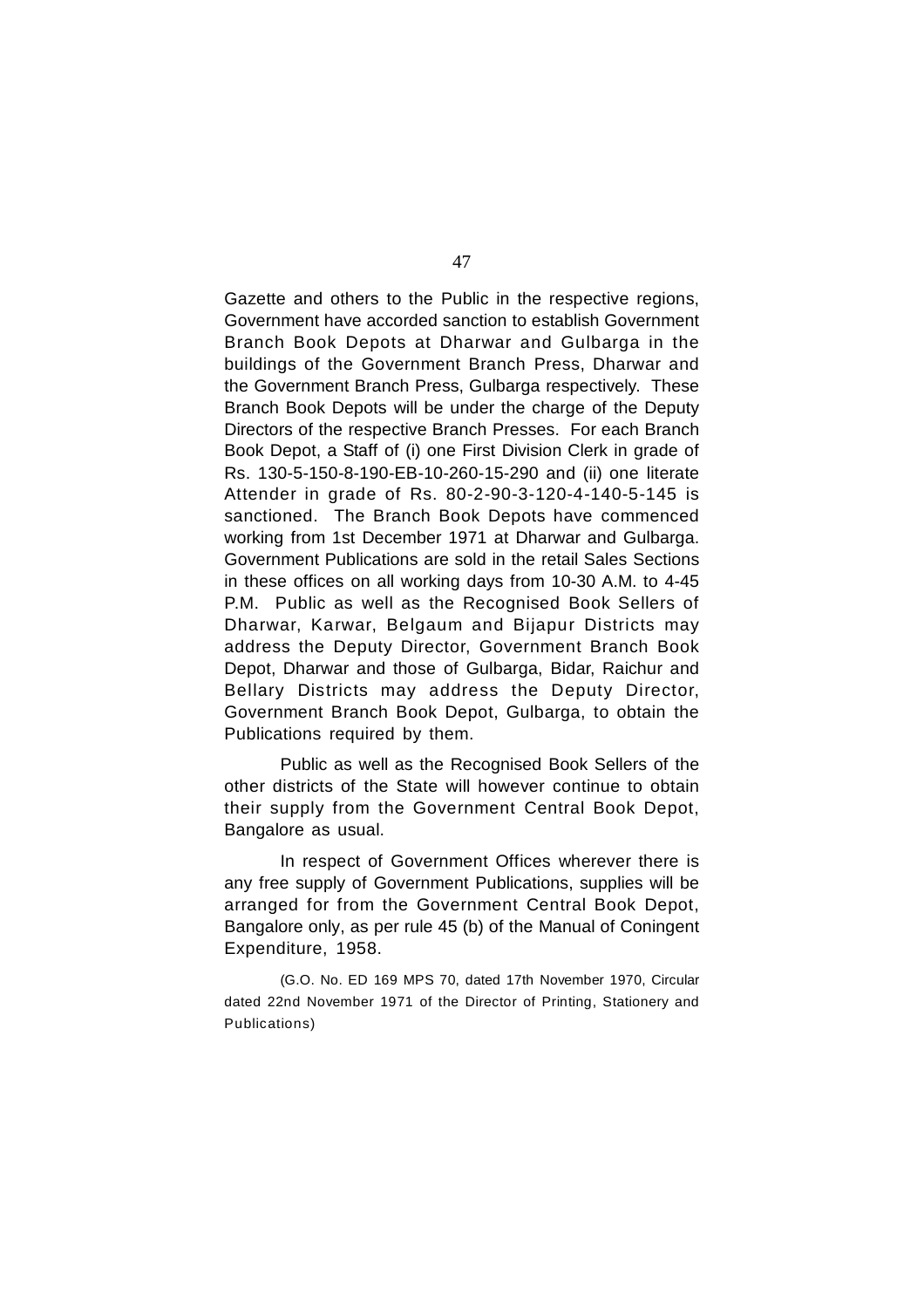65. The provisions of this Manual in respect of the Government Central Book Depot in respect of office procedure, procedures of work in several sections, Accounts, Audit and all other relevant subjects will be applicable to the Government Branch Book Depots at Dharwar and Gulbarga in respect of official publications, since these two Branch Book Depots are not concerned with Nationalised Text Books.

# **ANNEXURE-A**

# **BRIEF STATEMENT OF DUTIES AND RESPONSIBILITIES ATTACHED TO THE SEVERAL POSTS**

# *Superintendent Grade I*

General supervision of the Branch, Returns to Government Register, duties connected with preparation and checking of Stock Verification Report and Annual Administration Report, supervision of despatch of C.O.S and I.L.R., Checking of Ledger, R.B. Invoices, C.O.S., and I.L.R., Invoices, Checking of Daily Sales Register, and Cash Book, Replies to important letters from the Public and Government letters and other correspondence, personal responsibility for and duties connected with the Audit Report and replies thereto, checking of establishment bills, returns to be sent to the Joint Director, Government Text Book Press, Mysore, Supervision of the Book Depot stores work and all important works.

# *First Division Clerk: (Establishment and Cash Section)*

Preparation of Establishment pay bills, all duties connected with private press bills, Annual Census of Non-Gazetted officers, Annual Budget Estimates, Leave Accounts Service Registers, Service Stamps and Office Order Book, attending to Cash work and correspondence, receipt of Bank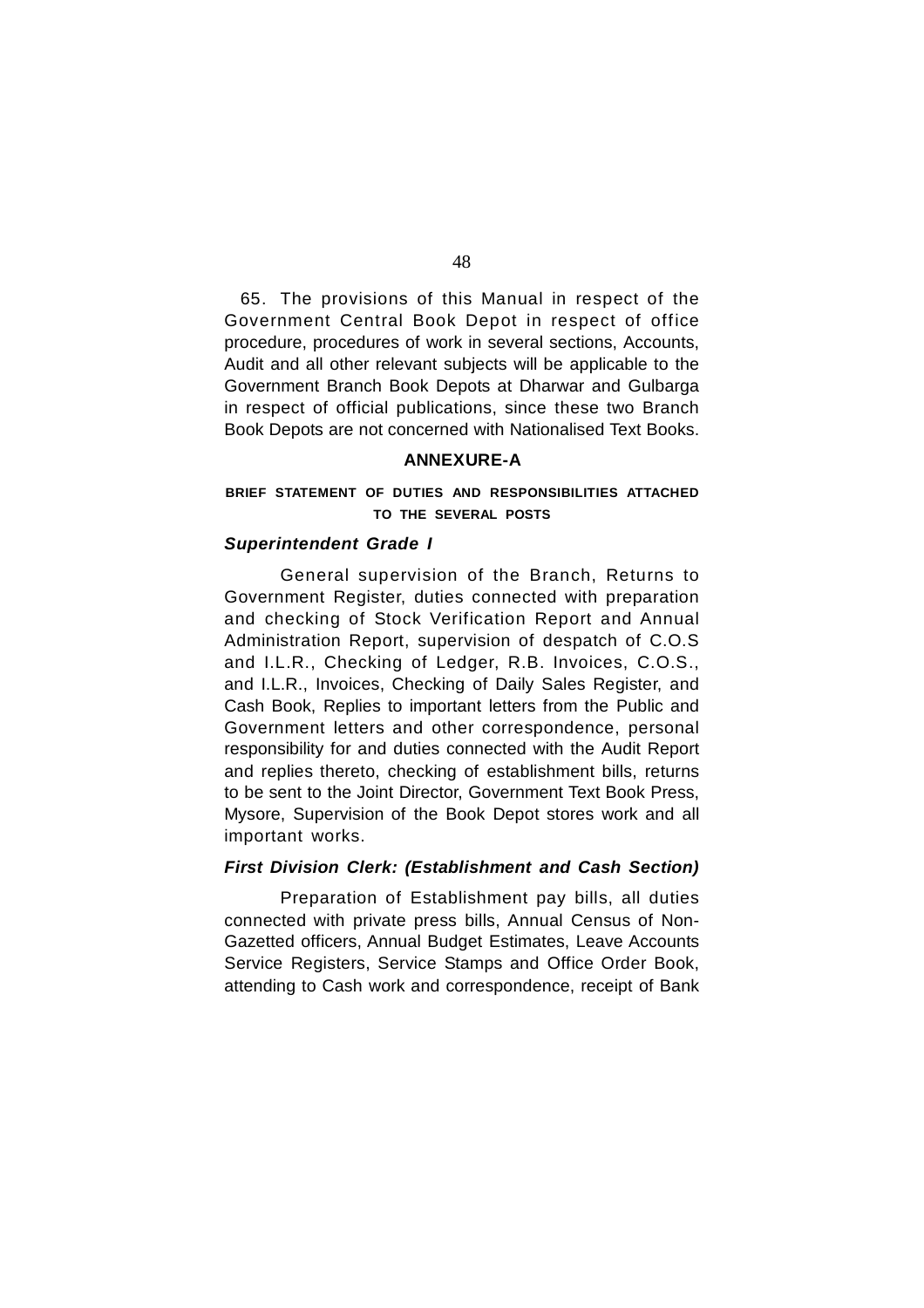Drafts, Money Orders, and issue of receipts therefor, remittance to Bank, preparation of statement of remittance monthly for purpose of reconciliation, monthly expenditure Statement, preparation of contingent Bills, disbursement of pay and allowances to the staff of the Depot.

# *Second Division Clerk: (Ledger Clerk) (Two Officials)*

Postings of II Section items, checking of daily postings in the ledger, preparation of excess and deficiency statements of Annual Stock Verification of I Section and II Section, Statement of monthly stock and sale of Text Books to be sent to the Joint Director, Government Text Book Press, Mysore.

# *Second Division Clerk: (Ledger Clerk) (Two officials)*

Postings of the ledgers of the I Section i.e., Educational Publications.

# *Second Division Clerk: (Recognised Book Sellers Section)*

Correspondence relating to R.B. Section writing to Invoices of R.B. Section, free supply Invoices to Government and to other offices, maintenance of R.B. Account Ledgers, work relating to refund of Security Deposit of the Recognised Book Sellers, correspondence relating to refunds.

# *Second Division Clerk: (Correspondence and Typing)*

Maintenance of "From" and "To" Registers, Stamp Accounts, Preparation of arrears lists weekly and monthly and Typing work of the Book Depot.

# *Second Division Clerk: (Enquiries and Information)*

Replies to letters received from the Public intimating cost and postage of the available publications, filling the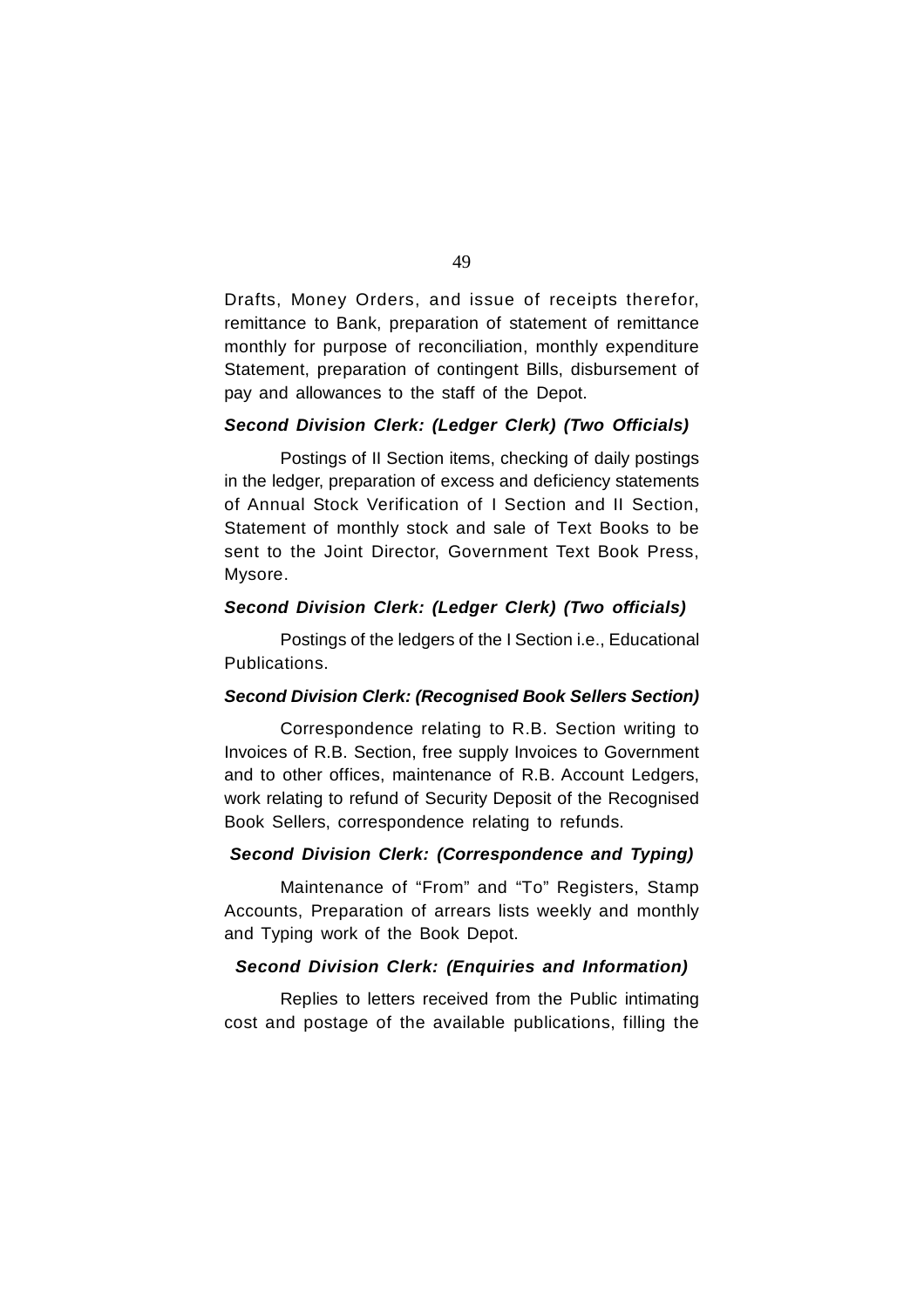letters in a serial order, and duties connected with general enquiries from the Public.

# *Second Division Clerk: (C.O.S.)*

Attending to C.O.S., Receipts and disposal, writing of Invoices for supply of publications and correspondence pertaining to supply of Cumulative Records, maintenance of Cash Orders Receipt and disposal registers, COS/SUS Invoice Work, maintenance of outward Register.

# *Second Division Clerk: (I.L.R. Despatching works)*

Maintenance of I.L.R. Subscription register, issue of credit Notes, R.R. Receipt Register and delivery of Railway Receipt to transport officials to arrange to receive the parcels, postings of Ledgers pertaining to I.L.R. Section, writing of Invoices of I.L.R., Despatch of C.O.S., I.L.R. and other parcels, sending Money Orders to parties, maintaining the bill register of I.L.R., watching the adjustments, sending statements of credit notes issued during the month to the Press Office by the 5th of each month.

# *First Division Clerk: (Store Keeper)*

Receipts and issues of Stock in the Stores, immediate custody and maintenance of Stores, regular inspection of all stores, maintaining the Stock Receipt Ledger and Issue Ledger and Bincards, general supervision of the Book Depot, Stores, preparation of catalogue of publications, furnishing stock certificates on Bills, receipt and issue of Blocks, preparation of Annual Stock Verification Statements, value accounts of the Book Depot and other important statements and returns relating to Stores as and when required.

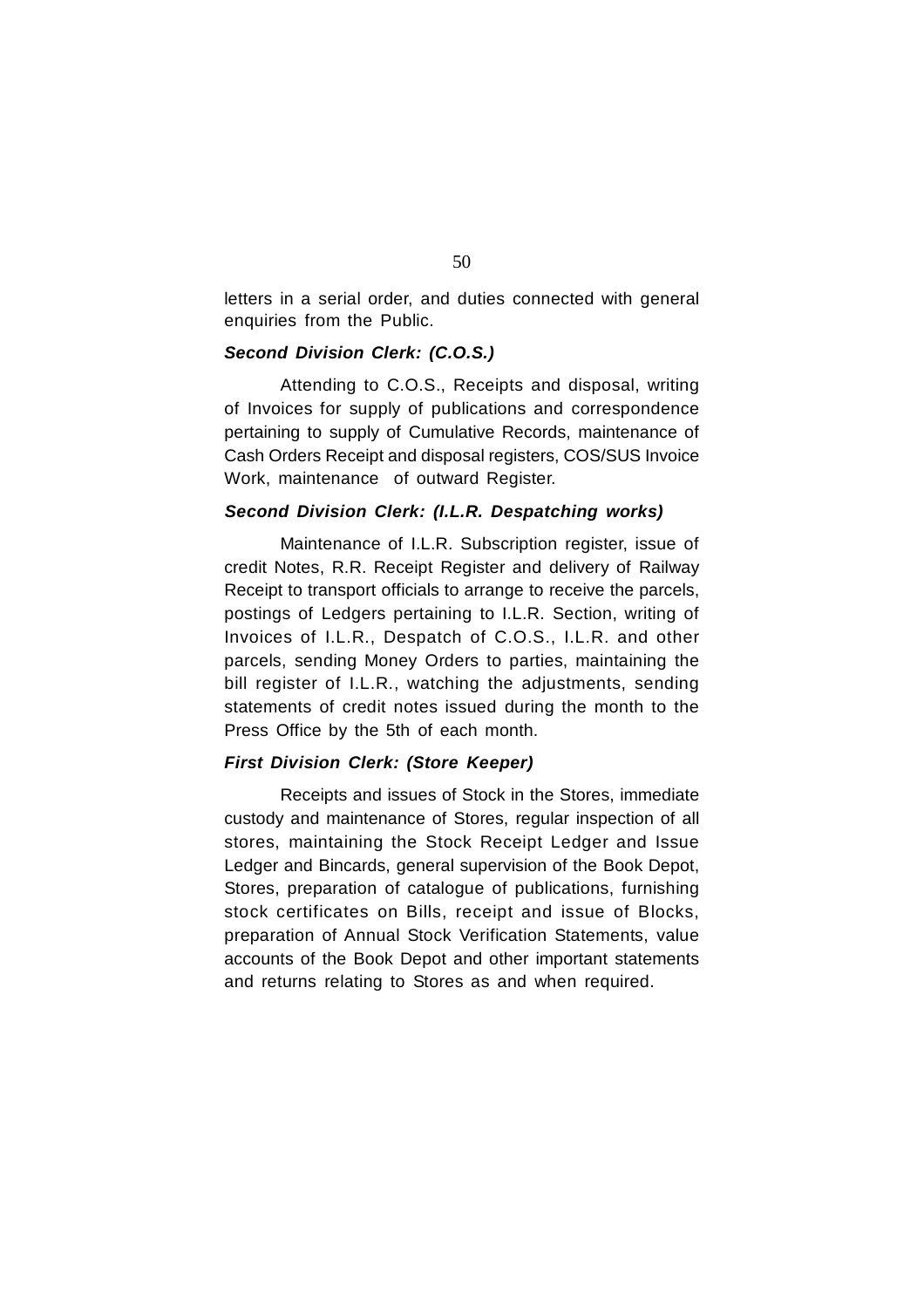# *Second Division Clerk: (Retail Sales)*

Attending to Retail sales, writing out invoices and receipt of cash in respect of detail sales, writing of day book of sales, preparation of list of books received afresh or out of stock weekly for the information of the Public and for further action, closing of the cash sales at the end of each day's sales accounting for the cash received and handling over to the cashier the day's receipts.

# *Second Division Clerk (Stores)*

Assisting the Store Keeper in his duties, checking of issues made on the retail sales Invoices, attending to miscellaneous Stores work entrusted by the Store Keeper, functioning as Store Keeper whenever the Store Keeper is absent.

**\_\_\_\_\_\_\_\_**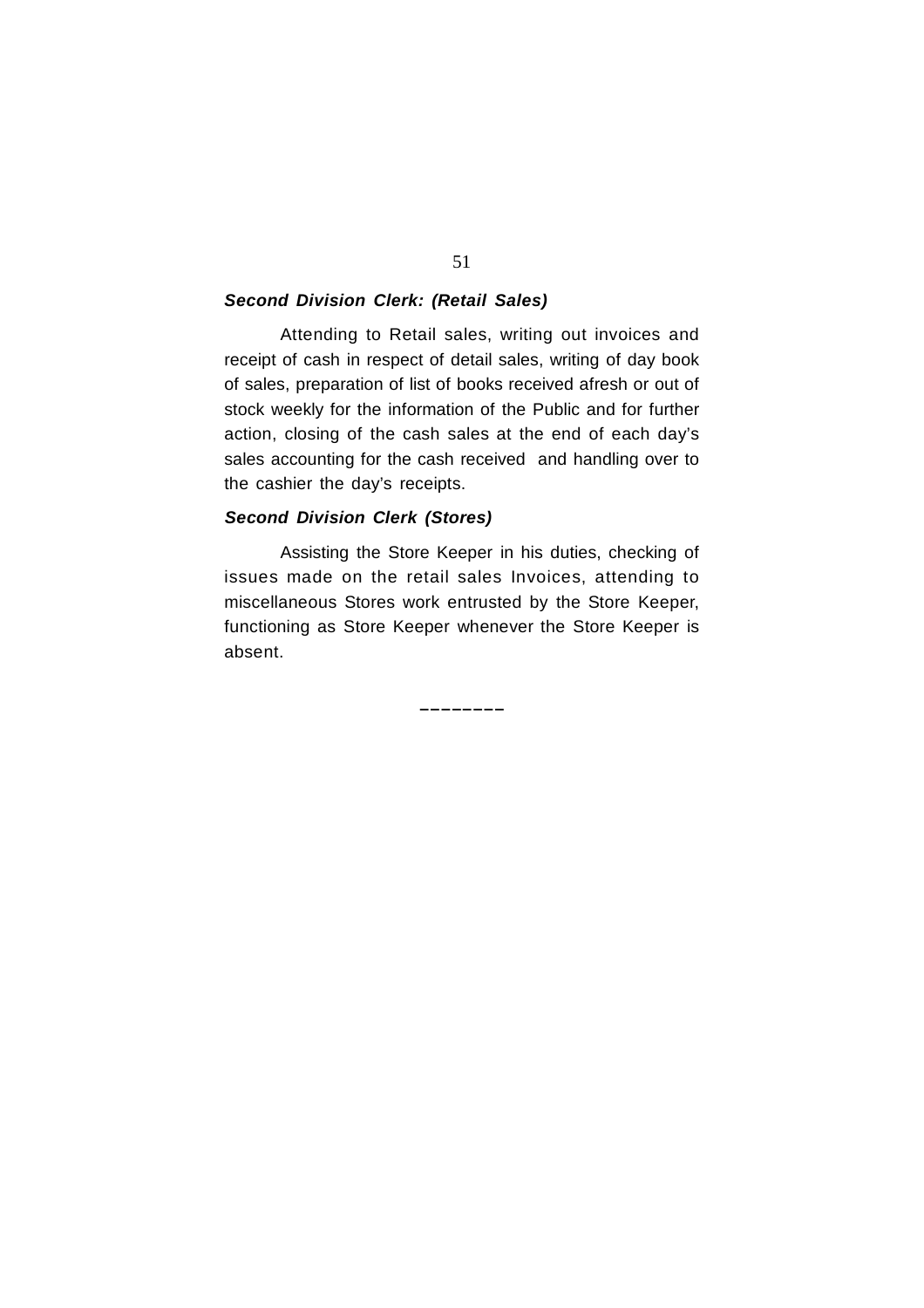# ANNEXURE-B<br>Sanctioned strength and Pay Scales as on 1st December 1971 **SANCTIONED STRENGTH AND PAY SCALES AS ON 1ST DECEMBER 1971**

Government Central Book Depot, Bangalore. *Government Central Book Depot, Bangalore.*

| Designation of the posts     |          |                    | Number of posts | Scale of Pay of the Post                                                  |
|------------------------------|----------|--------------------|-----------------|---------------------------------------------------------------------------|
|                              |          | Permanent          | Temporary       |                                                                           |
|                              |          | $\scriptstyle\sim$ | ო               |                                                                           |
| 1. Superintendent, Grade     | $\vdots$ |                    | İ               | 200-10-230-15-350-EB-20-450                                               |
| 2. Superintendent, Grade II  | $\vdots$ |                    | $\vdots$        | 175-10-275-15-350-EB-20-450                                               |
| 3. I Dn. Clerks              | $\vdots$ |                    | $\vdots$        | 130-5-140-8-180-EB-10-260-15-290                                          |
| $\vdots$<br>4. Typist        | $\vdots$ |                    | $\vdots$        | plus<br>$90 - 4 - 110 - 5 - 170 - 5 - 6 - 200$<br>Allowance Rs. 20/- p.m. |
| $\vdots$<br>5. Il Dn. Clerks | $\vdots$ | $\frac{3}{2}$      |                 | post with special pay of Rs. 5/- p.m)<br>$90-4-110-5-170-EB-6-260-one$    |
| $\vdots$<br>6. Peons         | $\vdots$ |                    | $\vdots$        | $65 - 2 - 95$                                                             |
| Ì<br>7. Counters             | $\vdots$ |                    |                 | $65 - 2 - 95$                                                             |
| $\vdots$<br>8. Packers       | $\vdots$ |                    |                 | $65 - 2 - 95$                                                             |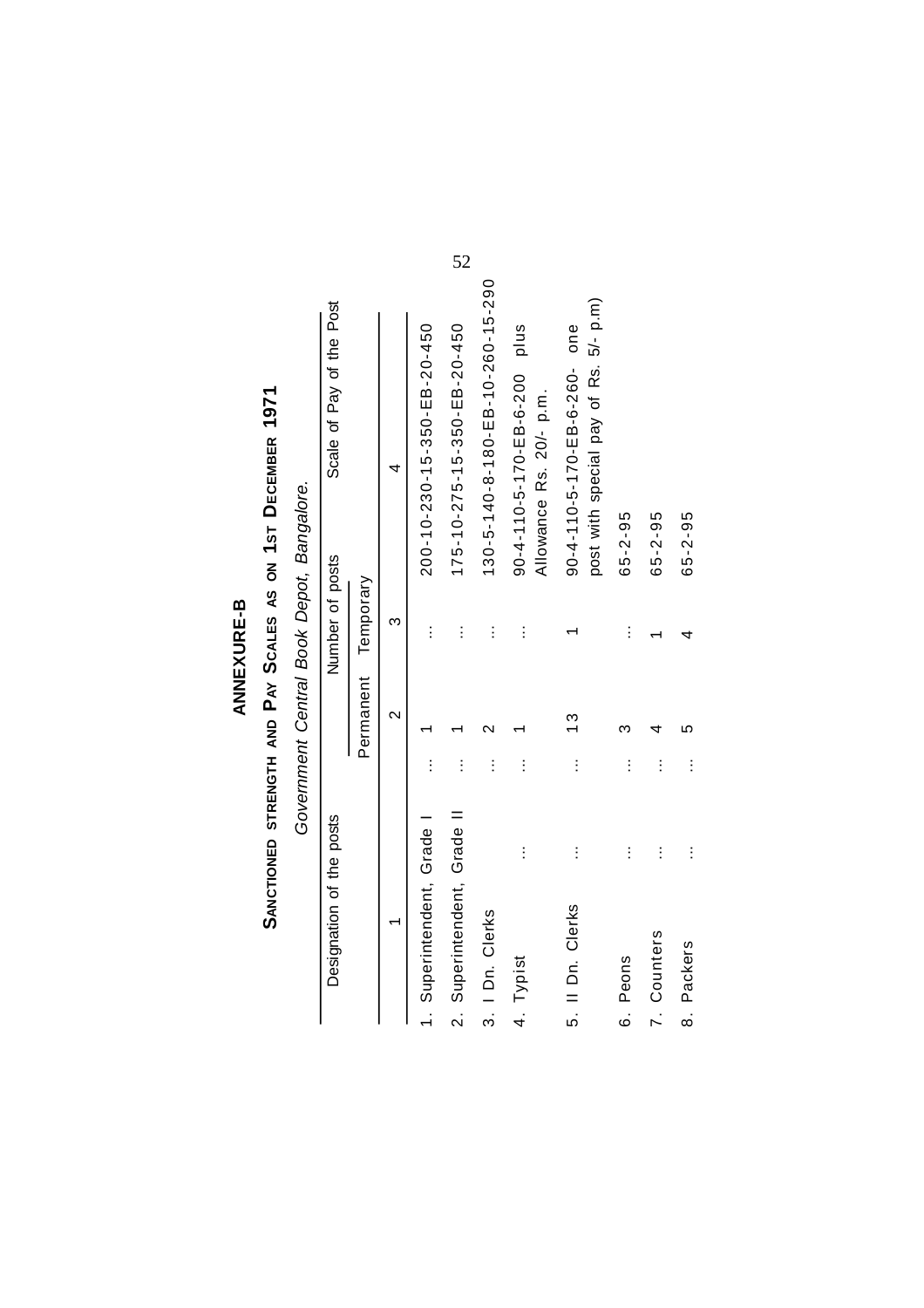# **ANNEXURE C**

Formes and Registers

# **Recognised Book Sellers Ledger**

Recognised Book Sellers Ledger

Name and Address .....................................

Name of the Authorised Agent-B ...........................

# **(Vertical Columns)**

(1) Date (2) Receipts (3) Particulars (4) Amount Rs.P. (5) Issues Invoice No. and date Gross amount of the Books issued Rs. P. Amount of discount allowed Rs. P Net amount Rs. P. of the Books issued (6) Balance at the credit of the Book-Seller (7) Initials.

# **Cash Order and Suspense Receipts Disposal Register**

Cash Order and Suspense Receipts Disposal Register

# B.D.R. No. 4]

# **(Vertical Columns)**

(1) Date (2) Sl. No. (3) Invoice No. (4) References to receipts of orders-Nature-No. (5) Cash Rs. P. (6) Treasury Receipts Rs. P. (7) Value of books, etc., sold out-Section. (8) By Issue (9) By Adjustment Rs. P (10) Commission Rs. P. (11) Book Adjustment Rs. P. (12) Packing charges Rs. P. Disposal of Balance Order (13) Postage (14) Returned Rs. P. (15) Freight Charges Rs. P. (16) Advance of postage, etc., recovered Rs. P. (17) Remarks

> **Register of Cash and Other Orders Received** Register of Cash and other Orders Received

# B.D.R. No. 3] **(Vertical Columns)**

(1) Date (2) Serial No. (3) From whom received-Name, etc., Place (4) General Orders-Cash (5) T.R.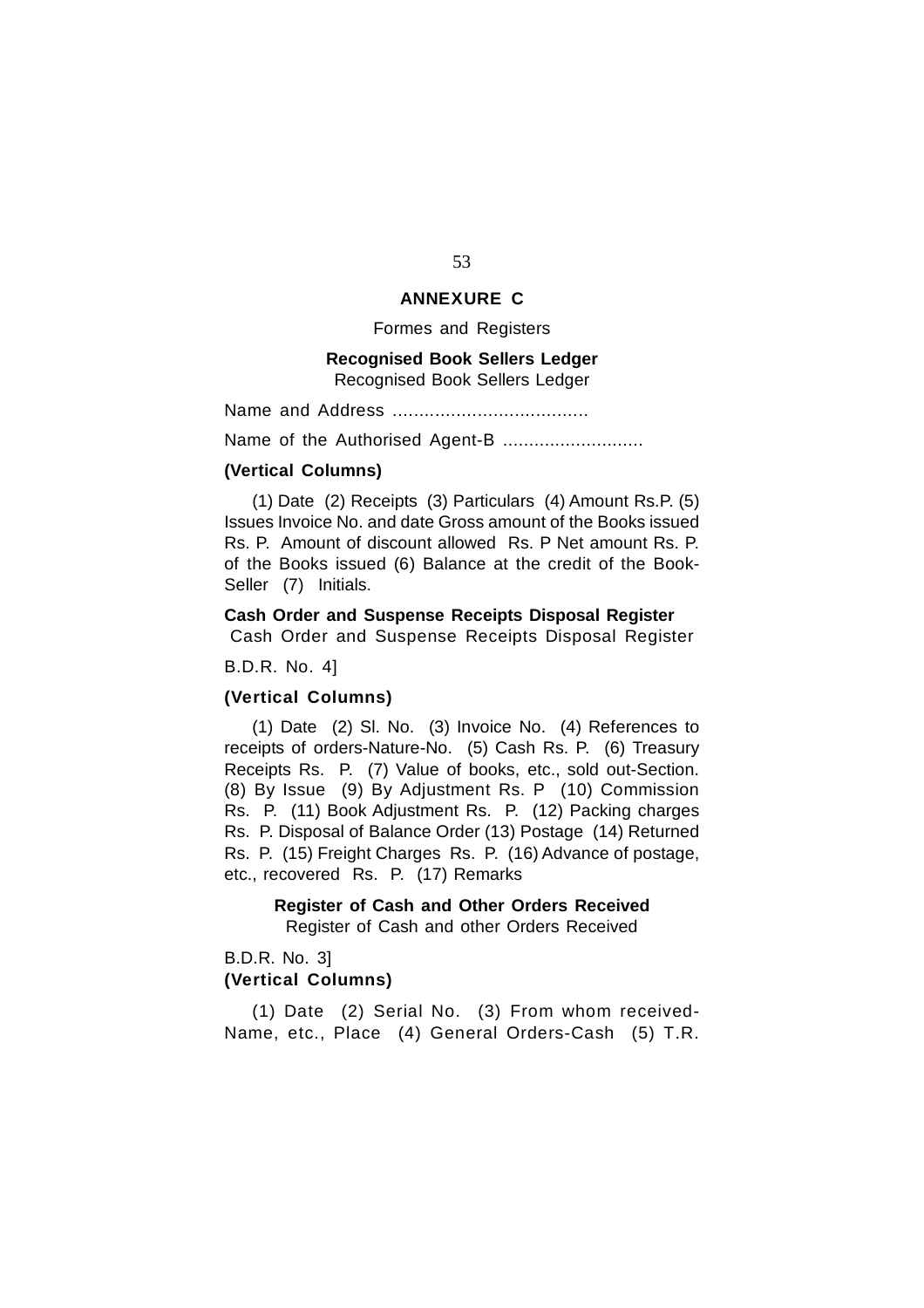Indian Law Reports- (6) Subscription (7) Postage Miscellaneous- (8) Cash (9) T.R. (10) Reference to Disposal (11) Remarks.

**THE OUTWARD INVOICES OR ISSUE REGISTER**

**THE OUTWARD INVOICES OR ISSUE REGISTER**

B.D.R. No. 2]

# **(Vertical Columns)**

(1) Date-Year and month (2) Date (3) Issue Serial No. Invoice- (4) Kind (5) No. I Secn. School books- (6) Cash Sales I Rs. P. (7) R/B supplies Rs. P. (8) Free supply I Rs. P. (9) Suspense supply I Rs. P. II Secn. Official Publications (10) Cash Sales II Rs. P (11) R./B Supplies Rs. P. (12) Free supplies II Rs. P. (13) Suspense supplies II Rs. P. (14) Commission-Kind (15) Amount Rs. P. Indian Law Reports- (16) Kind (17) Amount Rs. P. Private publications (18) Kind (19) Amount Rs. P. (20) Remarks.

# **Remittance Register for Cash sent to the Reserve Bank each day**

# **REMITTANCE REGISTER FOR CASH SENT TO THE RESERVE BANK EACH DAY**

# **(Vertical Columns)**

(1) Sl. No. (2) Date of Remittance (3) Bank (4) I Section Rs. P. (5) II Section Rs. P (6) I.L.R. Rs. P (7) Packing Rs. P. (8) Postage Rs. P. (9) Sales Tax Rs. P (10) P.S.C. Form Rs. P. (11) Election Rs. P. (12) Census Rs. P. (13) Miscellaneous Rs. P. (14) Palace Rs. P. (15) Mysore State in Maps Rs. P. (16) Literary, Cultural and Developmental Department Publications (K.V. Bharatha etc.) Rs. P. (17) Bapu Darshan Rs. P. (18) Excess Collections Rs. P (19) Salar-E-Hindu Rs. P. (20) Tenth Year of Freedom Rs. P.

54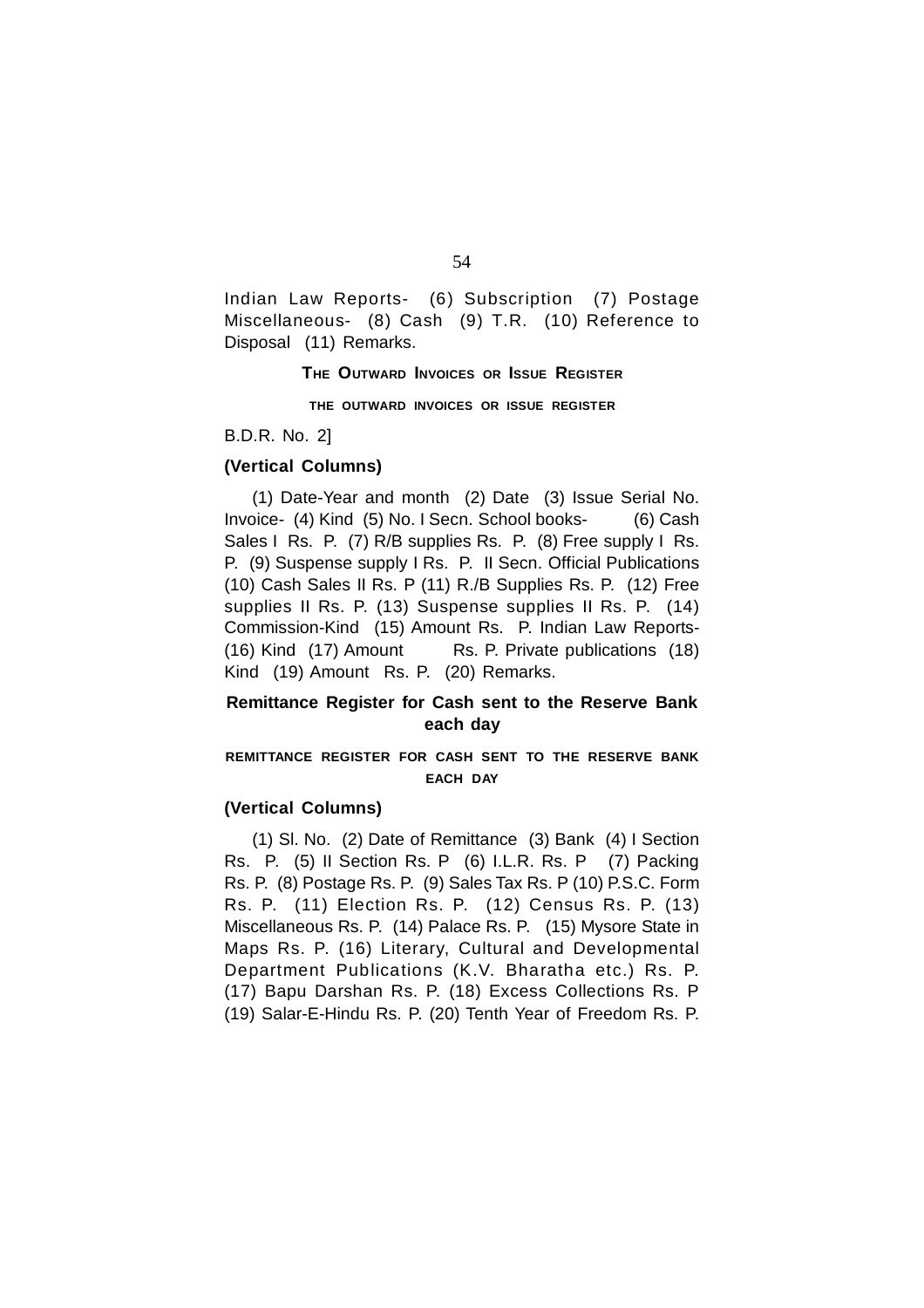(21) Twelfth year of freedom Rs. Ps. (22) Rs. P. (23) Rs. P. (24) Rs. P. (25) Total amount Rs. P.

# **Remittance Register for Cash sent to the Reserve Bank with peon**

Remittance Register for Cash sent to the Reserve Bank with peon

# **(Vertical Columns)**

(1) Date (2) Treasury (3) Amount Rs. P. (4) Kind (5) Peon (6) Gazetted Officer's Signature.

# **Detailed Packing Register**

# **DETAILED PACKING REGISTER**

B.D.R. No. 10]

# **(Vertical Columns)**

(1) Serial No. by Consignee (2) Date of Packing (3) Invoices Nature No. (4) Consignee's Address (5) Place (6) Books and Articles Name (7) No. (8) Packet No.-Registered (9) Unregistered (10) Weight-K.G. Postage- (11) Registration-Rs. P. (12) Cost of Postage Rs. P. (13) Register No. or other Remarks.

# **Certificate of Posting Register**

# **MYSORE GOVERNMENT CENTRAL BOOK-DEPOT, BANGALORE**

Book of Certificate of posting

*Dated.*............... 197

# **(Vertical Columns)**

(1) Sl. No. (2) This office Reference No. on packet (3) Address (4) No. of packets.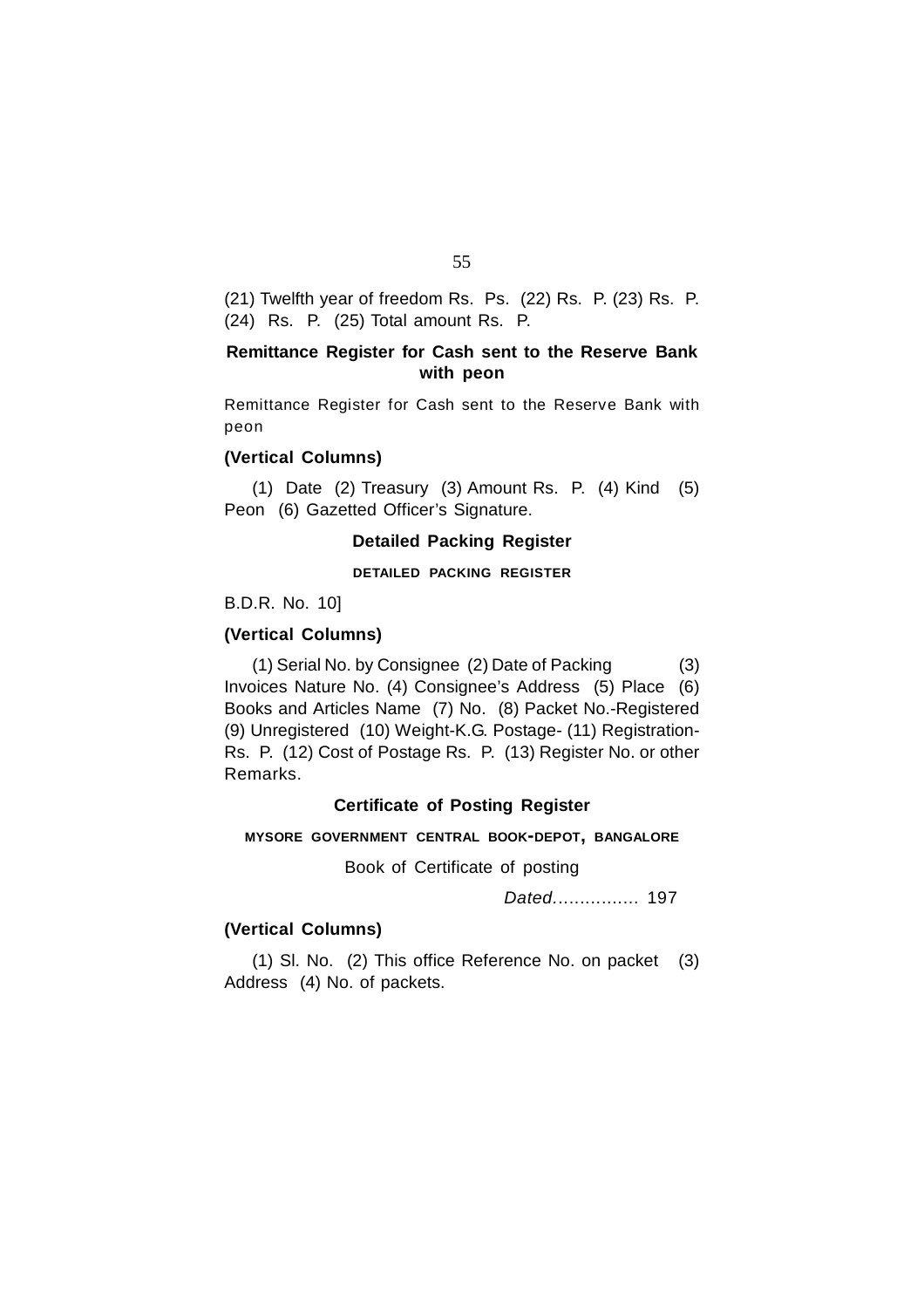# 56

# **Register of Subscribers for the I.L.R.**

# **GOVERNMENT CENTRAL BOOK DEPOT, BANGALORE**

# Register of Subscribers for the Indian Law Reports, for the year .........

# **(Vertical Columns)**

(1) Sl. No. (2) Date (3) Name and address of the party (4) Receipts-Nature No. Subscription Postage (5) Issues January February March April May June July August September October November December Index (6) Remarks

# **Inward Invoices Receipt Register**

# **GOVERNMENT OF MYSORE-DEPARTMENT OF PRINTING AND STATIONERY**

# **Inward Invoices Receipt Register**

B.D. No. 1]

# **(Vertical Columns)**

(1) Serial No. (2) Date of Receipt (3) Authority-Date-No. Reference to Senders Invoice- (4) Date (5) No. (6) Sender-Place (7) Books and Articles (8) Store keeper's initials (9) No. Details of Receipts- (10) Rate Rs. P. (11) Amount Rs. P. Ledger (12) Vol. (13) Folio I Section-School Books and Appliances (14) General Rs. P. (15) Other returns Rs. P. II. Section-Official Publications- (16) General Rs. P. (17) Returns Rs. P. (18) High Court Reports Rs. P. (19) Private Publications Rs. P. Bills (20) No.- Amount Rs. P. (21) Remarks.

# **Packing Book of the Government Central Book Depot.**

Packing Book of the Government Central Book Depot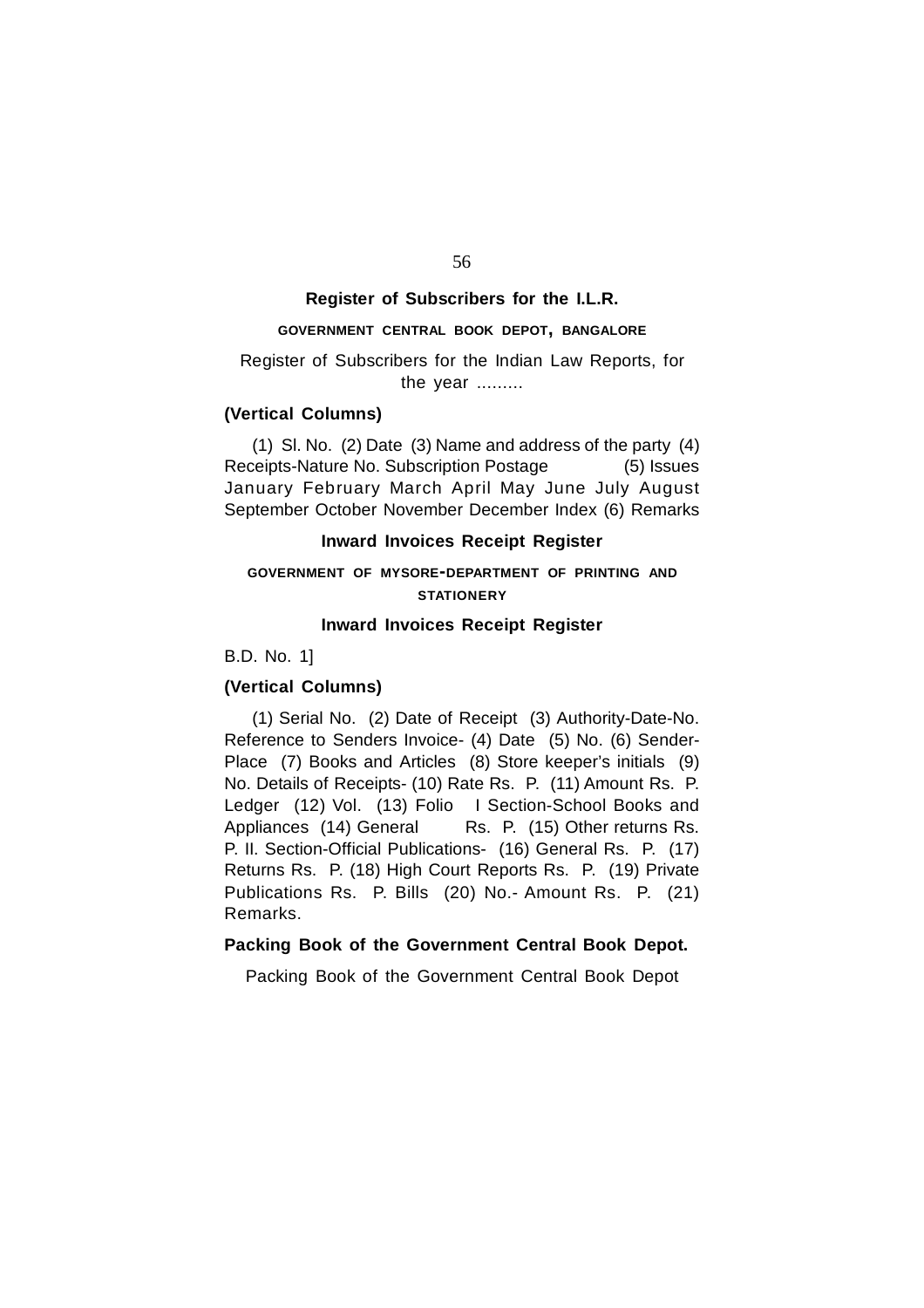# **(Vertical Columns)**

(1) Sl. No. by Consignee (2) Date of Packing (3) No. of (4) Cases (5) Bundles (6) Address to whom sent (7) Railway Station (8) Books and Articles (9) Name of Packer (10) Date of despatch (11) R.R. No. and date (12) Date of despatch of R.R. to parties (13) Invoice No. and date (14) Acknowledgment from parties (15) Remarks.

# **Stock Ledger**

# **(Horizontal Lines)**

Previous Ledger Page Rack No. Shelf No. Minimum Stock

Name of the book .......................................................

Stock Ledger

(1) Date (2) General Invoice No. (3) Special Invoice No. (4) No. of copies (5) Amount (6) Date (7) General Invoice No. (9) No. of Copies (10) Amount

**Under Columns (1) to (5)**

# **RECEIPTS**

**Under Columns (6) to (10)**

## **ISSUES**

# **Excess and Deficiencies Statement**

**STATEMENT SHOWING THE EXCESSES AND DEFICIENCIES OF TEXT BOOKS, REGISTERS <sup>E</sup>tc., /OFFICIAL PUBLICATIONS OF THE GOVERNMENT CENTRAL BOOK DEPOT, BANGALORE FOR THE YEAR ............. FROM ............TO.............**

# **(Vertical Columns)**

(1) Sl. No. (2) Name of the Publication (3) Rate Rs. P (4) Opening Balance as on (5) Receipts during the year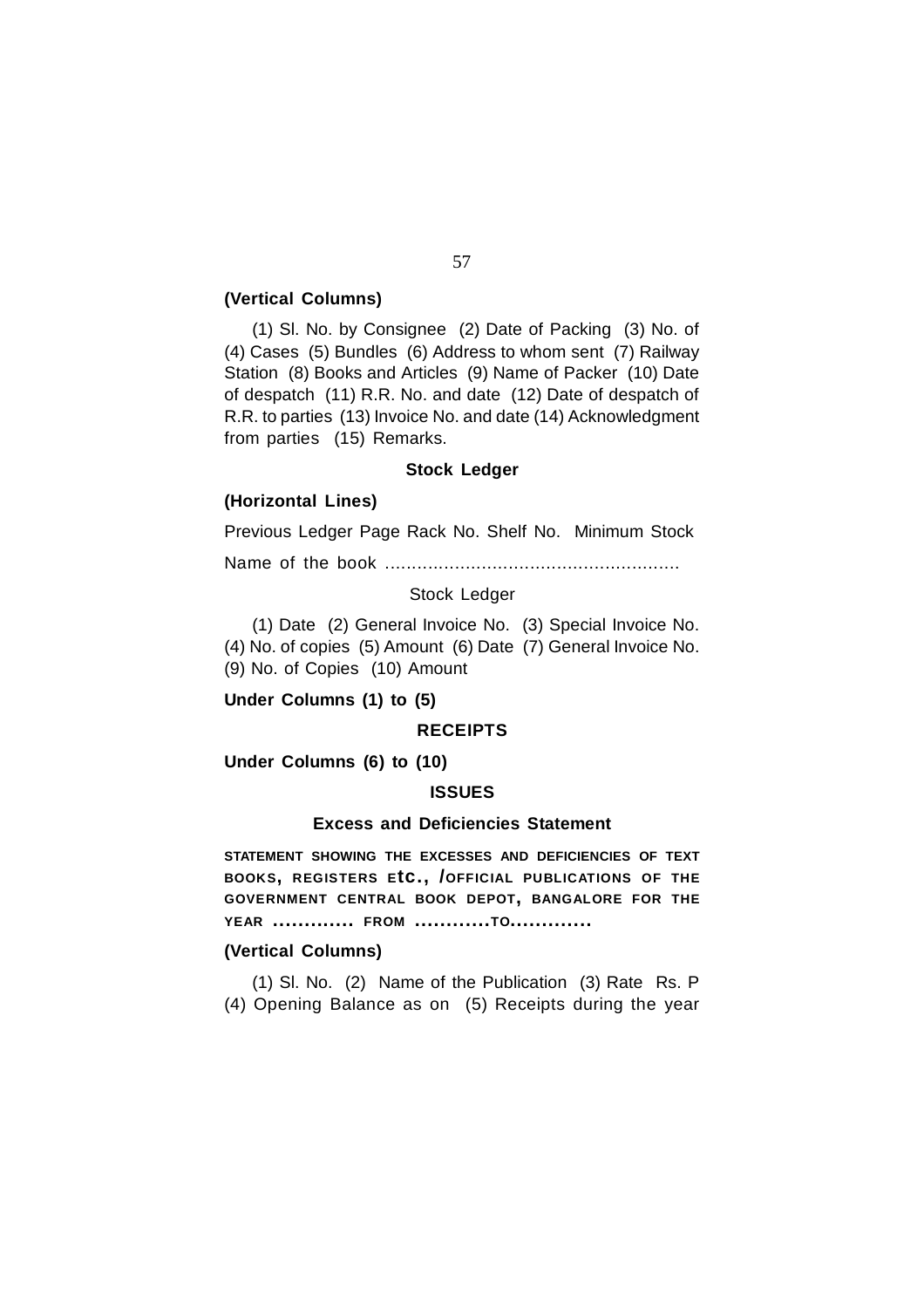(6) Total (7) Issues for the year (8) Ledger Balance as on (9) Actual Stock (10) Excess (11) Value Rs. P. (12) Deficiency (13) Value Rs. P (14) Remarks.

# **Stores and Stock Accounts Statement**

**STATEMENT SHOWING THE STORES AND STOCK ACCOUNTS OF PUBLICATIONS STOCKED IN THE GOVERNMENT CENTRAL BOOK DEPOT FOR THE YEAR .................**

# **(Vertical Columns)**

(1) Serial No. (2) Name of the Publication (3) Rate per copy Rs. P. (4) Opening balance (5) Value Rs. P. (6) Receipts during the year (7) Value Rs. P. (8) Issues during the year (9) Value Rs. P. (10) Excess (11) Deficiency (12) Closing Balance (13) Value Rs. P. (14) Remarks.

#### **Retail Sales Day Book**

# **GOVERNMENT CENTRAL BOOK DEPOT, BANGALORE**

Retail Sales Day Book, Date.....197

# **(Vertical Columns)**

(1) R.S. Invoice Nos. (2) I Section School Books Rs. P (3) Commission to Recognised Book-Sellers Rs. P. (4) II Section Official Publications Rs. P (5) Commission to Recognised Booksellers Rs. P. (6) P.S.C. Forms Rs. P (7) Commission Rs. P (8) Publications of the Literary and Cultural Development Department Rs. P. (9) Commission Rs. P (10) Miscellaneous Rs. P (11) Commission Rs. P. (12) Sales Tax Rs. P. (13) Rs. P. (14) Rs. P.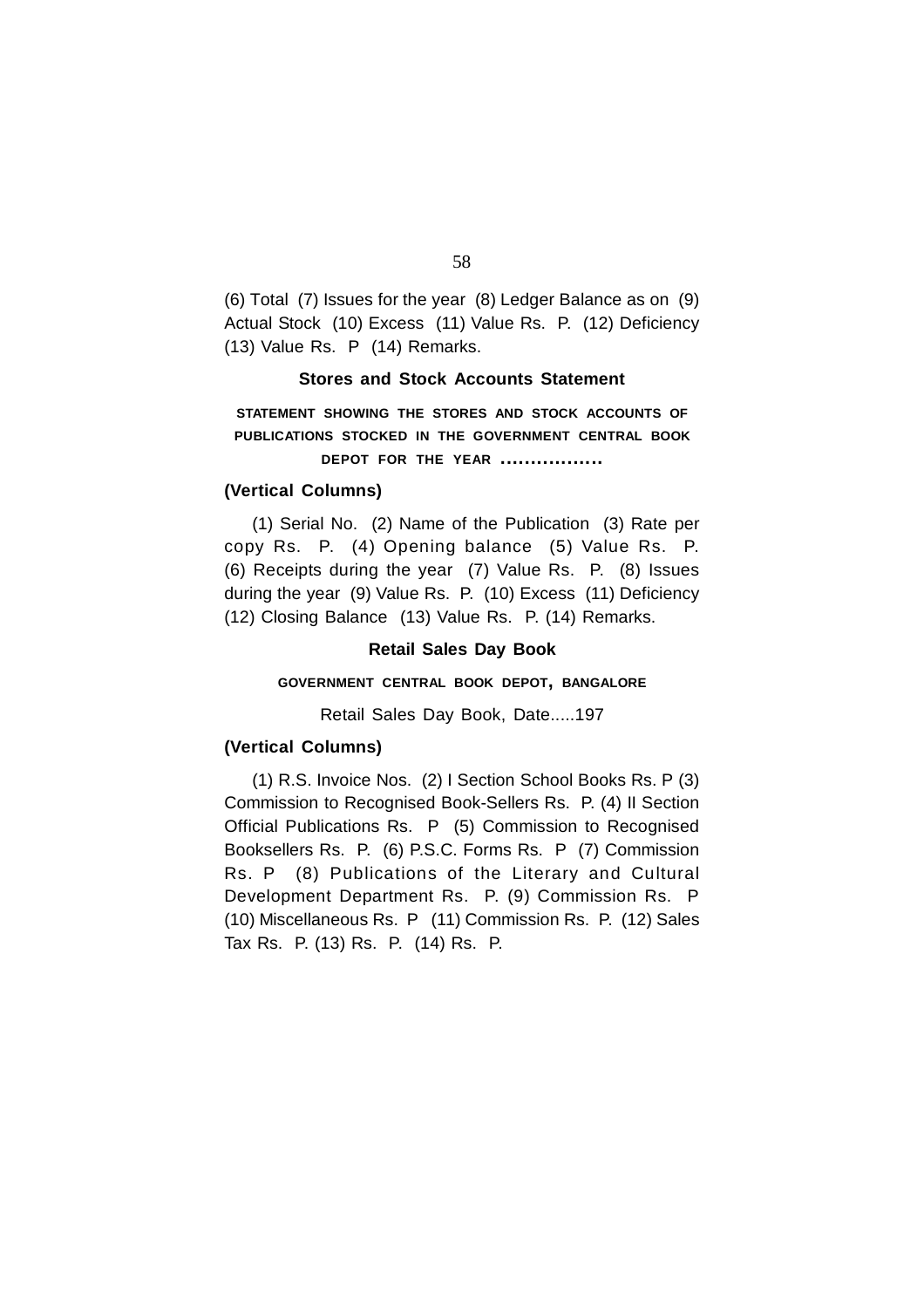# 59

# **Cash Bill**

# (in Triplicate)

| GOVERNMENT CENTRAL BOOK DEPOT, BANGALORE |                                            |
|------------------------------------------|--------------------------------------------|
|                                          | R.S. Invoice No.  Outward Invoice Issue No |
|                                          |                                            |
|                                          |                                            |

*References No*

# **Cash Bill**

# **(Vertical Columns)**

(1) Ledger Folio (2) No. of Books (3) Name (4) Rate Rs. P. (5) Amount Rs. P

# **(At the foot)**

*E. & O.E.*

*Clerk Manager For Director*

# **C.O.S. Invoice**

(in quadruplicate)

# **GOVERNMENT CENTRAL BOOK-DEPOT, BANGALORE**

C.O.S. Invoice No. 1 ...... Outward invoice Issue No. .....

Date ............................ ..........................................

.................................................................................

# *References*

# **(Vertical Columns)**

(1) Ledger Folio (2) No. of Books (3) Name (4) Rate Rs. (5) Amount Rs. P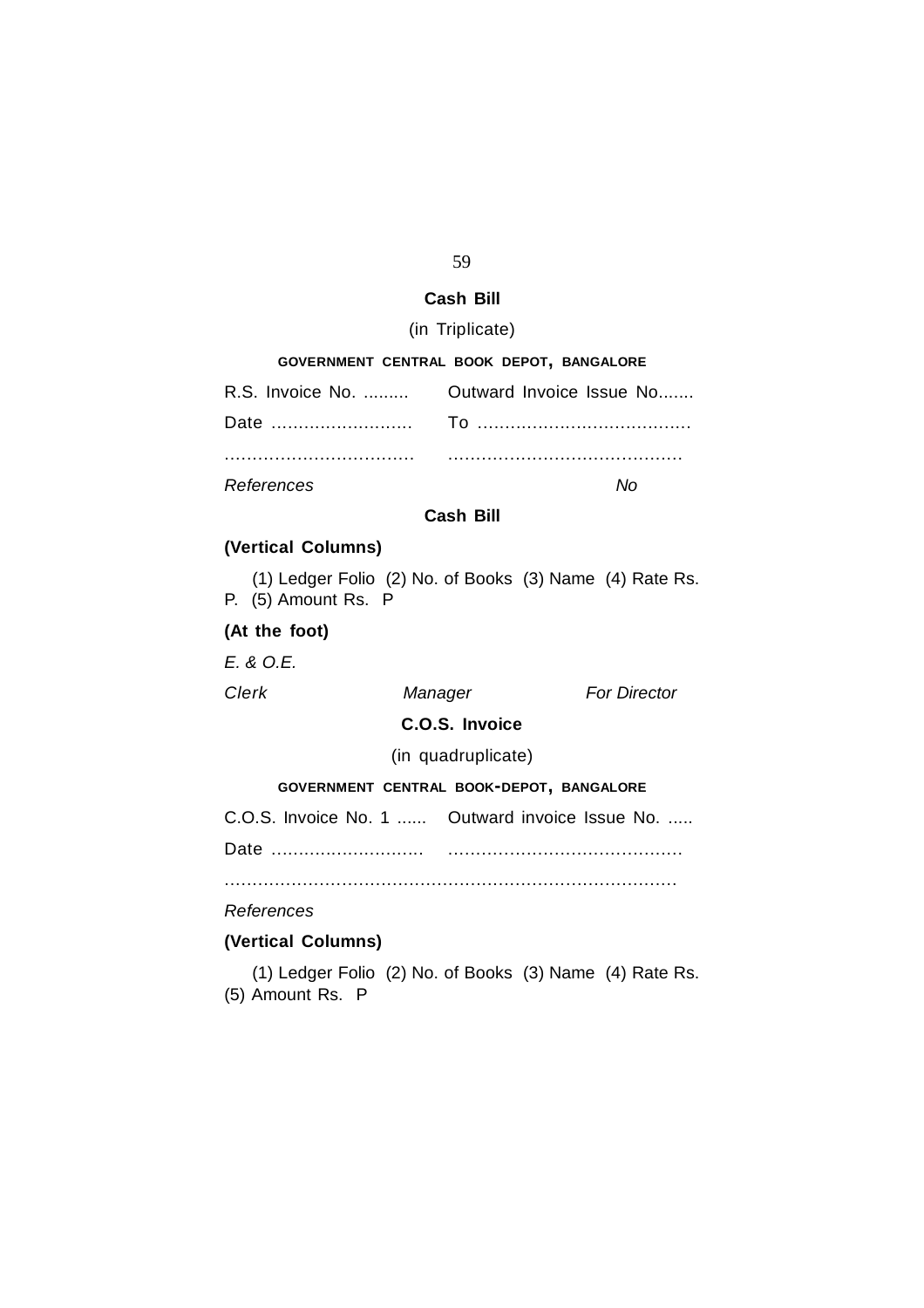# **At the foot)**

E.&. O.E.

Note: The duplicate invoice should be returned to the Director, Government Central Book Depot, Bangalore, within a week after the receipt of the consignment duly signed. No complaints will be received after a week from the date of despatch.

# Date ...........................

Station ......................

*Clerk Manager For Director*

**F.S. Invoice**

(in quadruplicate)

# **GOVERNMENT CENTRAL BOOK DEPOT, BANGALORE**

| F.S. Invoice No.  Outward Invoice issue No |
|--------------------------------------------|
|                                            |

.................................................................................

*References*

# **(Vertical Columns)**

(1) Ledger Folio (2) No. of Books (3) Name (4) Rate Rs. (5) Amount Rs. P.

# **(At the foot)**

E.& O.E.

Requests acknowledgment

*Clerk Manager for Director*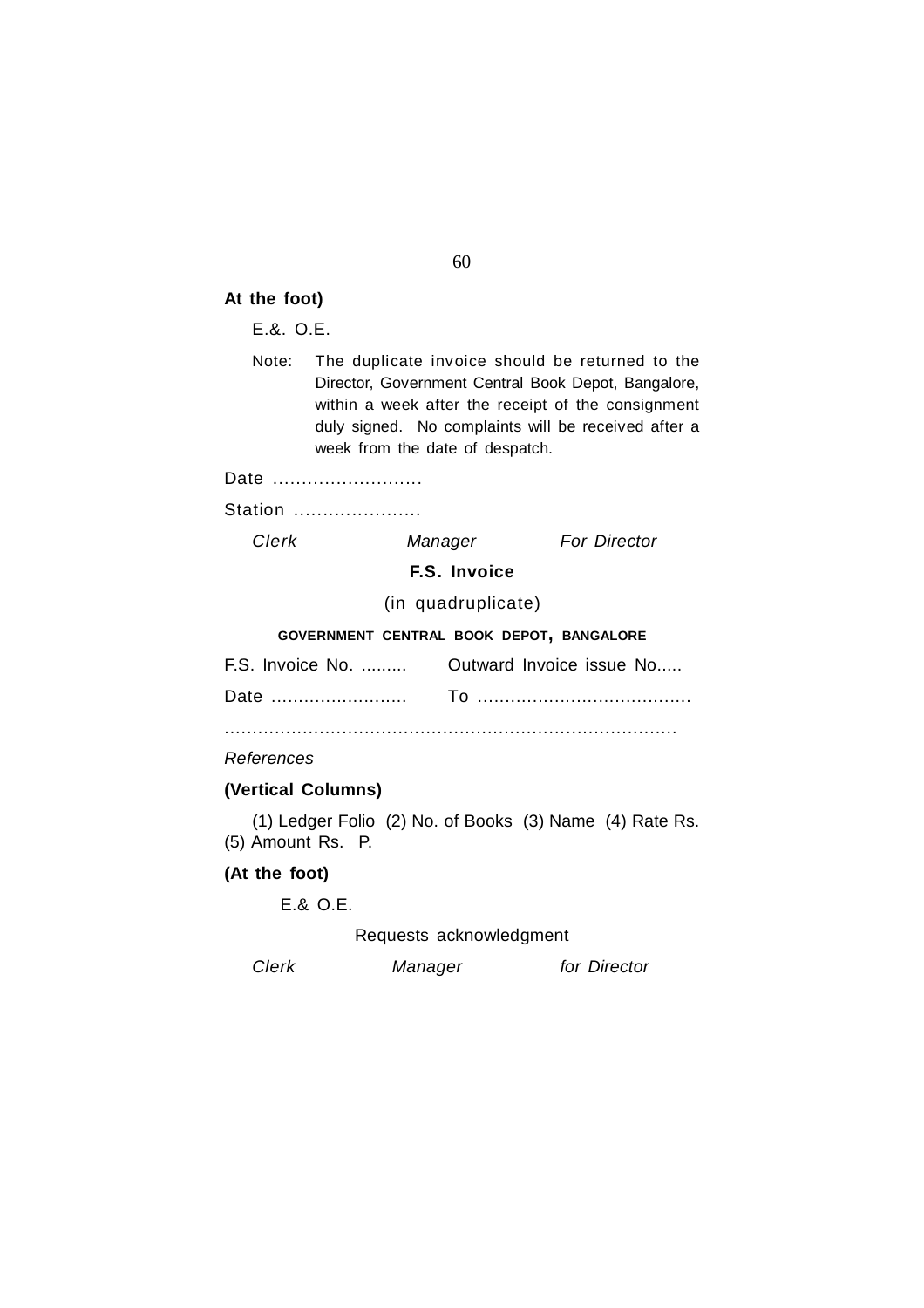# **C.O.S Sus. Invoice**

(in quadruplicate)

B.D.F. 34)

GOVERNMENT CENTRAL BOOK DEPOT, BANGALORE

C.O.S/Sus. Invoice No...... Outward Invoice Issue No.....

Date ........................... To .....................................

................................................................................

*Reference*

# **(Vertical Columns)**

(1) Ledger Folio (2) No. of Books (3) Name (4) Rate Rs. (5) Amount Rs. P.

**(At the foot)**

*E. & O.E*

Requests acknowledgment

*Clerk Manager Asst. Director.*

# **Indent for Books**

# **(Front side**

B.D.F. 26] Amount of stock on hand........ Date of last supply ..............

RECOGNISED BOOK SELLER (WITH NAME) AT

Indent for Books dated ............. of .......... 197

N.B.- Books may be arranged in the order of languages and subject, *vide* catalogue.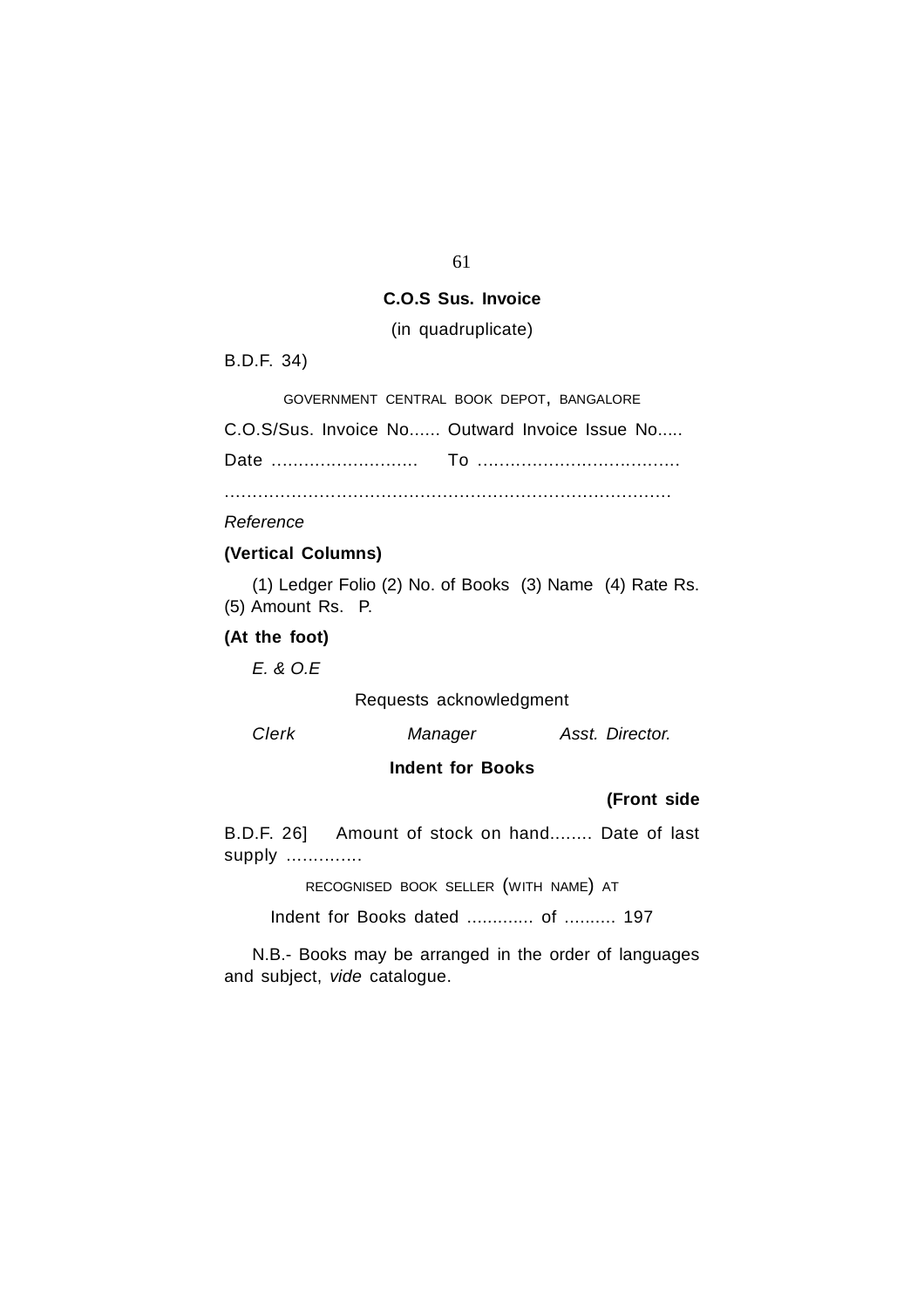# **(Vertical Columns)**

(1) Names of books, etc., (2) Number of copies indented for (3) Number of copies supplied (4) Price per copy (5) Total value (6) Remarks.

**(At the foot)**

Total C.O.

# **(Reverse)**

**(Repeat Vertical Columns 1 to 6 as in the Front side) (At the foot)** Total *Recognised Book Sellers (Signature)* Books Supplied as per invoice No. ........... of ............... Received as per particulars noted above Date ......... *Recognised Book Sellers*

 *For Director*